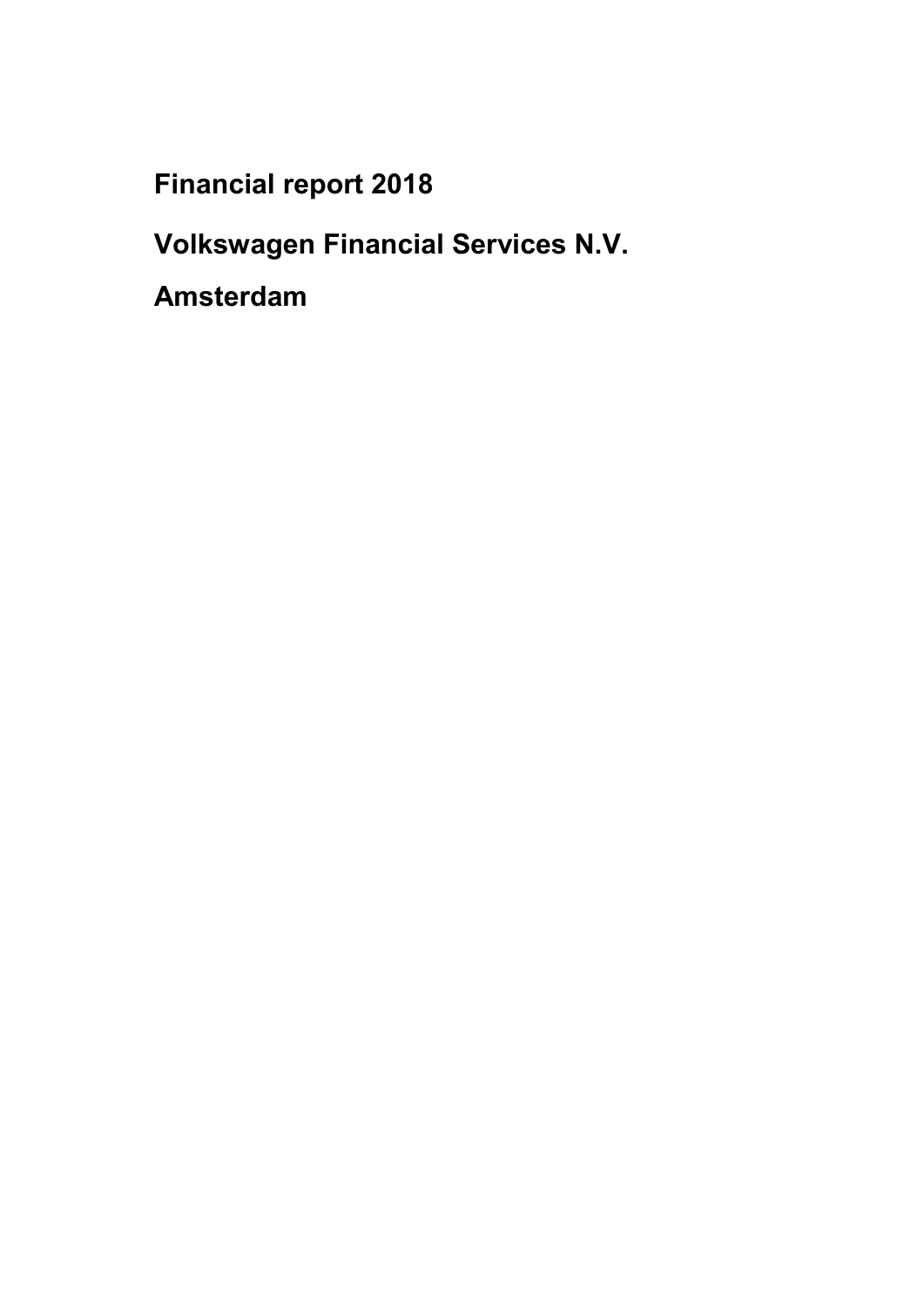# **Contents**

| <b>Supervisory Board Report</b>                         | $\mathbf{2}$ |
|---------------------------------------------------------|--------------|
| <b>Management report</b>                                | 3            |
| <b>Financial statements</b>                             | 6            |
| Balance sheet as at 31 December 2018                    |              |
| Income statement for the year ended 31 December 2018    | 9            |
| Cash flow statement for the year ended 31 December 2018 | 10           |
| Notes to the financial statements                       | 11           |
| Other information                                       | 37           |
| Independent auditor's report                            | 38           |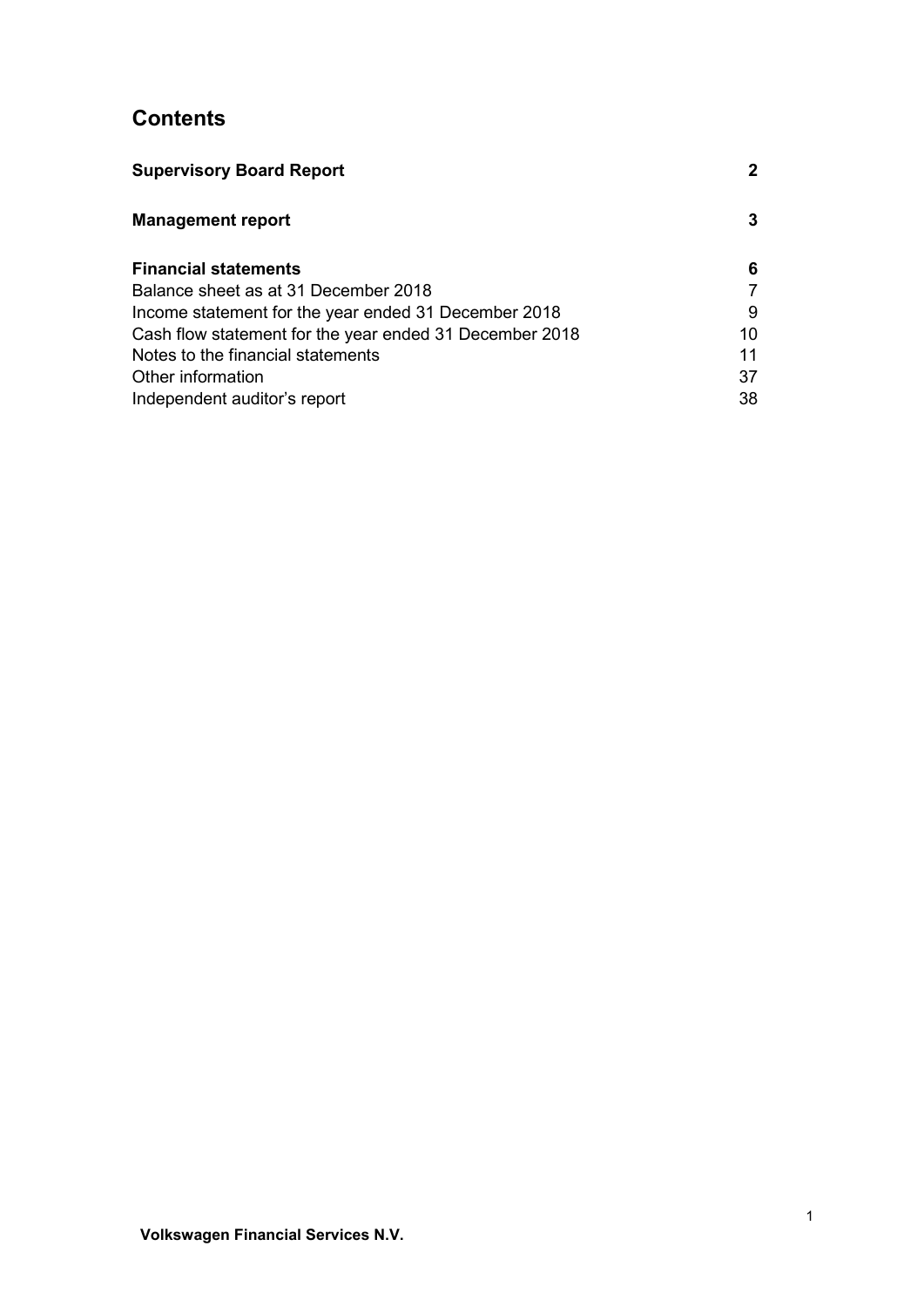# <span id="page-2-0"></span>**Supervisory Board Report**

The balance sheet total and the result for the financial year 2018 of Volkswagen Financial Services N.V. ('FSNV' or 'the Company') are in line with the expected development of the Company.

The solvency and liquidity of the Company remained good. The issuance activities of FSNV in the capital markets were coordinated with Volkswagen Financial Services AG.

The diesel issue, which surfaced in 2015, has been addressed by the ultimate group parent company, Volkswagen AG, by entering into settlement agreements with the authorities in the respective countries.

In 2018, Moody's rated Volkswagen Financial Services AG, the parent company, with Prime-2 / A3 (short term / long term) with stable outlook while Standard & Poor's rated Volkswagen Financial Services AG with A-2 / BBB+ (short term / long term) also with a stable outlook.

The Management Board informed the Supervisory Board in 2018 continuously on the developments regarding issuance activities and risk exposure. Risk limits set by the Supervisory Board were adhered to.

During the Annual General Meeting held on 5 June 2018, BDO Audit & Assurance B.V. was reelected as independent auditors for the fiscal year 2018. The independent auditors audited the annual financial statement of FSNV and issued an unqualified audit opinion.

Amsterdam, 21 March 2019

………………………………………

Original was signed by Frank Fiedler, Chairman of the Supervisory Board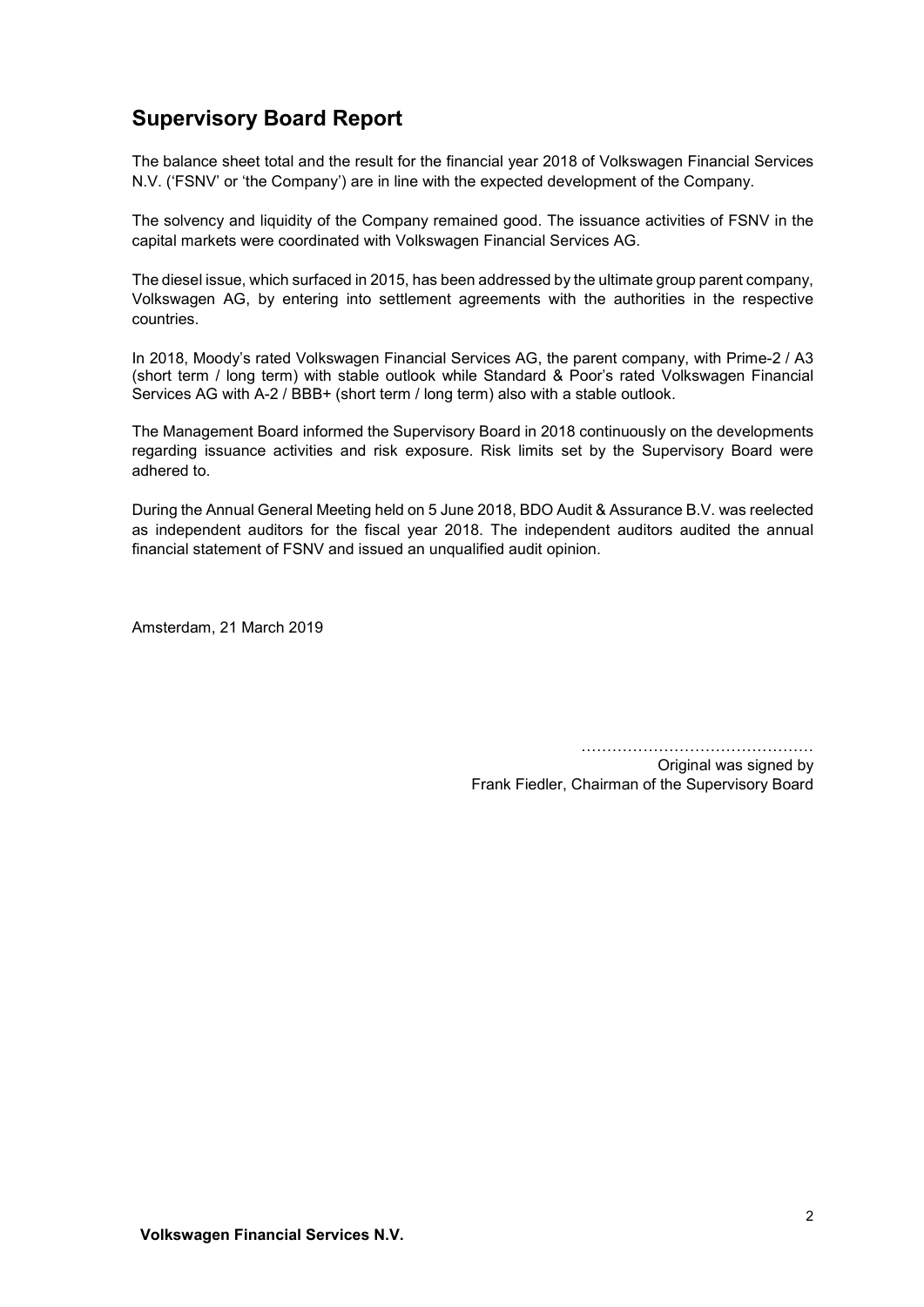# <span id="page-3-0"></span>**Management Report**

#### **Business Strategy and Objectives**

Volkswagen Financial Services N.V. ('FSNV'), founded in 1983, is one of the funding vehicles of Volkswagen Financial Services AG ('FSAG') and its subsidiaries. FSNV raises funds by issuing bonds and commercial papers in the international capital markets and lends the proceeds to Volkswagen Financial Services companies and joint ventures. FSNV provides the capital market funding as a service within Volkswagen Financial Services Group, thereby achieving an adequate return commensurate with the efforts and associated risks.

#### **Funding**

Basis for the issuing activities are the EUR 25 billion Debt Issuance Programme ('DIP') that adheres to the European Prospectus Directive and is regularly updated, as well as the EUR 5 billion Commercial Paper ('CP') Programme. All issuances are fully guaranteed by FSAG.

Therefore, the FSNV rating by Moody's and Standard & Poor's is derived from the FSAG rating. Moody's assessed the risk with Prime-2 / A3 (short/long term) with a stable outlook while Standard & Poor's assessed the rating with A-2 / BBB+ (short/long term) with a stable outlook in 2018.

Throughout 2018, FSNV raised a EUR equivalent of 1.0 billion under the DIP-programme (2017: EUR 1.7 billion) with multi-tranche bonds and a total EUR equivalent of 1.2 billion with 58 transactions under the mentioned CP Programme (2017: EUR equivalent 1.3 billion). The proceeds were granted to Volkswagen Financial Services Group companies.

In 2018, FSNV also redeemed bonds with a EUR equivalent of 0.5 billion (2017: EUR 0.9 billion) and CPs totalling EUR 1.6 billion (2017: EUR 1.8 billion). Borrowings from VW Group companies amounted to EUR 0.2 billion (2017: EUR 0.3 billion), repayments to EUR 1.0 billion (2017: 1.5 billion).

#### **Financial results**

FSNV generated a profit after tax of EUR 10.4 million in 2018 against EUR 7.2 million in 2017. The Company generates income from the Group financing business. Interest surplus amounted to EUR 13.7 million (2017: EUR 11.1 million).

Given that issuances under the DIP and CP-Programmes are guaranteed by FSAG, the overall financial position is sound.

#### **Risks**

FSNV is exposed to business and financial risks. Business risks comprise inter alia legal, operational, personnel, reputational and compliance risks. FSNV is adhering to the Governance, Risk and Compliance Guidelines of Volkswagen Financial Services AG managing the aforementioned risks within the Group policies.

The main financial risks of FSNV are liquidity risk, credit risk, currency risk and interest rate risk.

Liquidity risk is defined as the risk of not being able to meet own payment obligations in full or when due.

Credit risk is defined as the risk of incurring losses as a result of a default of a borrower or bank.

Currency risk refers to the potential loss in open currency positions arising from adverse changes in exchange rates.

#### **Volkswagen Financial Services N.V.**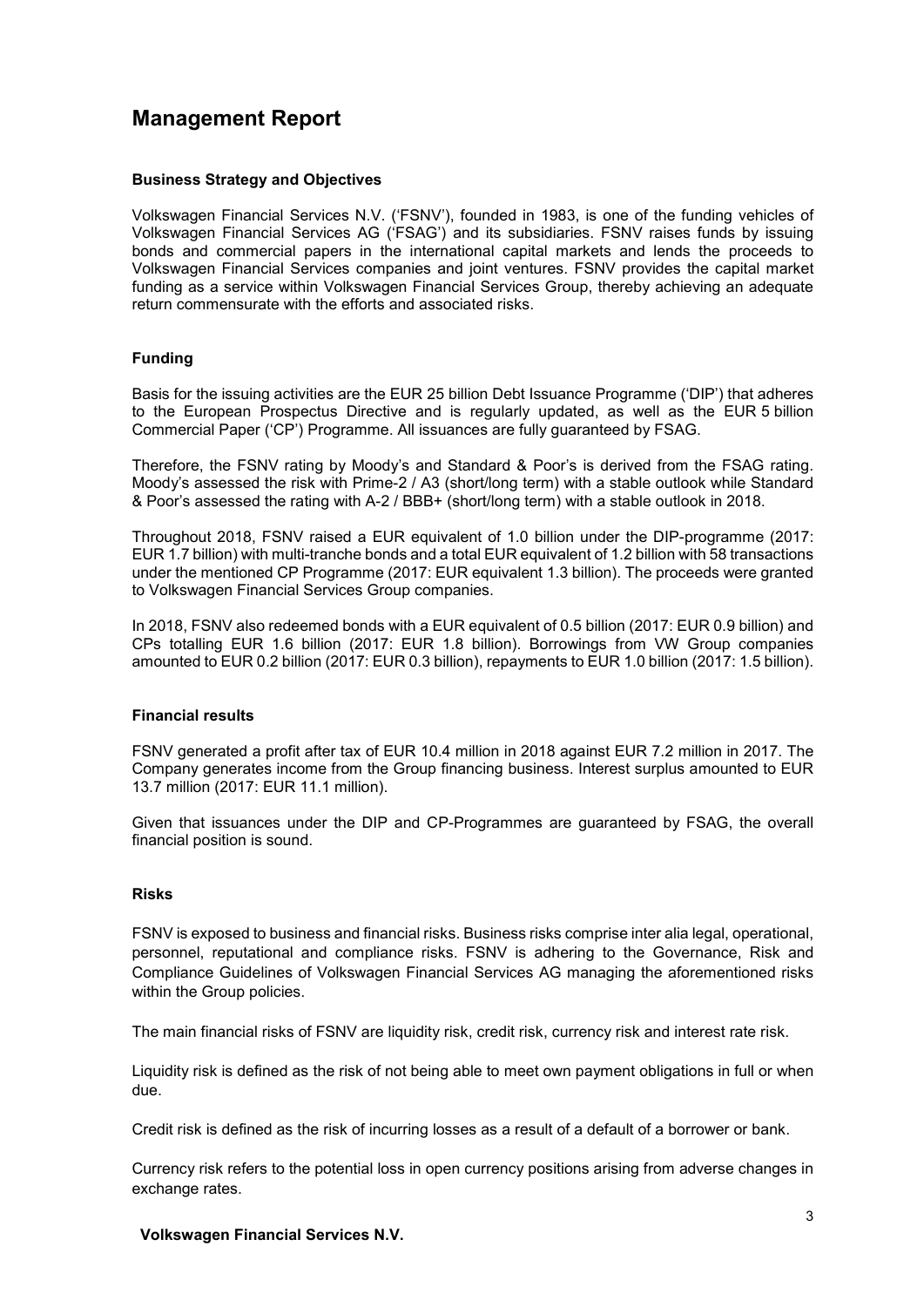Interest rate risk occurs because of fixed and floating interest rate mismatches between asset and liability items on the balance sheet.

The Supervisory Board has established narrow risk limits to restrict these risks and achieve a low risk exposure.

#### **Risk policies**

Liquidity risk is contained by extending loan amounts sourced from bond or CP-issuances to Volkswagen Financial Services Group companies at identical tenors as the funded amounts. VW Group borrowers repay their loans on the same due date when FSNV's own payment obligations to the capital markets become due.

Credit risk is addressed by monitoring the financial stability of the Group borrowers and external banks. A fair value and impairment trigger assessment is performed for Group companies at least once a year or in case of need. Banks are monitored centrally at Volkswagen Financial Services AG based on rating and financial analyses. Financial transactions are only conducted with approved banks.

Currency risk is limited by matching funding and lending currency amounts. In case funding and lending currency do not match, derivatives are used to achieve closed positions.

Interest rate risk is contained by matching the fixed and floating interest rate terms of the funding and lending amounts. Mismatches are closed using interest rate derivatives.

For remaining mismatches, the Supervisory Board has defined narrow limits. FSNV uses adequate tools to assess and to monitor risks. On a monthly basis, a detailed mismatch report, containing all relevant risks, is presented to the management. In 2018, limits were not exceeded.

#### **Diesel issue**

In September 2015, the California Air Resources Board (CARB) and the US Environmental Protection Agency (EPA) publicly announced that irregularities in relation to nitrogen oxide emissions had been discovered in emission tests on certain vehicles with diesel engines, resulting in violations of US environmental laws.

Depending on the different emissions regulations in the various countries, Volkswagen has rectified and is rectifying the diesel engine software, applied technical measures, compensated owners for reduced residual values or took back affected cars. The financial impact of this incident to the Group is dicussed in the 2018 annual report of Volkswagen AG.

The majority of FSNV's borrowers have either financed cars with affected diesel engines or have them in their lease car inventory. However, investors and the financial markets assess the risks FSNV is exposed to on the background of the guarantee by FSAG, since investors have full recourse to FSAG. FSNV management has also assessed the impact of the "diesel emission issue" on the borrowers of FSNV by analysing in detail the financial situation of the borrowers as well as budget forecasts and concluded that FSNV is not exposed to higher credit risk.

#### **Compliance with tax and regulatory requirements**

The Company had its tax returns up to and including 2016 reviewed by the Dutch Tax Authorities, which resulted in a refund of EUR 1.3 million. For the current tax returns, a final assessment has not yet been received.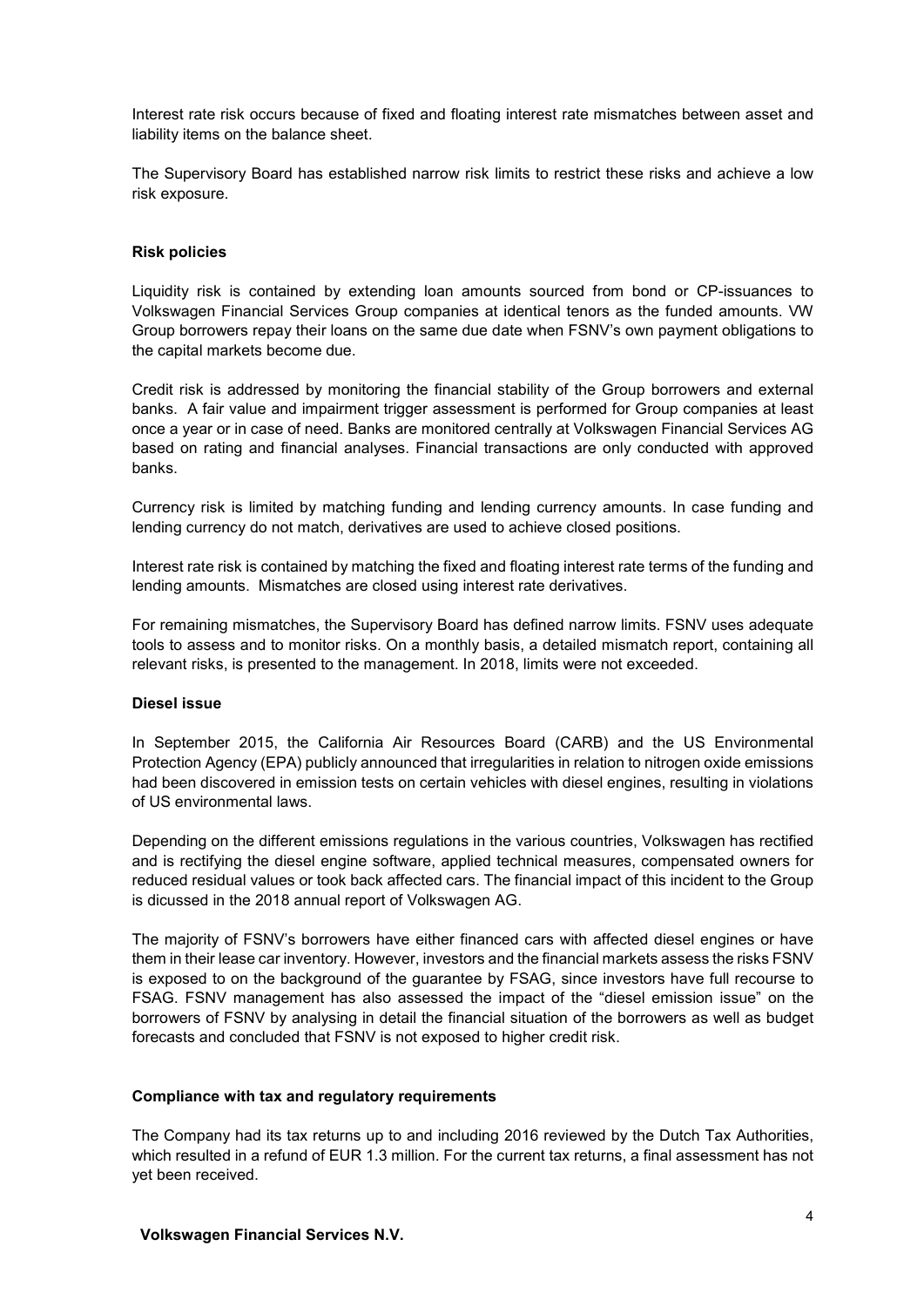Due to its issuing activities in the capital markets and the listing at the Luxemburg Stock Exchange, the Company is complying with the regulatory requirements regarding the yearly submission of its annual financial statements to the Dutch Financial Market Authority (the "AFM") and the approval requirements for its prospectuses by the Commission de Surveillance du Secteur Financier of the Grand Duchy of Luxembourg (the "CSSF").

### **Non-financial matters**

FSNV is not obliged to disclose a non-financial statement and refers to the combined, separate nonfinancial report of Volkswagen AG for the fiscal year 2018, which will be available on the website [www.volkswagenag.com.](http://www.volkswagenag.com/)

#### **Expectations 2019**

FSNV will continue in 2019 its issuing activities in the capital markets. In line with the long-term business strategy, the Volkswagen Financial Services Group plans to develop new markets and to improve its position in existing markets.

We expect that FSAG will keep FSNV's capital reserve on an adequate level. As several Volkswagen Financial Services companies worldwide are going to use the attractive European funding opportunities, FSNV foresees additional requests for refinancing which will be taken care of with reinstated and increased capital market issuances under the DIP and CP-programmes.

Based on this assumption, we expect a moderate increase in total business volume for FSNV in 2019. Taking into account the expected growth in business volume and the interest environment, the development of interest income should be at a similar level as in previous years. The financial statements have been prepared under the going concern assumption.

Currently, there are no female directors on the Management or Supervisory Board. The Company will deal with this in the future.

The Management Board declares to the best of their knowledge:

- 1. the financial statements for 2018 give a true and fair view of the assets, the liabilities, the financial position and the results of the company; and
- 2. the management report gives a true and fair view of the company's situation as at the balance sheet date, the events that occurred during 2018 and the risks to which the company is exposed.

Amsterdam, 21 March 2019

Original has been signed by Thomas Fries, Managing Director

Original has been signed by Bernd Bode, Managing Director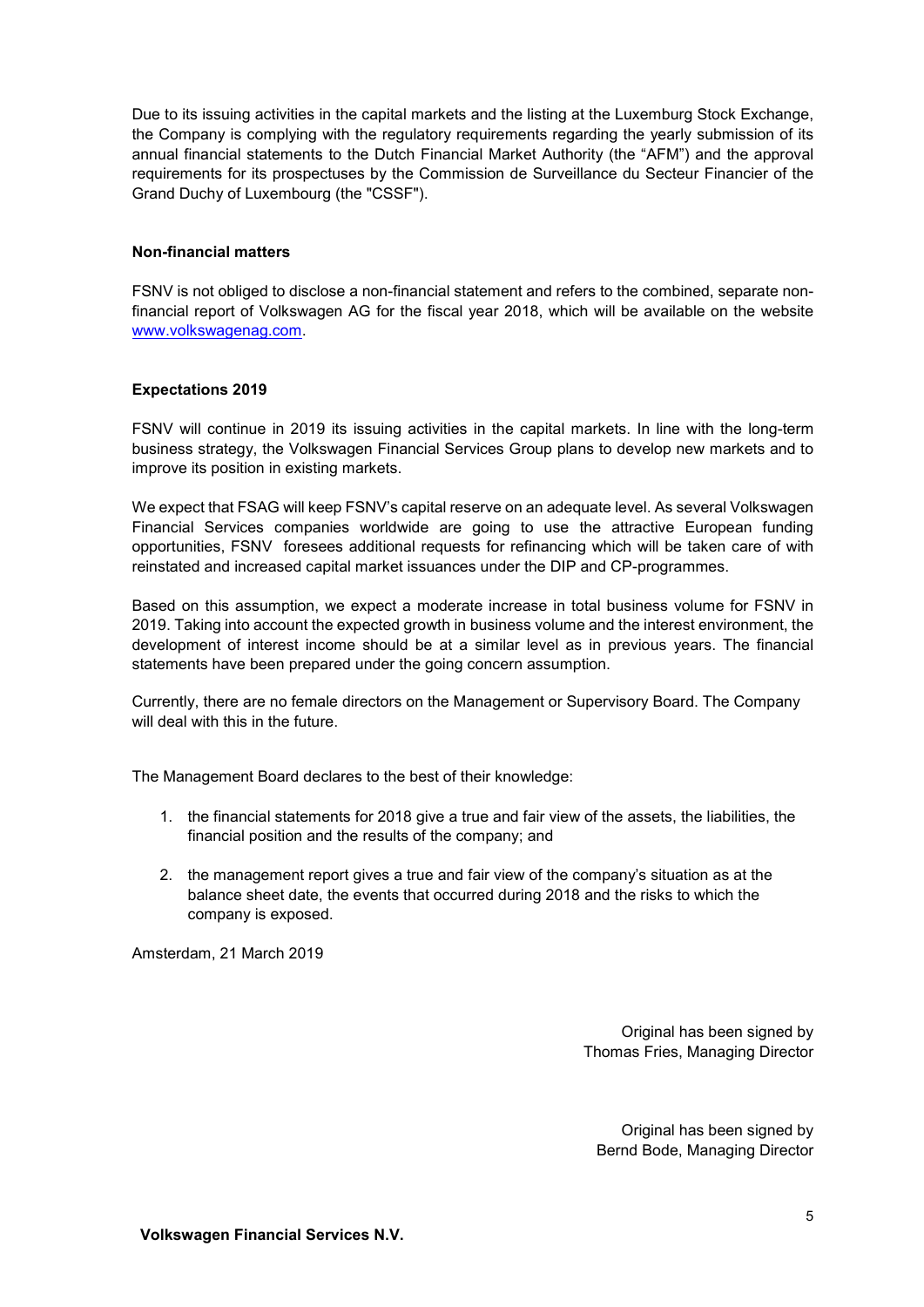# <span id="page-6-0"></span>**Financial statements**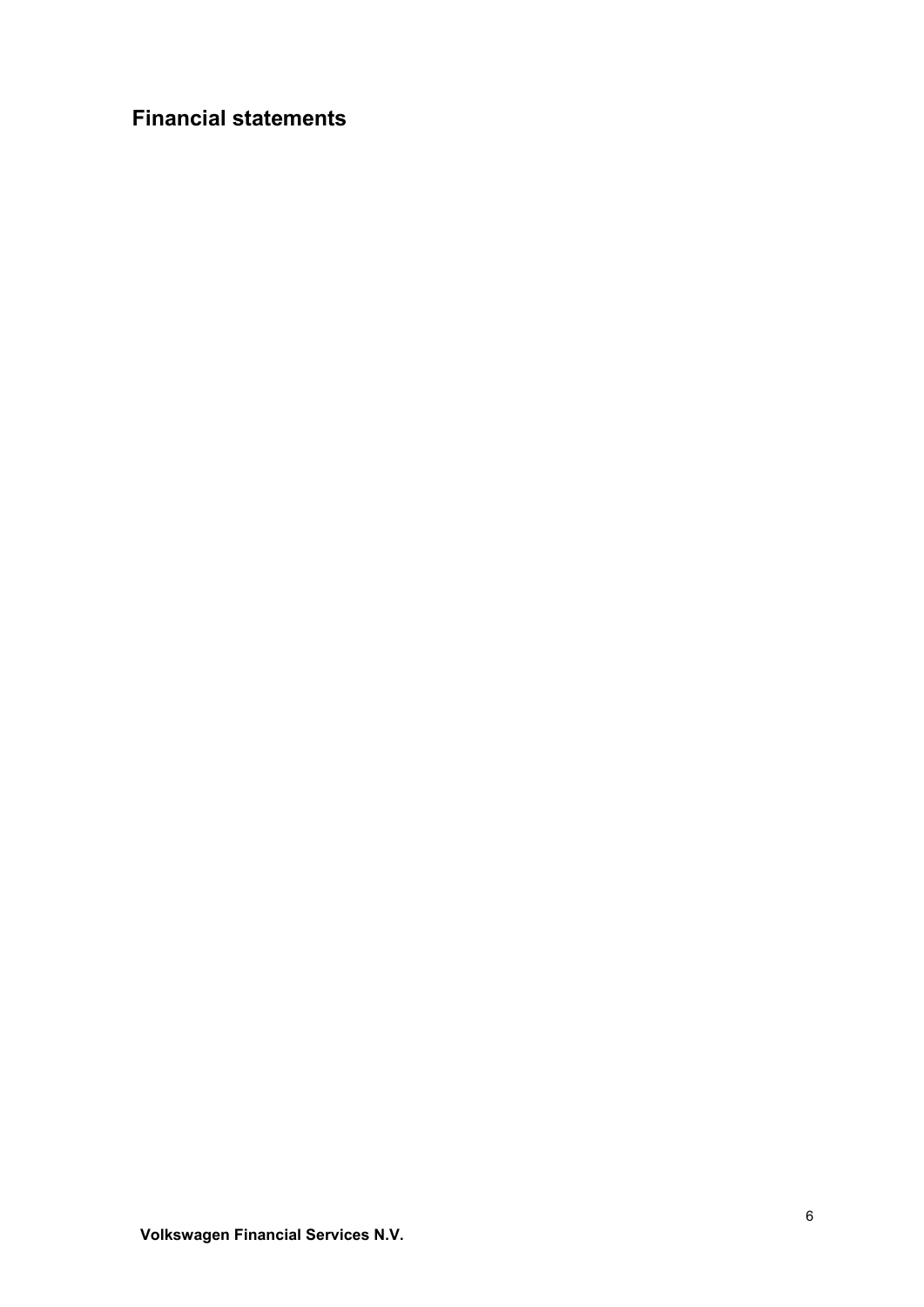# <span id="page-7-0"></span>**Balance sheet as at 31 December 2018**

# **(after proposed appropriation of profit)**

|                                                                             |                |                | 31 December 2018 |                | 31 December 2017 |  |
|-----------------------------------------------------------------------------|----------------|----------------|------------------|----------------|------------------|--|
| Assets                                                                      | Ref.           | <b>EUR'000</b> | <b>EUR'000</b>   | <b>EUR'000</b> | <b>EUR'000</b>   |  |
|                                                                             |                |                |                  |                |                  |  |
| <b>Fixed assets</b><br>Financial fixed assets:<br>Shares in participations  | 4              | 1              |                  | 1              |                  |  |
| Loans to Volkswagen Group<br>companies                                      | 4              | 3,465,780      |                  | 3,083,066      |                  |  |
| Loans to joint ventures of the                                              |                |                |                  |                |                  |  |
| Volkswagen Group                                                            | 4              | 223,187        |                  | 152,570        |                  |  |
| <b>Total fixed assets</b>                                                   |                |                | 3,688,968        |                | 3,235,637        |  |
| <b>Current assets</b><br>Receivables due from<br>Volkswagen Group companies | 5              | 1,668,427      |                  | 2,338,480      |                  |  |
| Receivables due from joint<br>ventures of the Volkswagen                    |                |                |                  |                |                  |  |
| Group                                                                       | 5              | 504,486        |                  | 895,000        |                  |  |
| Loans to external parties                                                   | 6              | 500            |                  | 500            |                  |  |
| Other assets                                                                | $\overline{7}$ | 53,421         |                  | 43,679         |                  |  |
| Prepaid and deferred charges                                                | 8              | 8,912          |                  | 7,649          |                  |  |
| <b>Total current assets</b>                                                 |                |                | 2,235,746        |                | 3,285,308        |  |
| Cash at banks and in hand                                                   | 9              |                | 5,209            |                | 4,319            |  |
| <b>Total assets</b>                                                         |                |                | 5,929,923        |                | 6,525,264        |  |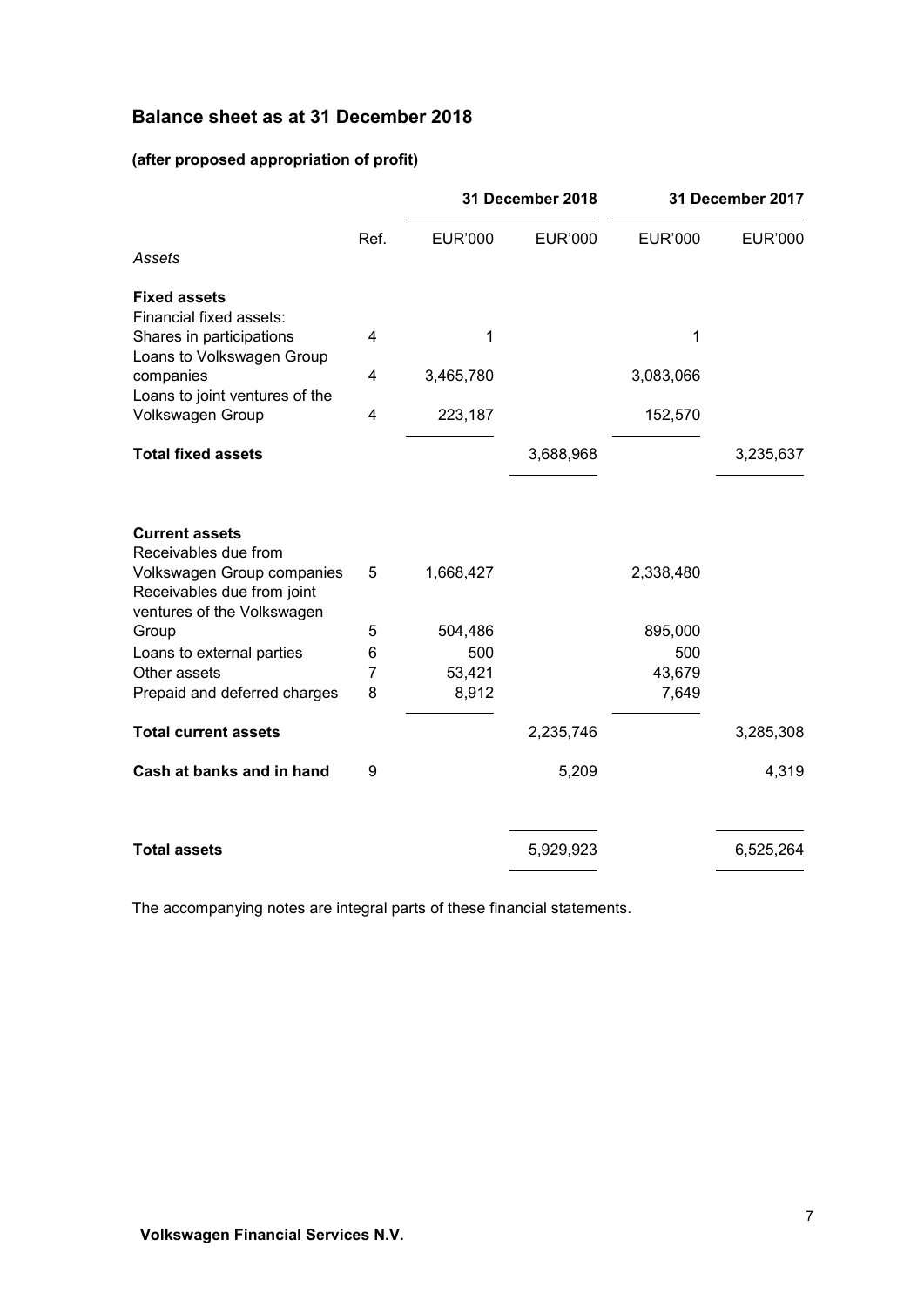| Liabilities                                             | 31 December 2018 |                | 31 December 2017 |                |                |
|---------------------------------------------------------|------------------|----------------|------------------|----------------|----------------|
|                                                         | Ref.             | <b>EUR'000</b> | <b>EUR'000</b>   | <b>EUR'000</b> | <b>EUR'000</b> |
| Shareholder's equity and<br>liabilities                 |                  |                |                  |                |                |
| <b>Shareholder's equity</b><br>Issued and paid-up share | 10               |                |                  |                |                |
| capital                                                 |                  | 454            |                  | 454            |                |
| Share premium reserve                                   |                  | 1,115,000      |                  | 1,115,000      |                |
| Retained earnings                                       |                  | 139,195        |                  | 128,834        |                |
| Total shareholder's equity                              |                  |                | 1,254,649        |                | 1,244,288      |
| Long-term liabilities                                   |                  |                |                  |                |                |
| <b>Bonds</b>                                            | 11               | 3,138,999      |                  | 2,814,998      |                |
| Liabilities to Volkswagen                               |                  |                |                  |                |                |
| Group companies                                         | 11               | 97,000         |                  | 254,310        |                |
| <b>Total long-term liabilities</b>                      |                  |                | 3,235,999        |                | 3,069,308      |
| <b>Current liabilities</b>                              |                  |                |                  |                |                |
| <b>Bonds</b>                                            | 12               | 678,288        |                  | 490,706        |                |
| Liabilities to Volkswagen                               |                  |                |                  |                |                |
| Group companies                                         | 12               | 255,357        |                  | 905,126        |                |
| <b>Commercial papers</b>                                | 12               | 417,252        |                  | 726,045        |                |
| <b>Other liabilities</b>                                | 13               | 59,171         |                  | 48,251         |                |
| Deferred income                                         | 14               | 29,207         |                  | 41,540         |                |
| <b>Total current liabilities</b>                        |                  |                | 1,439,275        |                | 2,211,668      |
| <b>Total shareholder's equity</b>                       |                  |                |                  |                |                |
| and liabilities                                         |                  |                | 5,929,923        |                | 6,525,264      |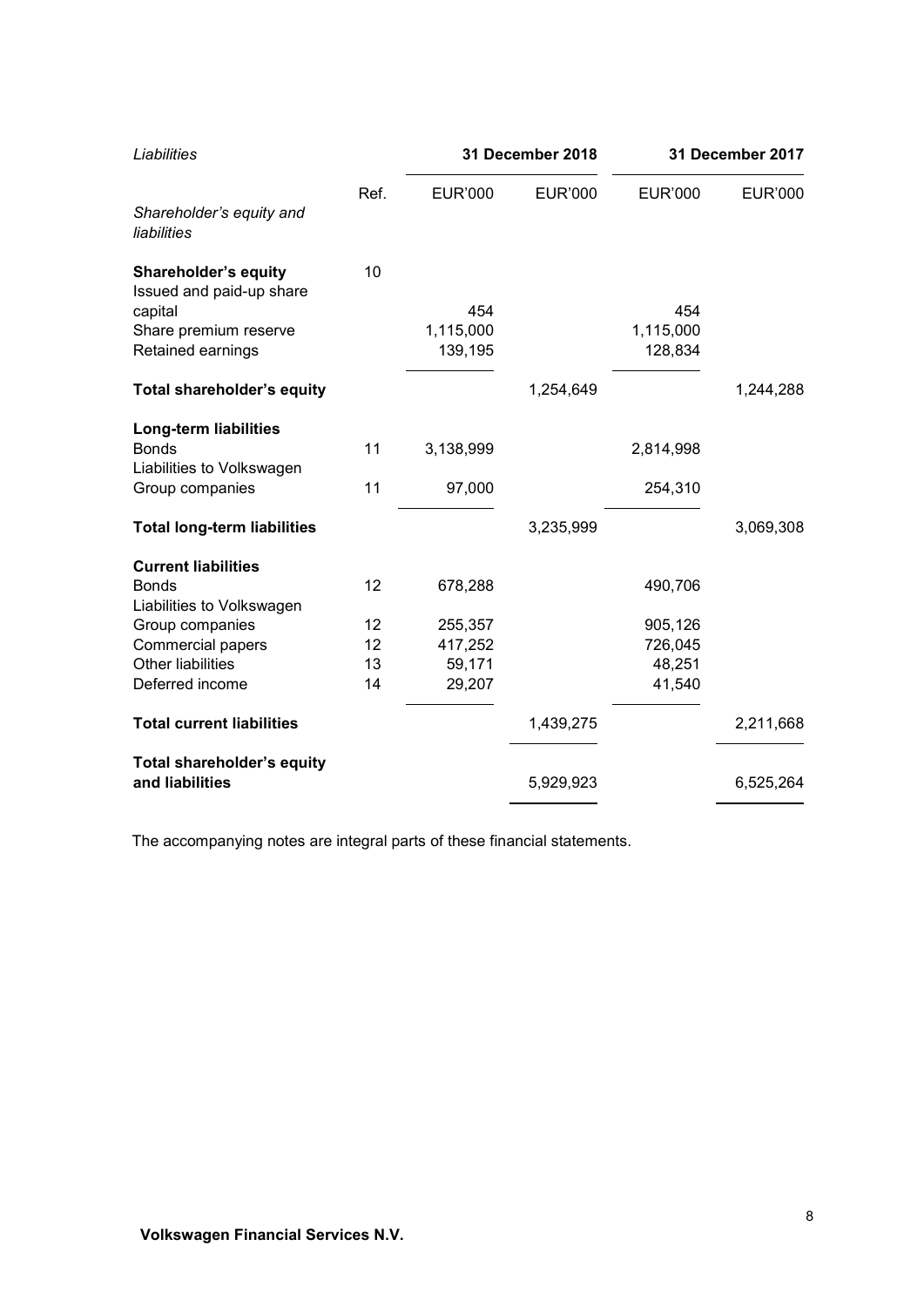# <span id="page-9-0"></span>**Income statement for the year ended 31 December 2018**

|                                                        |      |                | 2018           |                | 2017           |
|--------------------------------------------------------|------|----------------|----------------|----------------|----------------|
|                                                        | Ref. | <b>EUR'000</b> | <b>EUR'000</b> | <b>EUR'000</b> | <b>EUR'000</b> |
| <b>Net financial income</b>                            |      |                |                |                |                |
| Interest income and similar<br>income                  | 16   | 163,164        |                | 137,588        |                |
| Interest expenses and similar<br>expenses              | 16   | (149, 459)     |                | (126, 453)     |                |
| Other operating income                                 | 17   | 46             |                | 1,108          |                |
| <b>Total net financial income</b>                      |      |                | 13,751         |                | 12,243         |
| <b>Expenses</b>                                        |      |                |                |                |                |
| Other operating expenses<br>General and administrative | 18   | (38)           |                | (986)          |                |
| expenses                                               | 19   | (1,987)        |                | (1,739)        |                |
| <b>Total expenses</b>                                  |      |                | (2,025)        |                | (2, 725)       |
| <b>Profit and (loss) before</b><br>income taxes        |      |                | 11,726         |                | 9,518          |
| Taxation on result on ordinary<br>activities           | 24   |                | (1, 364)       |                | (2,310)        |
| Net profit and (loss) after<br>taxation                |      |                | 10,361         |                | 7,208          |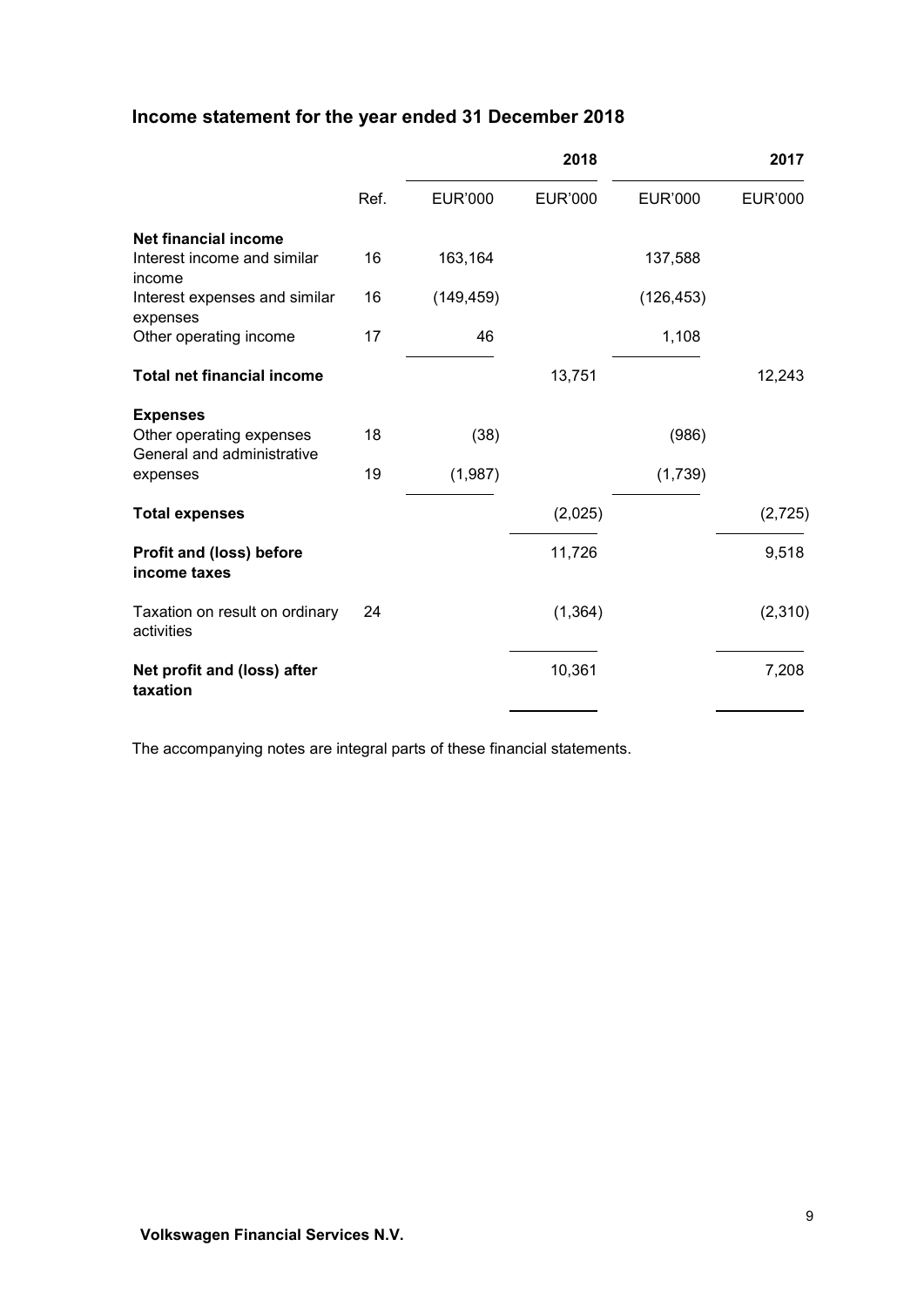# <span id="page-10-0"></span>**Cash flow statement for the year ended 31 December 2018**

|                                                                                                                                                                                                                           | 2018                                                               |                | 2017                                                                            |                |
|---------------------------------------------------------------------------------------------------------------------------------------------------------------------------------------------------------------------------|--------------------------------------------------------------------|----------------|---------------------------------------------------------------------------------|----------------|
|                                                                                                                                                                                                                           | <b>EUR'000</b>                                                     | <b>EUR'000</b> | <b>EUR'000</b>                                                                  | <b>EUR'000</b> |
| <b>Operating profit</b>                                                                                                                                                                                                   |                                                                    | 11,726         |                                                                                 | 7,208          |
| <b>Adjustments for:</b><br>Income tax expenses<br>Interest and similar income<br>Interest and similar expense                                                                                                             | (1, 364)<br>(163, 164)<br>149,459                                  | (15,069)       | (2,310)<br>(137, 588)<br>126,453                                                | (13, 445)      |
| Movement in working capital<br>Accrued receivables/ other assets<br>Other liabilities<br>Deferred income                                                                                                                  | (1,263)<br>(4, 144)                                                | (5, 407)       | (14, 359)<br>(5,765)<br>(21, 411)                                               | (41, 534)      |
|                                                                                                                                                                                                                           |                                                                    |                |                                                                                 |                |
| Cash (used in) generated from<br>operations                                                                                                                                                                               |                                                                    | (8,750)        |                                                                                 | (47, 771)      |
| Corporate income tax paid                                                                                                                                                                                                 | (2,310)                                                            |                | (2,315)                                                                         |                |
| Net cash used in operating activities                                                                                                                                                                                     |                                                                    | (11,060)       |                                                                                 | (50,086)       |
| <b>Cash flow from investment activities</b><br>Loans issued to VW Group companies and<br>JV                                                                                                                               | (16, 639, 934)                                                     |                | (8,814,480)                                                                     |                |
| Collection of loans to VW Group companies<br>and JV                                                                                                                                                                       | 16,873,277                                                         |                | 9,695,210                                                                       |                |
| Interest received                                                                                                                                                                                                         | 250,251                                                            |                | 215,447                                                                         |                |
| Net cash from investment activities                                                                                                                                                                                       |                                                                    | 483,594        |                                                                                 | 1,096,177      |
| <b>Cash flow from financing activities</b><br>Proceeds from borrowings<br>Repayment of borrowings<br>Proceeds from commercial papers<br>Repayment of commercial papers<br>Interest paid<br>Proceeds from capital increase | 1,218,072<br>(1,226,585)<br>1,243,737<br>(1,552,529)<br>(154, 339) |                | 1,979,524<br>(2, 495, 745)<br>1,286,444<br>(1,790,247)<br>(143, 841)<br>120,000 |                |
| Net cash used in financing activities                                                                                                                                                                                     |                                                                    | (471, 644)     |                                                                                 | (1,043,865)    |
| Net cash flows                                                                                                                                                                                                            |                                                                    | 890            |                                                                                 | 2,226          |
| <b>Balance as at 1 January</b><br><b>Movement</b>                                                                                                                                                                         |                                                                    | 4,319<br>890   |                                                                                 | 2,093<br>2,226 |
| <b>Balance as at 31 December</b>                                                                                                                                                                                          |                                                                    | 5,209          |                                                                                 | 4,319          |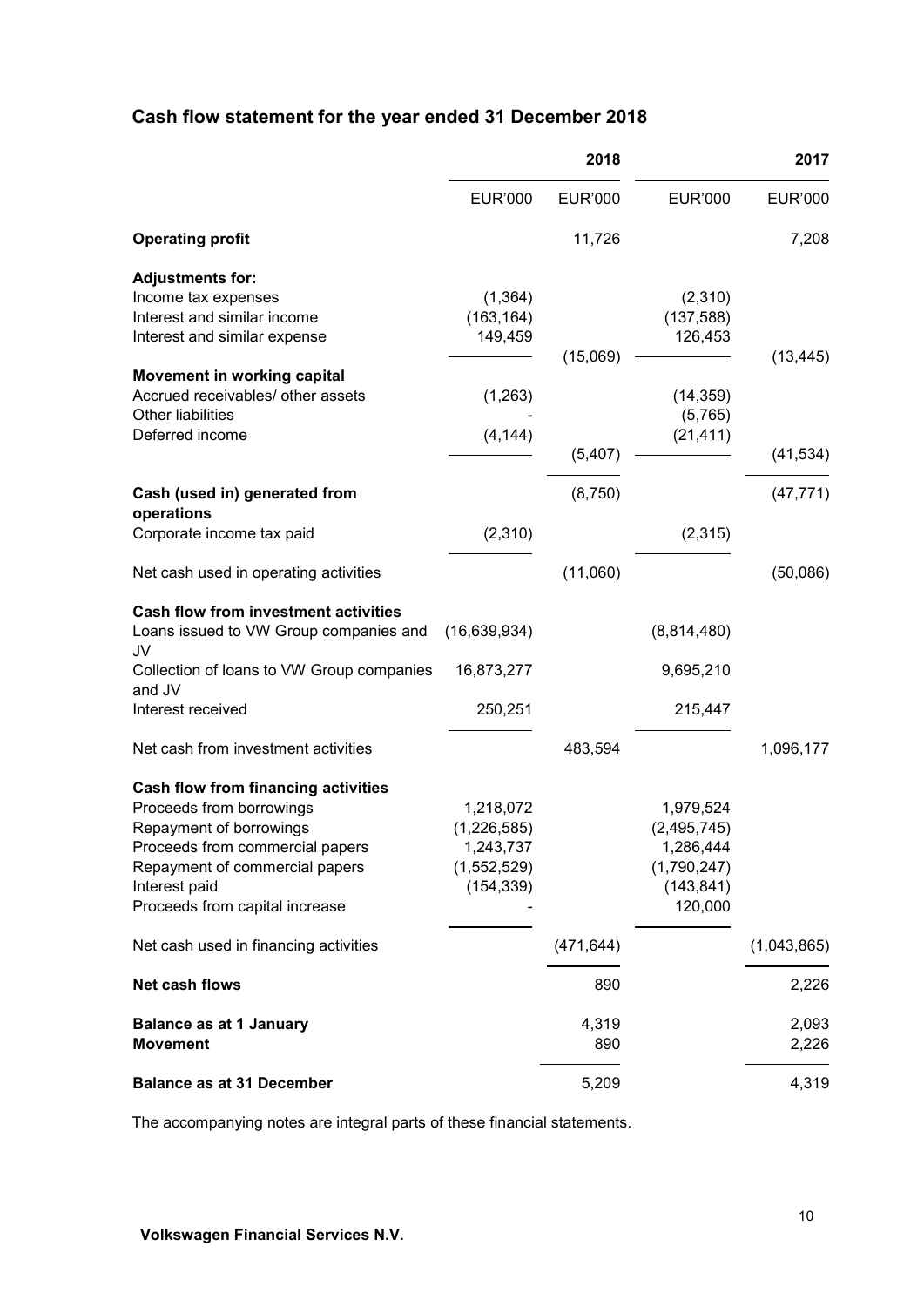# <span id="page-11-0"></span>**Notes to the financial statements**

# **1 General**

# *1.1 Activities*

Volkswagen Financial Services N.V. ('FSNV' or 'the Company'), founded in 1983, is a 100% subsidiary of Volkswagen Finance Overseas BV ('Overseas'), who in turn is a 100% subsidiary of Financial Services AG ('VWFSAG'). The ultimate parent company is Volkswagen AG (VWAG).

On 1 November 2018, the parent company of Volkswagen Financial Services changed from VWFSAG to Overseas.

FSNV's registered office is located at Paleisstraat 1, 1012 RB Amsterdam, The Netherlands. The Company is registered with the Dutch Register of Commerce under No. 33172400. FSNV maintains a website at www.vwfs.nl.

The main purpose of the Company is the financing of and participation in Group companies. FSNV has access to several funding sources such as bonds, notes and commercial paper as well as intercompany loans.

All external issuances of financial instruments are guaranteed by FSAG. FSNV has lent more than 95% of the proceeds of these borrowings to Group companies or joint ventures.

Due to its issuing activity in the capital markets, FSNV is subject to the regulatory supervision by the Dutch Financial Market Authority (Autoriteit Financiële Markten, 'AFM') and has to submit its yearly and half-yearly annual reports to the AFM.

Bonds issued by FSNV are listed at the Luxemburg Stock Exchange. The bond prospectuses have been approved by the Commission de Surveillance du Secteur Financier of the Grand Duchy of Luxembourg ('CSSF').

# *1.2 Related parties*

All legal entities that can be controlled, jointly controlled or significantly influenced by FSNV are considered to be related parties. Also entities which can control or significantly influence the Company are considered to be related parties. In addition, statutory directors, other key management of the Company or the ultimate parent company and close relatives are regarded as related parties.

# *1.3 Consolidation and shares in participations*

FSNV holds one share in VW Finance Belgium SA, Brussels, Belgium with a cost price of EUR 500. The issued share is less than 20% of the total shares of VW Finance Belgium SA.

The ultimate parent company of FSNV is FSAG (Brunswick, Germany). The consolidation, including all subsidiaries of FSNV, is performed at FSAG level. These consolidated financial statements can be obtained from the Company.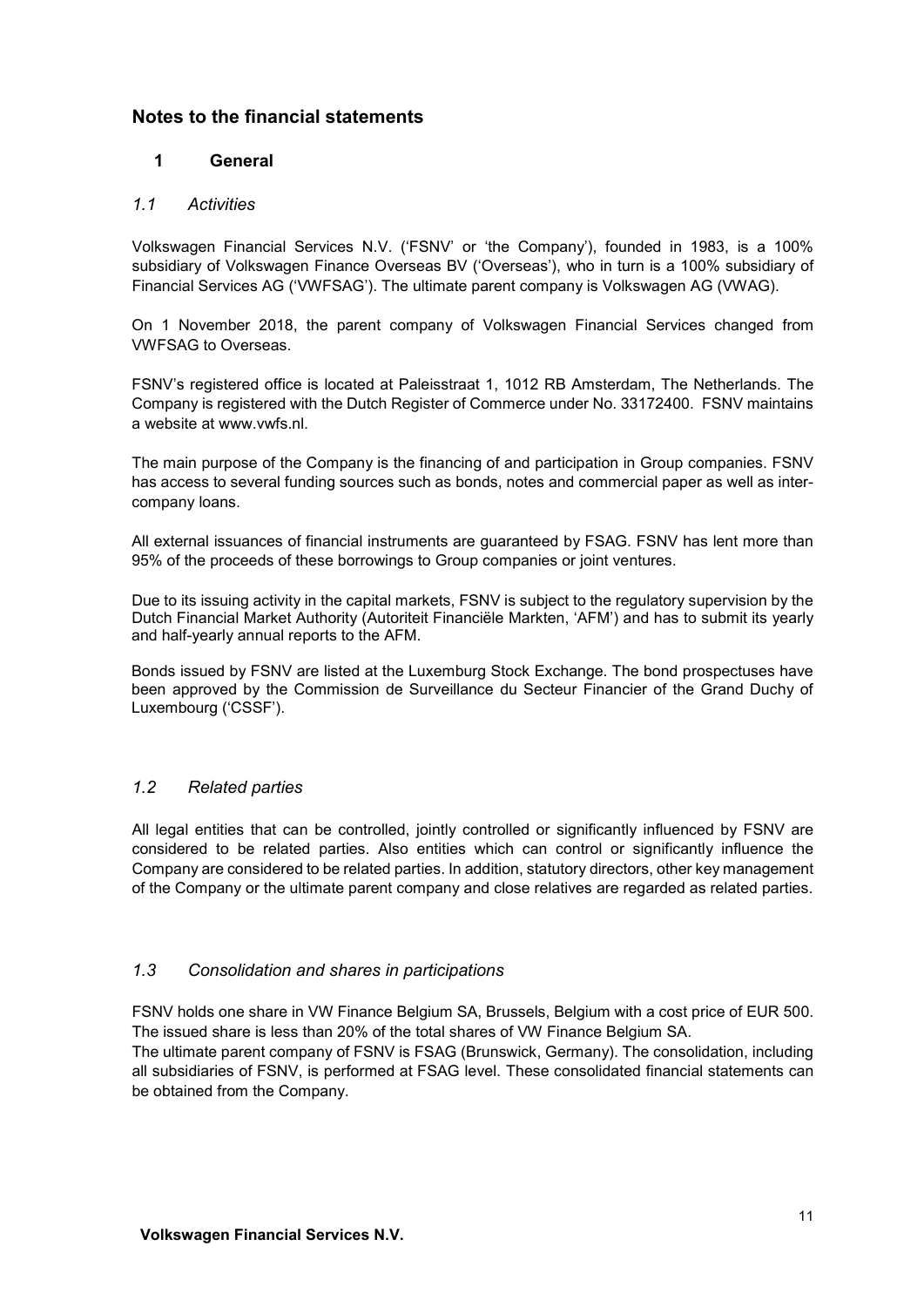# *1.4 Note to the cash-flow statement*

Consolidated cash flows for the whole Volkswagen Financial Services Group are included in the Volkswagen AG consolidated financial statements; therefore a separate cash flow statement for the Company is not required by Dutch law. To be in line with practice in the capital market, FSNV prepares a cash flow statement, using the indirect method.

The cash items disclosed in the cash flow statement are comprised of cash and cash equivalents. Cash flows denominated in foreign currencies have been translated at average exchange rates. Exchange differences affecting cash items are included in the respective amounts.

Cash from loans granted and interest received are included in cash from/ used in investment activities. Cash from borrowings, including interest paid and capital increases/ dividends paid/ received are included in cash from/ used in financing activities.

All other movements are included in cash used/ generated from operations.

# *1.5 Estimates*

The preparation of financial statements in conformity with the relevant rules requires the use of certain critical accounting estimates. It also requires management to exercise its judgement in the process of applying the Group's accounting policies. If necessary for the purposes of providing the view required under Section 362(1), Book 2, of the Dutch Civil Code, the nature of these estimates and judgements, including the related assumptions, is disclosed in the notes to the financial statement items in question. Estimates used for accounting of financial fixed assets and impairment of loans granted are disclosed under note 2.6 and 2.11

# **2 Principles of valuation of assets and liabilities**

# *2.1 General*

The financial statements are prepared in accordance with the statutory provisions of Part 9, Book 2 of the Dutch Civil Code and the firm pronouncements in the Guidelines for Annual Reporting in the Netherlands as issued by the Dutch Accounting Standards Board. The financial statements are presented in EUR, which is also the Company's functional currency, and have been prepared on a going concern basis.

In general, assets and liabilities are stated at the amounts at which they were acquired or incurred, or fair value. If not specifically stated otherwise, they are recognized at the amounts at which they were acquired or incurred. The balance sheet and the income statement include references to the notes.

Unless otherwise stated, amounts are shown in thousands of euros (EUR'000). All amounts shown are rounded, so minor discrepancies may arise from addition of these amounts. Negligible discrepancies could also arise in the comparison with the prior year owing to adjustments in the rounding methodology.

# *2.2 Comparison with prior year*

The principles of valuation and determination of result remain unchanged compared to the prior year.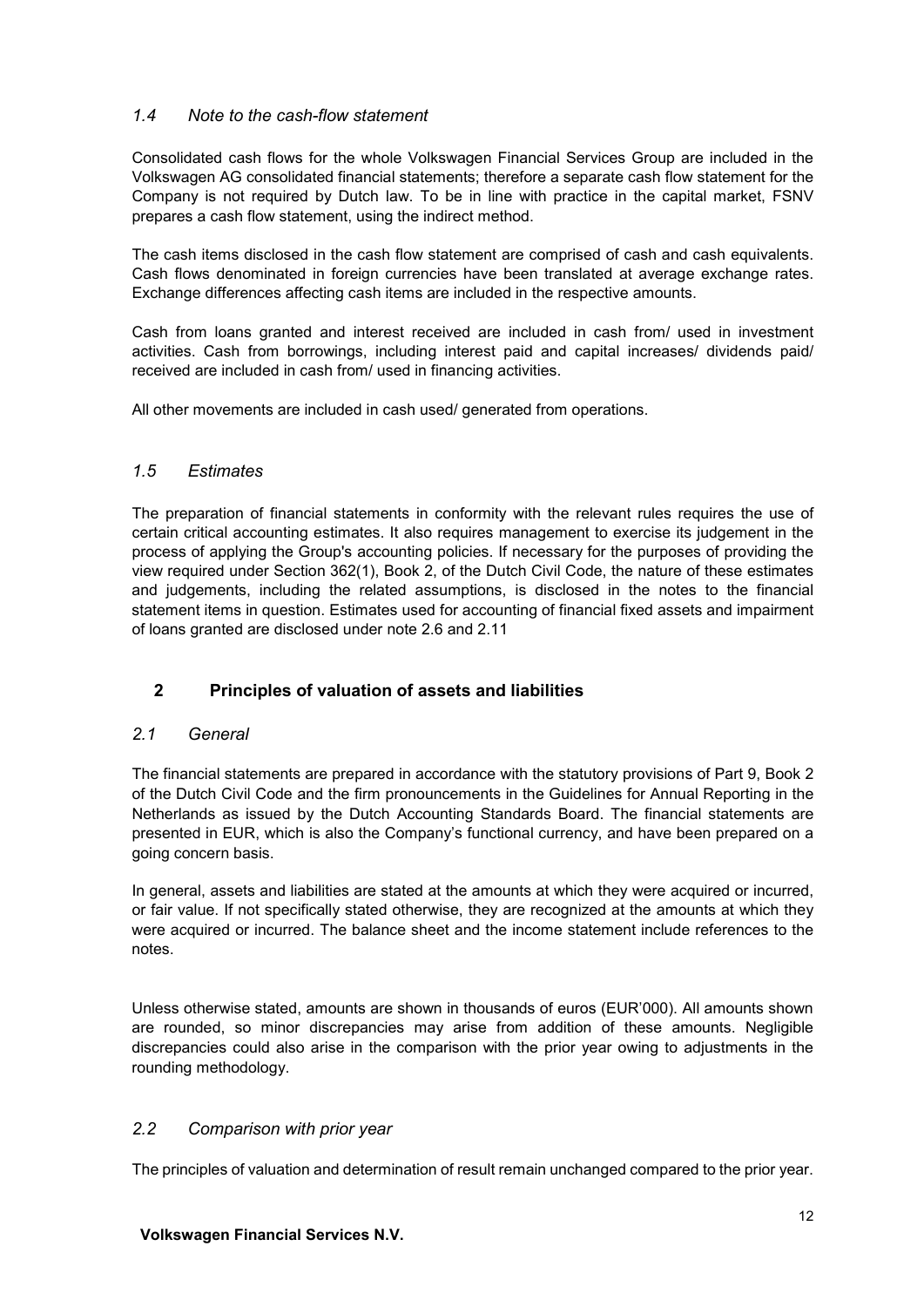# *2.3 Foreign currencies*

## *Functional currency*

Items in the financial statements of the Company's borrowers and subsidiaries are stated with due observance of the currency of the primary economic environment in which the respective group company operates (the functional currency). The financial statements are presented in EUR, i.e. the functional and reporting currency of FSNV.

## *Transactions, receivables and liabilities*

Monetary assets and liabilities denominated in foreign currencies are translated at the period endrate prevailing on the balance sheet date. Investments in participations are stated at the historical exchange rate at the date of the transaction.

Transactions denominated in foreign currencies in the reporting year are recognized in the financial statements at the exchange rate ruling at the transaction date.

In respect of any positions in the balance sheet that are covered by cross currency interest rate swaps or by foreign exchange forward contracts, the differences in values calculated at closing rates at the end of the year and contract rates are allocated to the respective principals of the loans. If the loan taken is denominated in a currency other than EUR, the respective correction is allocated to this loan. Otherwise, the corresponding loan granted is corrected.

The exchange differences resulting from the translation as of balance sheet date, are recorded in the profit and loss account.

## *Hedge accounting*

FSNV applies hedge accounting. Relationships between hedging instruments and hedged items are documented at the inception of the transaction. FSNV also assesses, both at hedge inception and on an ongoing basis, whether the derivatives that are used in hedging transactions are highly effective in offsetting changes in fair values or cash flows of hedged items. This is done by comparing the critical qualitative characteristics of the hedge instrument with those of the hedged position. If there is an indication of ineffectiveness, the Company measures this potentially ineffective part by conducting a quantitative ineffectiveness analysis.

# *2.4 Intangible fixed assets*

Intangible fixed assets are carried at historical cost less amortization. Any impairment as at the balance sheet date is taken into account; impairment exists if the carrying amount of the asset (or the cash-generating unit to which it belongs) exceeds its recoverable amount.

Software licences acquired are capitalised at acquisition cost and amortized over the estimated economic life of three years. Expenditures incurred for the production of identifiable software products that are tailor-made for the group are capitalised. Expenditure in connection with maintenance of computer software and expenses related to research activities are recognized in the income statement.

The useful economic life and amortization method is evaluated as per each balance sheet date.

# *2.5 Tangible fixed assets*

Fixed assets are valued at acquisition or production cost including directly attributable expenses, less straight-line depreciation over the estimated useful economic life, or market value if lower. Directly attributable production costs include the costs of the raw materials and consumables, and also include installation costs.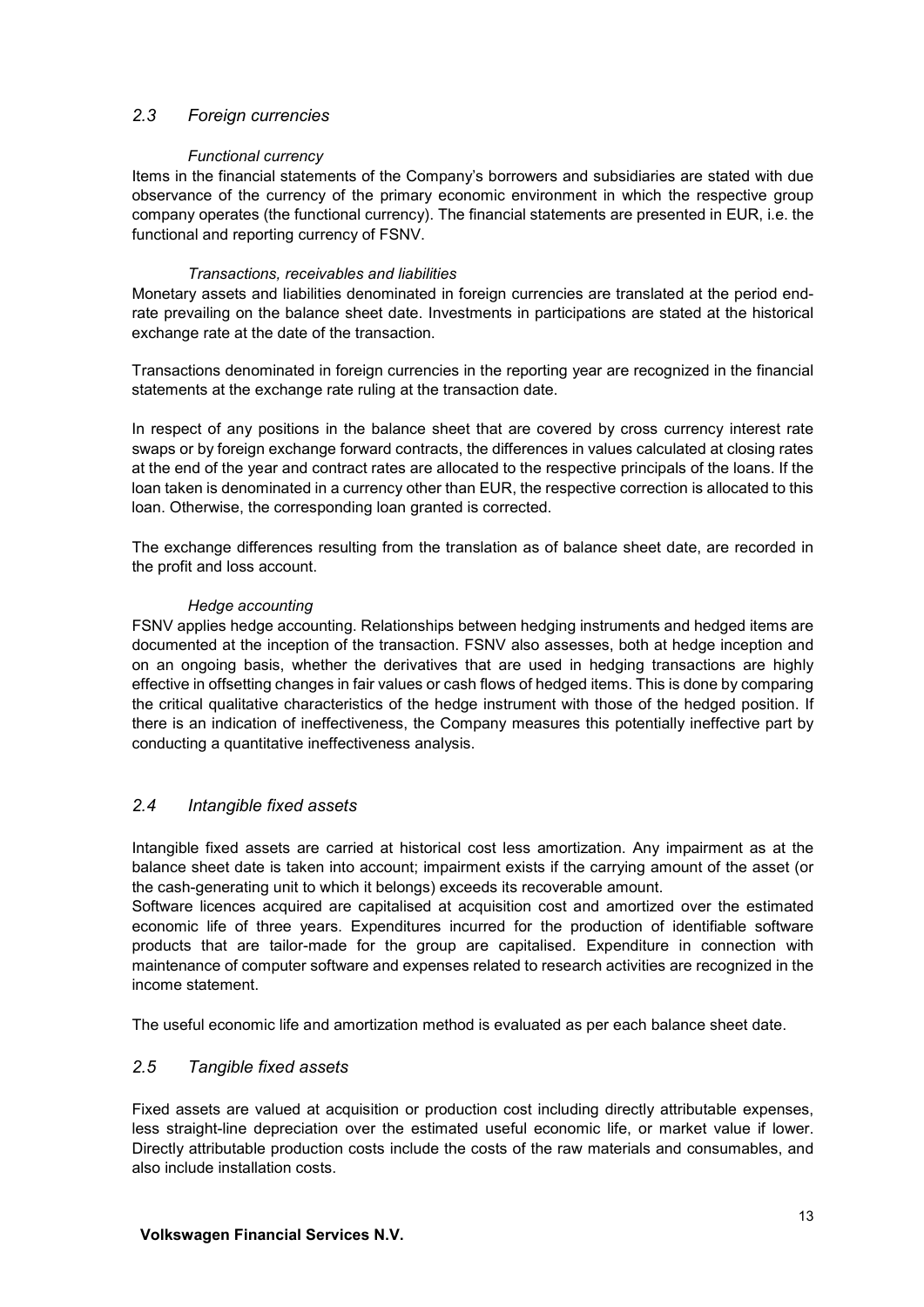For computer hardware a depreciation period of 3 years is used.

The useful economic life and depreciation method is evaluated as of each balance sheet date.

# *2.6 Financial fixed assets*

#### *Shares in participations*

The investment in the group company is a minority interest and as the Company cannot exercise significant influence, the asset is valued at historical cost.

The share in the group company is specified in note 1.3.

### *Loans to Volkswagen Group companies and joint ventures of the Volkswagen Group and to third parties*

These loans to Volkswagen Group companies, other participating interests and third parties are loans with a remaining term of more than one year. Receivables disclosed under financial fixed assets are recognized initially at fair value of the amount owed. These receivables are subsequently measured at amortized cost. The main rule is that amortized cost equals the carrying amount of the asset net of any repayments on the principal and plus, or net of, the accumulated amortization, calculated using the effective interest method, of the difference between the amount upon initial recognition (including transaction costs) and the repayments. Straight-line amortization in determining amortized cost is allowed as an alternative if straight-line amortization does not lead to significant discrepancies with the effective interest method. If loans are issued at a discount or premium, the discount or premium is recognized through profit or loss over the maturities of the loans using the effective interest method. In addition, transaction costs are included in the initial valuation and recognized in profit or loss as part of the effective interest method. Impairment losses are deducted from amortized cost and expensed in the income statement.

## *Receivables from joint ventures of the Volkswagen Group*

Interest receivables from joint ventures of the Volkswagen Group are receivables with a remaining term of more than one year and are valued at their nominal value.

## *2.7 Current assets*

All current assets have a maturity within one year.

#### *Receivables due from Volkswagen Group companies and joint ventures of the Volkswagen Group*

Receivables are recognized initially at fair value and subsequently measured at amortized cost.

#### *Other assets*

The swap interest receivables and income tax receivables are shown under other assets and are initially valued at cost and subsequently at their amortized cost value.

#### *Prepaid and deferred charges*

Prepaid and deferred charges are initially valued at cost and are amortized over the remaining life of the services or of the bonds.

## *Cash at banks and in hand*

Cash at banks and in hand represents cash in hand and bank balances. Cash at banks and in hand is carried at nominal value. Cash at banks denominated in foreign currencies are translated at the period end-rate prevailing on the balance sheet date.

## **Volkswagen Financial Services N.V.**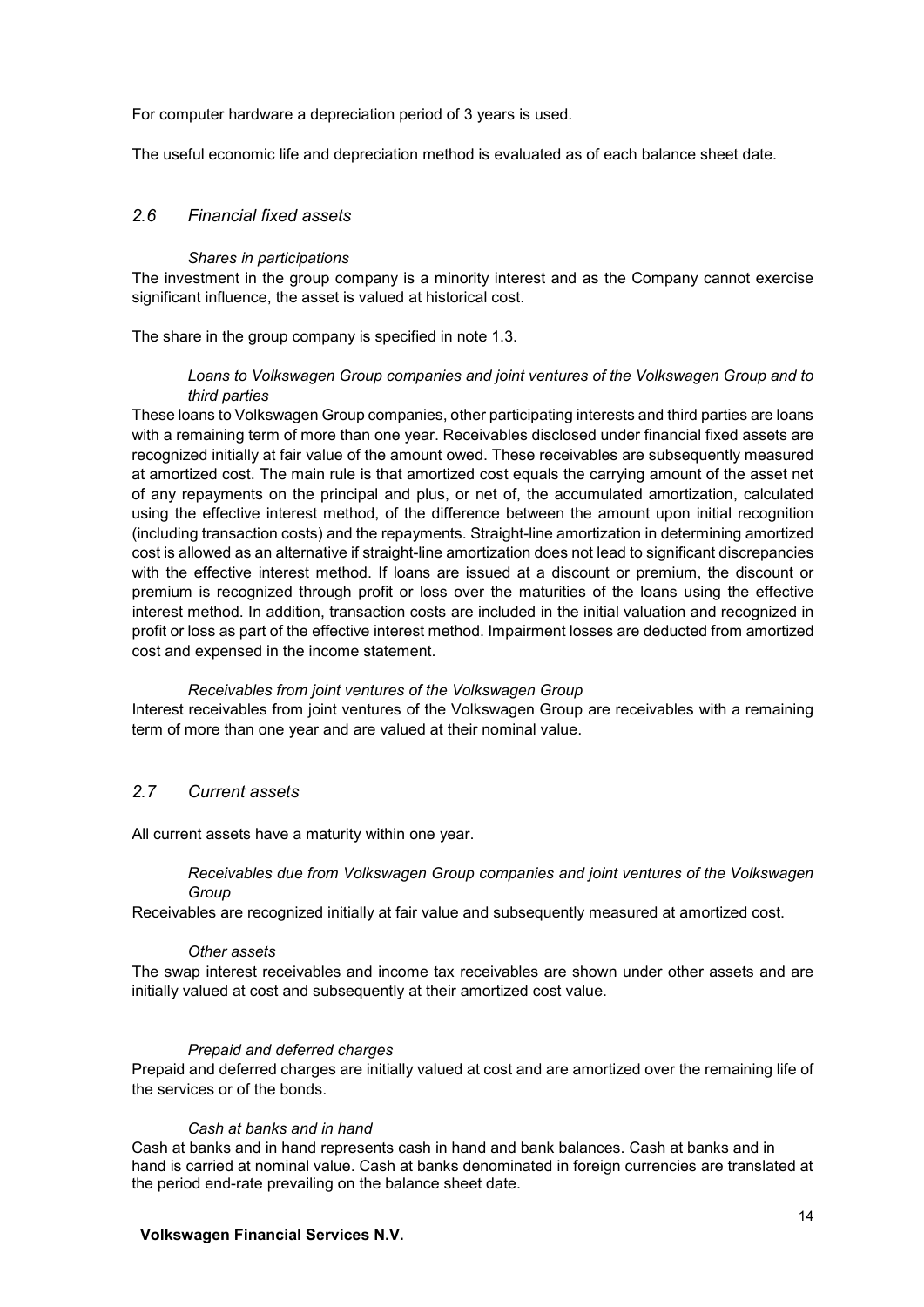## *2.8 Provisions*

Provisions are recognized for legally enforceable or constructive obligations that exist at the balance sheet date, and for which it is probable that an outflow of resources will be required and a reliable estimate can be made.

Provisions are measured at the best estimate of the amount that is necessary to settle the obligation as per the balance sheet date. Provisions for pension are valued on the basis of actuarial principles. The other provisions are carried at the nominal value of the expenditure that is expected to be necessary in order to settle the obligation, unless stated otherwise.

If obligations are expected to be reimbursed by a third party, such reimbursement is included as an asset in the balance sheet if it is probable that such reimbursement will be received when the obligation is settled.

## *2.9 Long-term liabilities*

#### *Bonds*

The bonds are initially valued at fair value with subsequent measurement at their amortized cost value. All long-term bonds have a remaining maturity of more than one year. No assets were pledged as collateral by the Company.

#### *Liabilities to Volkswagen Group companies*

The liabilities to Volkswagen Group companies are initially valued at fair value with subsequent measurement at their amortized cost value. All liabilities have a maturity of more than one year.

## *2.10 Current liabilities*

#### *Bonds*

The bonds are initially valued at fair value with subsequent measurement valued at their amortized cost value. All short-term bonds are payable within one year.

#### *Commercial papers*

The commercial papers are initially valued at fair value with subsequent measurement valued at their amortized cost value.

#### *Liabilities to Volkswagen Group companies*

The liabilities to affiliated companies are initially valued at fair value with subsequent measurement valued at their amortized cost value. All liabilities are payable within one year.

#### *Other liabilities*

The swap interest payables with a run-off period within one year are shown under other liabilities and are valued at their nominal value.

#### *Trade payables*

The trade payables are initially valued at fair value and subsequently at their amortized cost value and are payable within one year.

#### *Other accrued liabilities*

The accruals are based on sound business judgement and valued at the expected costs.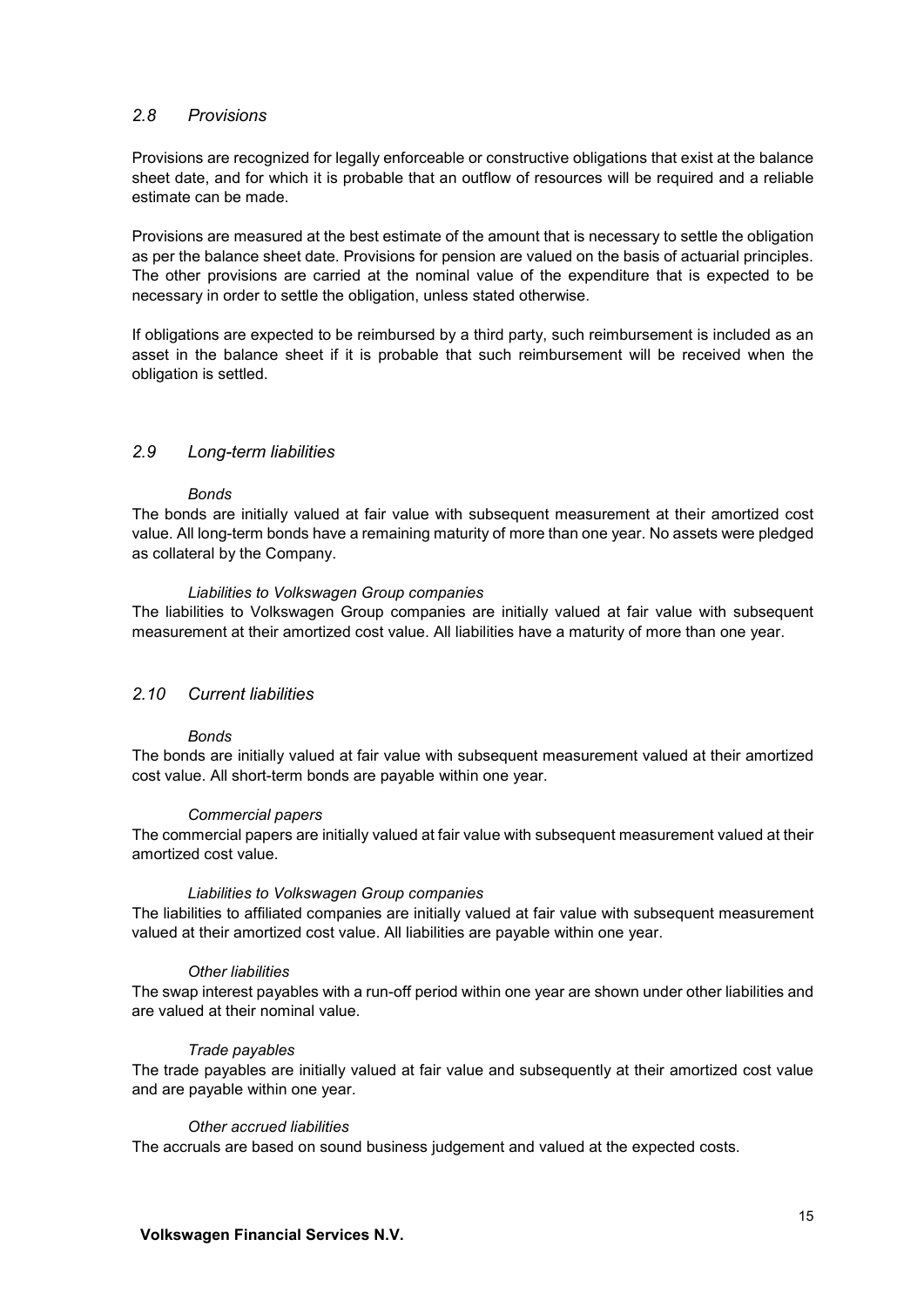#### *Deferred income*

The deferred income concerns premiums and cost compensations and is amortized over the remaining life of the loans taken.

#### *Deferred income tax*

Deferred tax liabilities are recognized to provide for timing differences between the value of the assets and liabilities for financial reporting purposes on the one hand and for tax purposes on the other. Deferred tax liabilities are calculated based on the tax rate prevailing on the balance sheet date or the rates that will apply in the future, insofar as these have been set down by law.

#### *Current income tax*

The current Dutch nominal tax rate of 25% has been applied.

## *2.11 Financial instruments*

Loans included in financial and current assets, as well as liabilities and derivative financial instruments, are stated at amortized cost. The Company applies hedge accounting to hedging instruments when hedging interest and currency risk on borrowings and lendings. The Company documents the relationship between hedging instruments and hedged items at the inception of the transaction. Both the derivative and the hedged item are stated at amortized cost. The gain or loss relating to any ineffective portion is recognized in the income statement within finance cost. For more information about the value of the assets, assigned as hedged item, see note 4 and 5, of the liabilities see notes 11 and 12 and of the financial instruments see note 23. The Company has no derivative financial instruments other than the ones used for hedging.

## *Cost price hedge accounting*

The Company applies cost price hedge accounting to hedge interest risk and currency-risk on borrowings. For the following instruments, (Cross currency) interest rate swaps and FX Swaps hedge accounting is applied.

In applying cost price hedge accounting, the initial recognition of, and the accounting policies for, the hedging instrument are dependent on the hedged item, which has the following implications:

- if the hedged item is recognized at cost in the balance sheet, the derivative instrument is also stated at cost;
- as long as the hedged item is not yet recognized in the balance sheet, the hedging instrument is not re-measured (this applies, for instance, to hedging currency risks on future transactions);
- if the hedged item qualifies as a monetary item denominated in a foreign currency, the derivative instrument, where it has currency elements, is also stated at the period end-rate prevailing at the balance sheet date.

The ineffective portion of the hedge is recognized directly in the income statement.

Hedge effectiveness is assessed by comparing the critical characteristics of the hedge instrument with those of the hedged position. If there is an indication of ineffectiveness, the Company measures this potentially ineffective part by conducting a quantitative ineffectiveness analysis.

## *2.12 Impairment of financial assets*

On each balance sheet date, the Company tests whether there are any indications of assets being subject to impairment. If any such indications are present, the recoverable amount of the asset is determined. If this proves to be impossible, the recoverable amount of the cash-generating unit to which the asset belongs is determined. An asset is subiect to impairment if its carrying amount is

#### **Volkswagen Financial Services N.V.**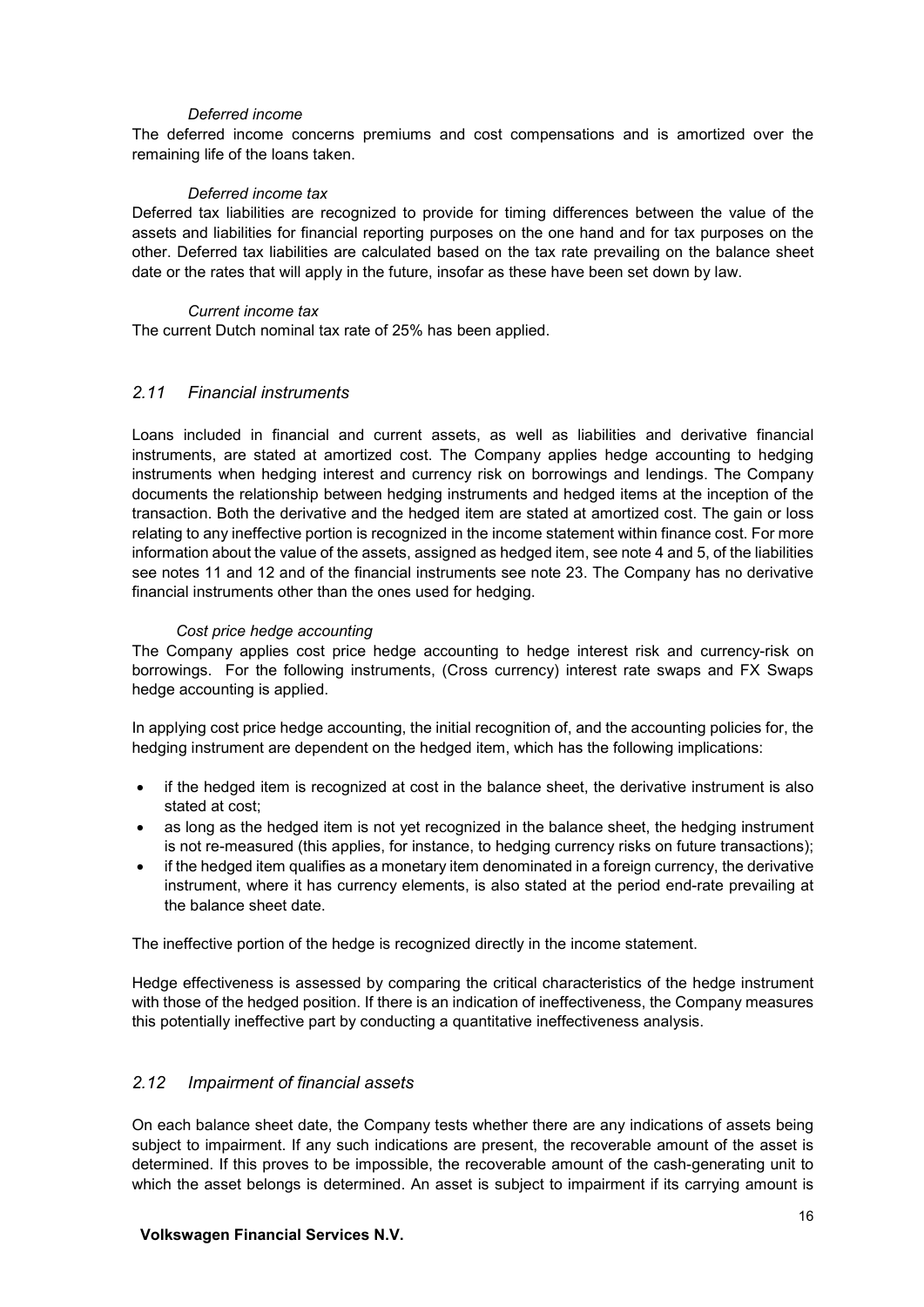higher than its realisable value; the realisable value is the higher of the fair value less costs to sell and the value in use.

The fair value is determined based on the active market. Impairment is directly recognized as an expense in the income statement.

If it is established that a previously recognized impairment no longer applies or has declined, the increased carrying amount of the assets in question is not set higher than the carrying amount that would have been determined had no asset impairment been recognized.

The value of an asset in use is determined by estimation of the future net cash flows, based on continued use of the asset.

## *2.13 General*

Result is determined as the difference between the realisable value of services rendered and the costs and other charges for the year. Results on transactions are recognized in the year in which they are realised; losses are taken as soon as they are foreseeable.

## *2.14 Revenue recognition*

Revenue from interest income is allocated to the reporting year in which it occurs. Exchange rate differences arising upon the settlement of monetary items are recognized in the income statement in the period that they arise.

## *2.15 Exchange rate differences*

Exchange rate differences arising upon the settlement of monetary items are recognized in the income statement in the year that they arise unless hedged (notes 17 and 18).

## *2.16 Interest income and similar income and interest expenses and similar expenses*

Interest income and expenses are recognized on a pro-rata basis, taking into account the effective interest rate of the assets and liabilities concerned. When recognising the interest charges, the transaction cost on the loans received is taken into account.

## *2.17 Other operating income and expenses*

Other operating income and expenses include income and expenses that are not directly attributable to the interest income and expenses.

## *2.18 General and administrative expenses*

These expenses include expenses such as personnel expenses, office expenses, consulting and audit fees and depreciation and amortization.

## *Depreciation*

Intangible fixed assets are amortized and tangible fixed assets are depreciated over their expected useful lives as from the inception of their use. Future depreciation is adjusted if there is a change in estimated useful life.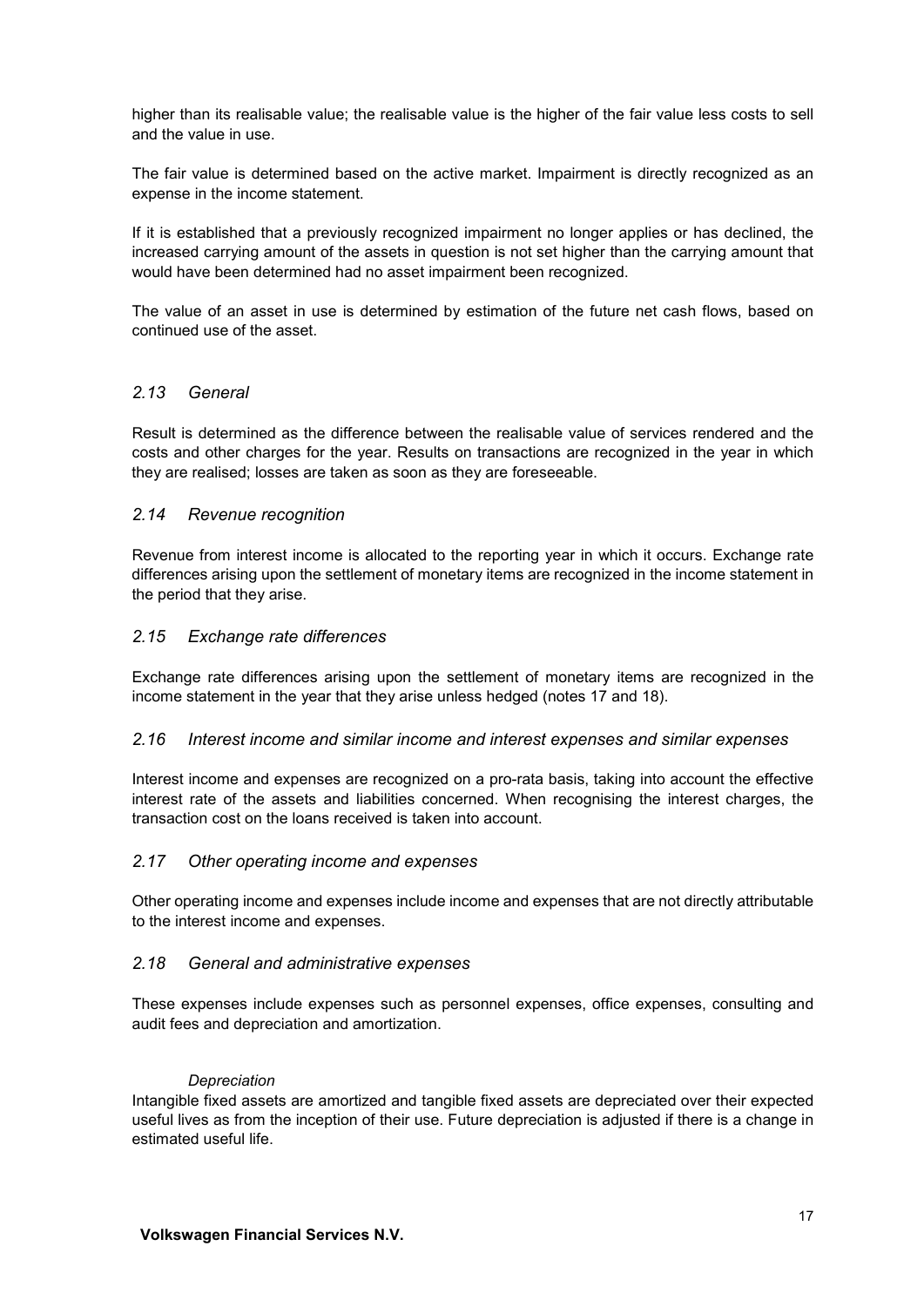Gains and losses upon the sale of tangible fixed assets are included in other operating income or other operating expenses respectively.

### *Labour and other costs*

Services performed by Volkswagen International Finance N.V. ('VIF') for FSNV are charged at a fixed amount. The fixed amount is evaluated in regular intervals. These costs include for example salaries, rental costs and general costs.

## *2.19 Taxation*

Profit tax is calculated on the profit before taxation in the income statement, taking into account any losses carried forward from previous financial years (insofar as these are not included in deferred tax assets), tax-exempt items and non-deductible expenses. Account is also taken of changes in deferred tax assets and deferred tax liabilities owing to changes in the applicable tax rates.

# **3 Financial instruments and risks**

## *3.1 Market risk*

## *General market risk due to events at Volkswagen AG*

Government authorities in a number of jurisdictions worldwide have conducted and are conducting investigations of Volkswagen Group regarding findings of irregularities in relation to exhaust emissions from diesel engines in certain Volkswagen Group vehicles. The results of these and any future investigations and criminal litigations, may have a material adverse effect on Volkswagen Group's business, financial position, results of operations and reputation, as well as the prices of its securities and its ability to make payments under its securities.

Volkswagen Financial Services N.V.'s commercial success largely depends on the financial health and the reputation of the ultimate shareholder Volkswagen AG and due to the events, Volkswagen Financial Services N.V. may not succeed in obtaining funds for financing requests in due time and to the extent necessary.

In addition, because of the investigations, Volkswagen Financial Services N.V. as an issuer may face risks arising from legal disputes with investors claiming damages for alleged breaches of capital market laws.

## *Currency risk*

To avoid currency risk, the loans to FSAG group companies and to joint ventures of the FSAG Group and the related funding are generally matched in currency terms. If not, currency swaps are executed to achieve the matched basis.

In cases where the matching cannot be achieved completely, the Supervisory Board has set small currency limits for individual currencies. Matching policies are closely monitored and enforced. Consequently, currency risk is comparatively remote. In 2018, the limits were not exceeded.

## *Interest rate risk*

Based on funding requests by FSAG group companies and joint ventures of the FSAG Group FSNV issues notes to investors matching the fixed or variable interest requirement of the FS-related parties. In cases where the investor looks for a different interest structure, FSNV is using interest rate swaps or cross currency interest rate swaps to convert the interest into the structure required by the related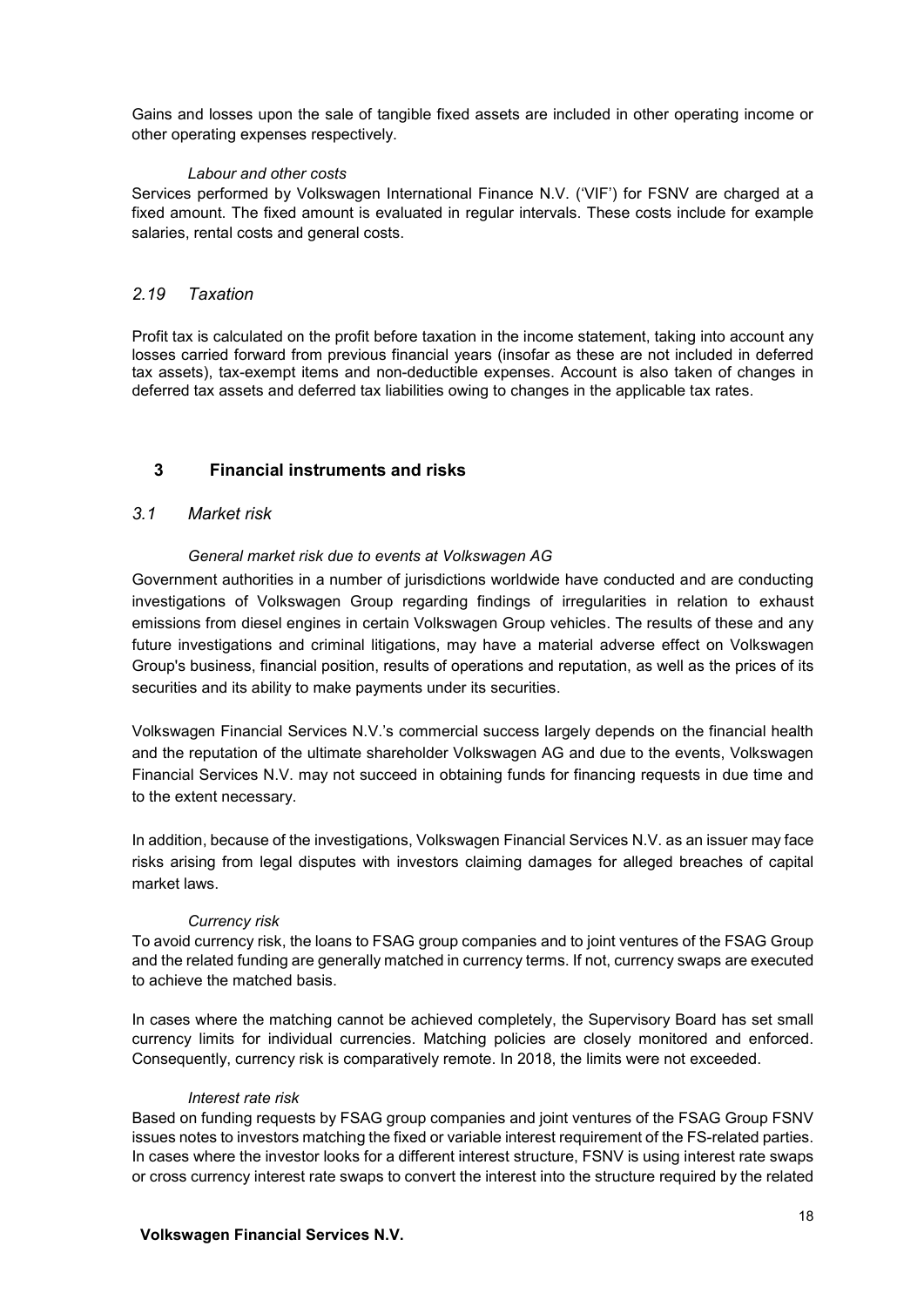parties. The Supervisory Board authorised FSNV to run a certain interest rate risk. A limit system and tools to monitor and manage the risk have been set up. Interest mismatches are permitted within a twelve-month period only. Therefore, the risk is comparatively low. In 2018, no limits were exceeded.

# *3.2 Credit risk*

The risk of default arising from loans granted, account balances and derivative financial instruments involves the risk of default by counterparties.

FSNV is extending loans to FSAG group companies and to joint ventures of FSAG Group, which are granted according to the guidelines and instructions from FSAG, the guarantor of commercial paper and capital market issuances by FSNV. The default risk of FSNV-borrowers has been analysed based on financial reports, planning forecasts and discussions with FSAG headquarters. Based on the analysis, the credit risk of FSNV-borrowers is considered to be remote.

For FSNV's external bank counterparties risk is limited by a limit system centrally managed by FSAG Group Risk Management taking into account also the credit assessments by the international rating agencies. Credit risk with external counterparties materialises from account balances, deposits and derivative transactions with a positive fair value. Given the business purpose of FSNV, account balances and deposits are zero or kept to a minimum. Regarding the derivative transactions, exposure is kept within the risk limits defined by FSAG Group Risk Management.

# *3.3 Liquidity risk*

Based on funding requests by FSAG related parties, FSNV issues commercial paper and bonds to investors. Funds taken from investors are extended with the same maturity to FSAG-Group borrowers.

In cases where this matching cannot be achieved the Supervisory Board has set narrow liquidity risk limits. The Company monitors the limits on a permanent basis. Against the background of the relatively narrow limits and the strong financial solidity of the Volkswagen Group, the liquidity risk is remote. In 2018, no limits were exceeded. Notes issued by FSNV have the benefit of a Guarantee and Negative Pledge (The Guarantee) given by Volkswagen Financial Services AG (The Guarantor).

The Debt Issuance Program under which FSNV is issuing bonds, is regularly updated to incorporate current developments. FSNV also continues to issue Commercial Papers based on the existing EUR 5 billion Commercial Paper Program to finance the requirements of FSAG group companies and joint ventures of FSAG group

Based on the diversified funding strategy, Volkswagen Financial Service AG acted flexibly to refinance its activities with the increased issuance of secured bonds (ABS), direct bank deposits and bank credit facilities.

# **4 Financial fixed assets**

## *Shares in participations*

The Company's interests in other companies consists of 1 share in VW Finance Belgium S.A. located in Brussels, Belgium which represents less than 5% of the total equity of the entitiy. The carrying amount is EUR 500 as at 31 December 2018 (2017: EUR 500). There was no movement in the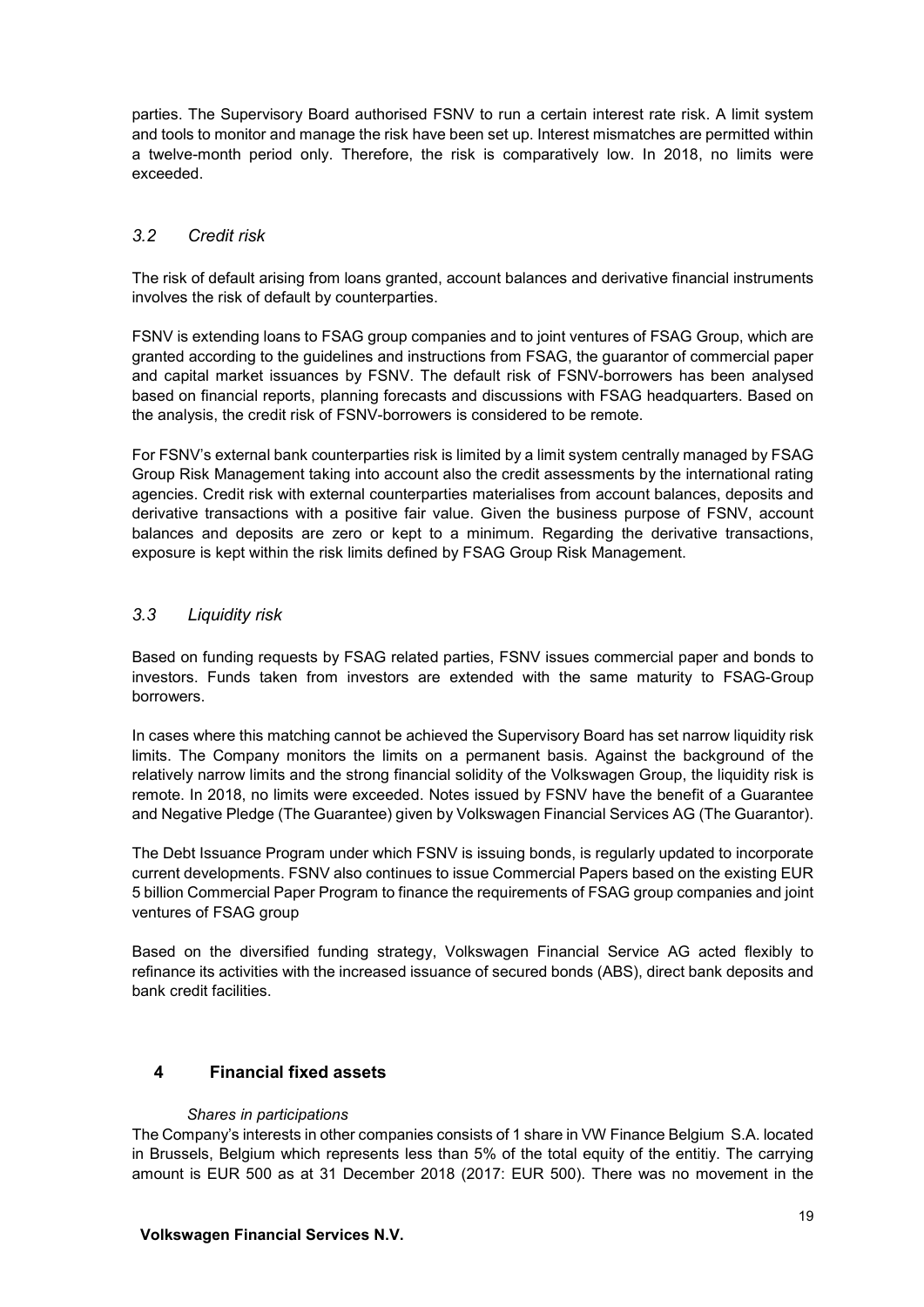account balance in both years. The Company has not identified any indicator of impairment in 2018 (2017: nil).

*Loans to Volkswagen Group companies and joint ventures of the Volkswagen Group included in financial fixed assets*

The breakdown of the loans to Volkswagen Group companies and joint ventures of the Volkswagen Group is as follows:

|                                                                               | Original<br>currency | Weighted<br>average | 31 December 2018    |                     |  |
|-------------------------------------------------------------------------------|----------------------|---------------------|---------------------|---------------------|--|
|                                                                               |                      | rate $(\%)$         | interest Book value | <b>Market value</b> |  |
|                                                                               |                      |                     | <b>EUR'000</b>      | EUR'000             |  |
| <b>Fixed asset loans to Volkswagen</b>                                        | <b>GBP</b>           | 1,8657              | 2,889,494           | 2,905,117           |  |
| <b>Group companies</b>                                                        | <b>PLN</b>           | 2,4716              | 388,000             | 378,709             |  |
|                                                                               | <b>KRW</b>           | 2,6097              | 140,000             | 145,042             |  |
|                                                                               | <b>EUR</b>           | 0,3735              | 48,286              | 48,508              |  |
|                                                                               |                      |                     | 3,465,780           | 3,477,376           |  |
| <b>Fixed asset loans to joint ventures</b>                                    | <b>NOK</b>           | 1,9036              | 201,187             | 202,155             |  |
| Of the Volkswagen Group                                                       | <b>EUR</b>           | 1,5660              | 22,000              | 22,601              |  |
|                                                                               |                      |                     | 223,187             | 224,756             |  |
| <b>Total loans to Volkswagen Group</b><br>companies and joint ventures of the |                      |                     |                     |                     |  |
| <b>Volkswagen Group</b>                                                       |                      |                     | 3,688,967           | 3,702,132           |  |

The market values are determined based on discounted cash flows. Specific credit spreads per counterparty were not included in the model used to determine the market value. Since all loans are to Volkswagen Group companies and joint ventures, the credit spread applicable to these loans is equal to the credit spread for the Volkswagen Group.

The weighted average interest rate is calculated for the outstanding loans as per year end, taking into account the duration in the current year.

| As at December 31, the following credit spreads were applicable: | 2018       | 2017       |
|------------------------------------------------------------------|------------|------------|
|                                                                  | <b>BPS</b> | <b>BPS</b> |
| For amounts payable within one year:                             | 14.92      | 15.08      |
| For amounts payable between one year and five years:             | 138.50     | 27.00      |
| For amounts payable after five years                             | 213.63     | 70.20      |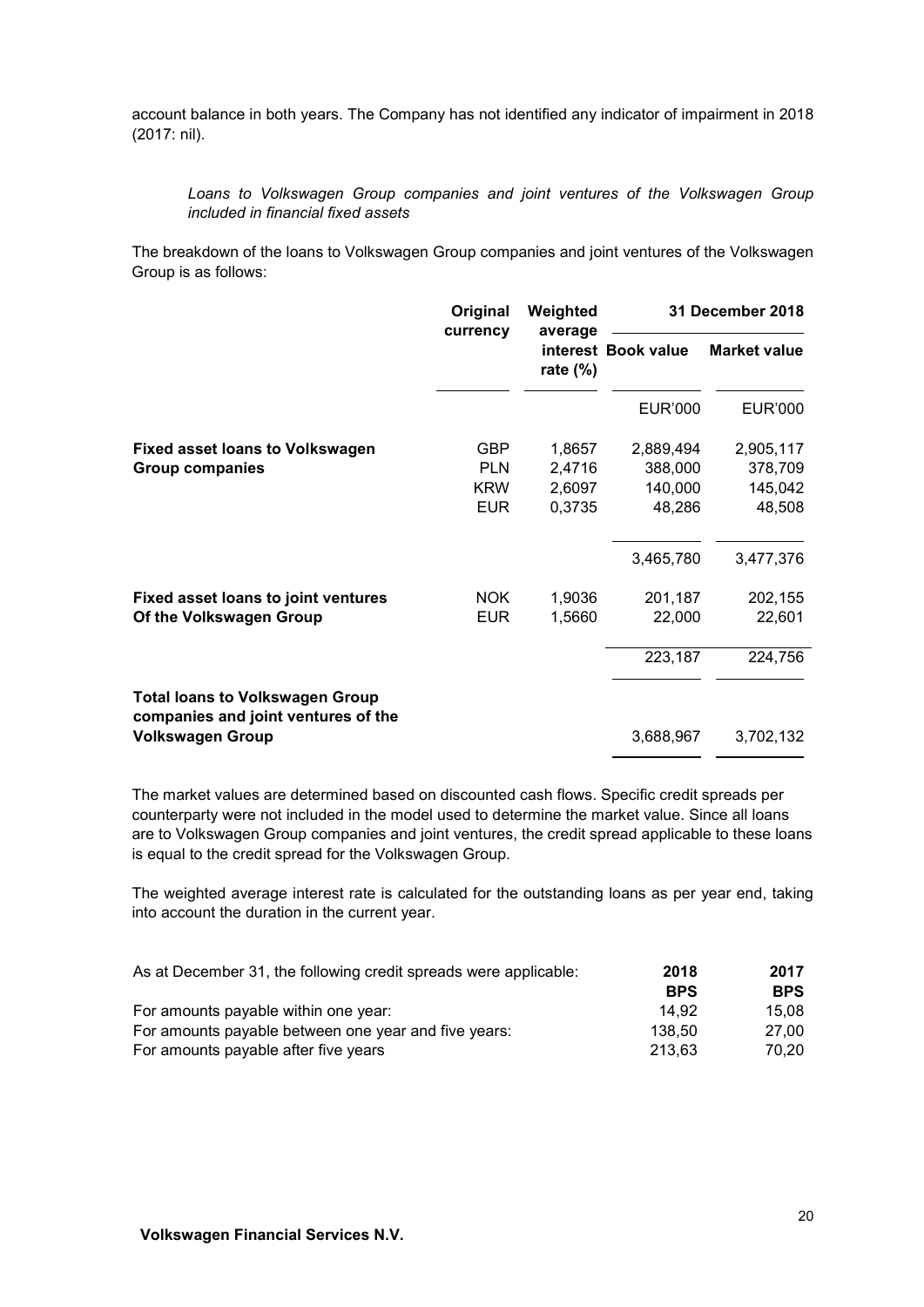For comparison, the fixed asset loans overview of 2017:

|                                                                               | Original<br>currency | Weighted               | 31 December 2017    |                     |  |
|-------------------------------------------------------------------------------|----------------------|------------------------|---------------------|---------------------|--|
|                                                                               |                      | average<br>rate $(\%)$ | interest Book value | <b>Market value</b> |  |
|                                                                               |                      |                        | EUR'000             | EUR'000             |  |
| <b>Fixed asset loans to Volkswagen</b>                                        | <b>GBP</b>           | 1,4197                 | 2,477,766           | 2,500,942           |  |
| Group companies                                                               | <b>EUR</b>           | 0,3398                 | 319,310             | 319,922             |  |
|                                                                               | <b>KRW</b>           | 3,3467                 | 100,000             | 102,774             |  |
|                                                                               | <b>SEK</b>           | 0,1410                 | 153,933             | 153,603             |  |
|                                                                               | <b>CZK</b>           | 0,9450                 | 32,057              | 32,174              |  |
|                                                                               |                      |                        | 3,083,066           | 3,109,415           |  |
| Fixed asset loans to joint ventures                                           | <b>NOK</b>           | 1,6683                 | 152,570             | 153,803             |  |
| <b>Total loans to Volkswagen Group</b><br>companies and joint ventures of the |                      |                        |                     |                     |  |
| <b>Volkswagen Group</b>                                                       |                      |                        | 3,235,636           | 3,263,218           |  |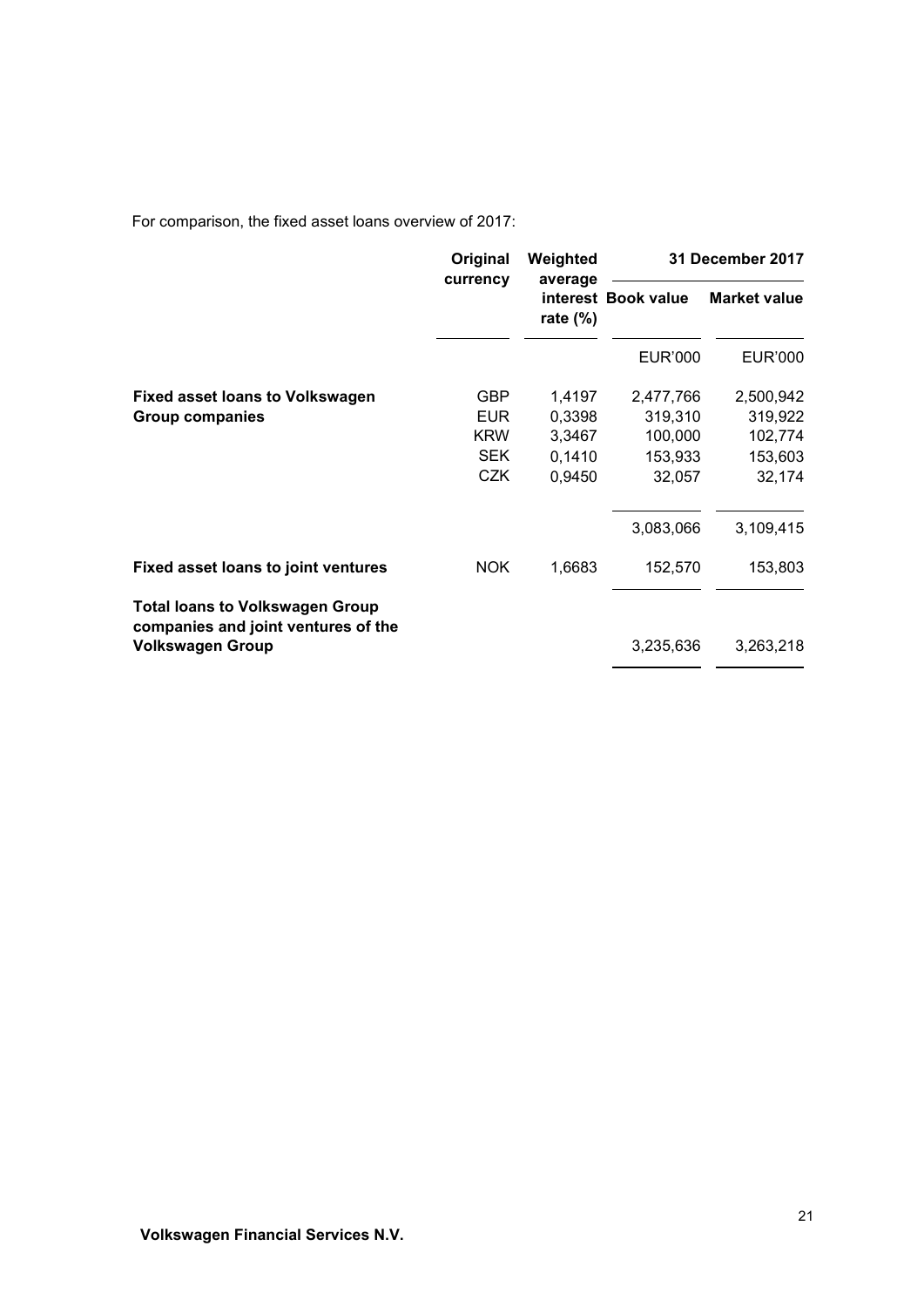# **5 Receivables due from Volkswagen Group companies and joint ventures of the Volkswagen Group**

|                                                                            | Original<br>currency | Weighted<br>average     |                | 31 December 2018               |  |
|----------------------------------------------------------------------------|----------------------|-------------------------|----------------|--------------------------------|--|
|                                                                            |                      | interest<br>rate $(\%)$ |                | <b>Book value Market value</b> |  |
|                                                                            |                      |                         | <b>EUR'000</b> | <b>EUR'000</b>                 |  |
| <b>Current receivables due from</b>                                        | <b>EUR</b>           | 0,3256                  | 710,379        | 710,904                        |  |
| <b>Volkswagen Group companies</b>                                          | <b>GBP</b>           | 1,6380                  | 500,080        | 501,347                        |  |
|                                                                            | <b>PLN</b>           | 2,4662                  | 165,930        | 165,462                        |  |
|                                                                            | <b>SEK</b>           | 0,1580                  | 147,637        | 147,795                        |  |
|                                                                            | <b>KRW</b>           | 3,3467                  | 100,000        | 100,193                        |  |
|                                                                            | <b>CZK</b>           | 2,2050                  | 31,876         | 31,909                         |  |
| Accrued interest and other receivables                                     |                      |                         | 12,525         | 12,525                         |  |
|                                                                            |                      |                         | 1,668,427      | 1,671,136                      |  |
| <b>Current receivables due from</b>                                        | <b>TRY</b>           | 22,0616                 | 397,221        | 389,265                        |  |
| joint ventures of the Volkswagen<br>Group                                  | <b>EUR</b>           | 0,4936                  | 83,031         | 83,115                         |  |
| Accrued interest and other receivables                                     |                      |                         | 24,234         | 24,234                         |  |
|                                                                            |                      |                         | 504,486        | 496,614                        |  |
| <b>Total receivables due from</b><br><b>Volkswagen Group companies and</b> |                      |                         |                |                                |  |
| joint ventures                                                             |                      |                         | 2,172,913      | 2,167,750                      |  |

For the determination of the market values, see note 4.

As mentioned in note 2.11, the terms of all outstanding loans to Volkswagen Group companies and joint ventures are hedged, using derivatives to match the terms of the bonds and loans from Volkswagen Group companies, used to fund the financing requirements of Volkswagen Group companies and joint ventures. As a result, the Company has principally no exposure to interest rate risk and currency risk.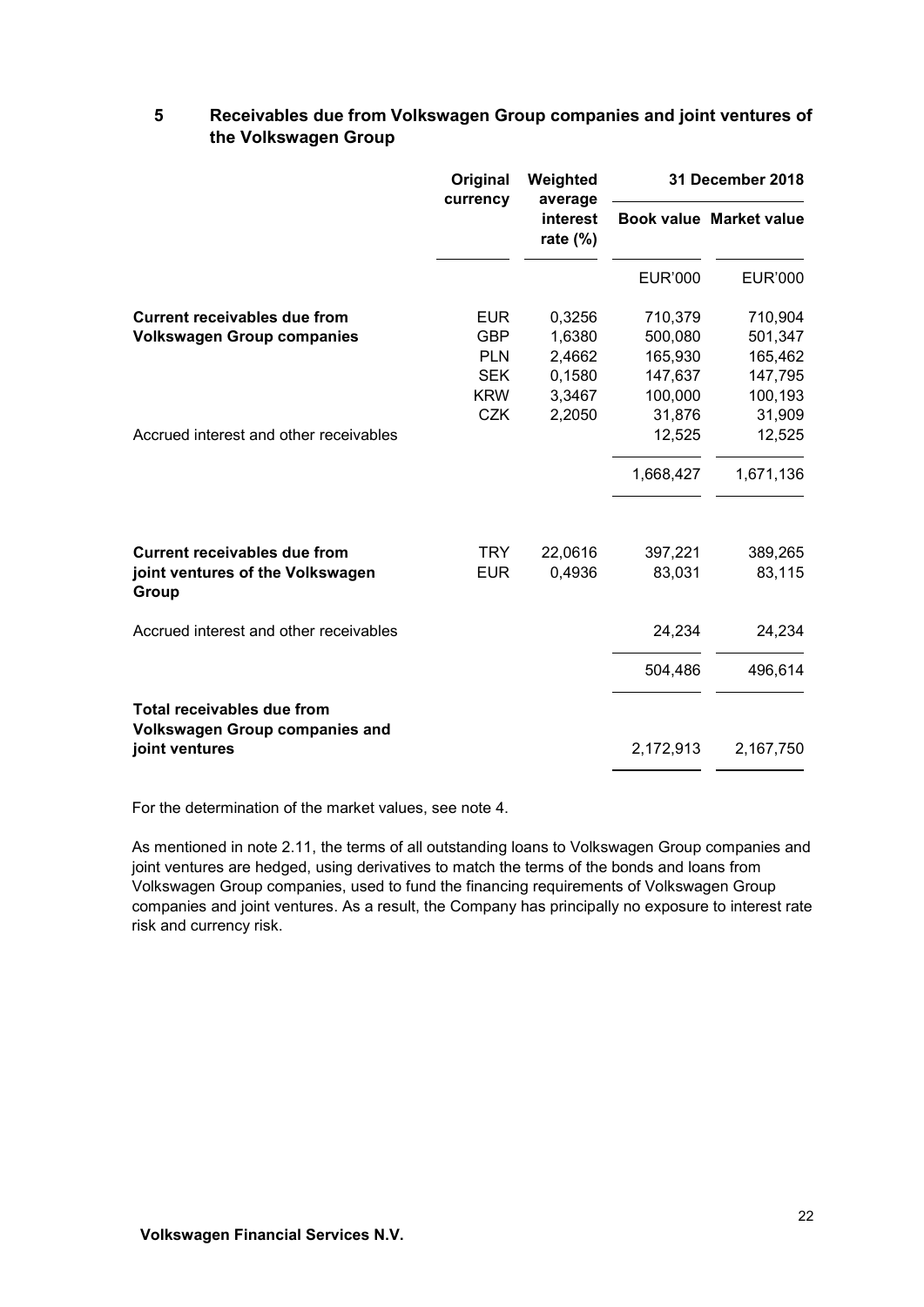For comparison, the overview of 2017:

|                                                                                                         | Original   | Weighted<br>average     | 31 December 2017 |                         |
|---------------------------------------------------------------------------------------------------------|------------|-------------------------|------------------|-------------------------|
|                                                                                                         | currency   | interest<br>rate $(\%)$ |                  | Book value Market value |
|                                                                                                         |            |                         | <b>EUR'000</b>   | <b>EUR'000</b>          |
| <b>Current receivables due from</b>                                                                     | <b>EUR</b> | 0,0586                  | 1,137,952        | 1,153,743               |
| <b>Volkswagen Group companies</b>                                                                       | <b>GBP</b> | 1,2518                  | 338,104          | 337,943                 |
| excluding interest                                                                                      | <b>AUD</b> | 3,1013                  | 530,000          | 513,694                 |
|                                                                                                         | <b>CZK</b> | 0,1598                  | 140,358          | 141,216                 |
|                                                                                                         | <b>KRW</b> | 2,4700                  | 180,000          | 183,277                 |
| Accrued and other receivables                                                                           |            |                         | 12,066           | 12,066                  |
|                                                                                                         |            |                         | 2,338,480        | 2,341,939               |
|                                                                                                         |            |                         |                  |                         |
| <b>Current receivables due from</b>                                                                     | <b>TRY</b> | 13,5451                 | 615,061          | 559,899                 |
| joint ventures of the Volkswagen                                                                        | <b>NOK</b> | 1,2757                  | 152,602          | 152,654                 |
| <b>Group excluding interest</b>                                                                         | <b>EUR</b> | 0,3536                  | 93,996           | 94,101                  |
| Accrued and other receivables                                                                           |            |                         | 33,341           | 33,341                  |
|                                                                                                         |            |                         | 895,000          | 839,995                 |
| Total receivables due from<br><b>Volkswagen Group companies and</b><br>joint ventures of the Volkswagen |            |                         |                  |                         |
| Group                                                                                                   |            |                         | 3,233,480        | 3,181,934               |

# **6 Loans to external parties**

This balance sheet position contains loans to external parties:

| Company                                    | Original<br>currency | Interest rate | Amount<br>In EUR | <b>Maturity</b> |
|--------------------------------------------|----------------------|---------------|------------------|-----------------|
| Pon Auto Import<br>Nederland B.V., Leusden | EUR.                 | 0.773         | 100.000          | 24-05-2019      |
| Pon Automotive B.V.,<br>Leusden            | EUR.                 | 0.773         | 200,000          | 24-05-2019      |
| Pon Holdings B.V., Almere                  | <b>EUR</b>           | 0.773         | 200,000          | 24-05-2019      |

These Dutch companies do not belong to the Volkswagen Group. The loans are not guaranteed by FSAG. The fair values of these loans approximate their carrying value.

The interest rates charged on the above loans are calculated on 1-year Euribor plus a margin based on market price margin for investment graded companies.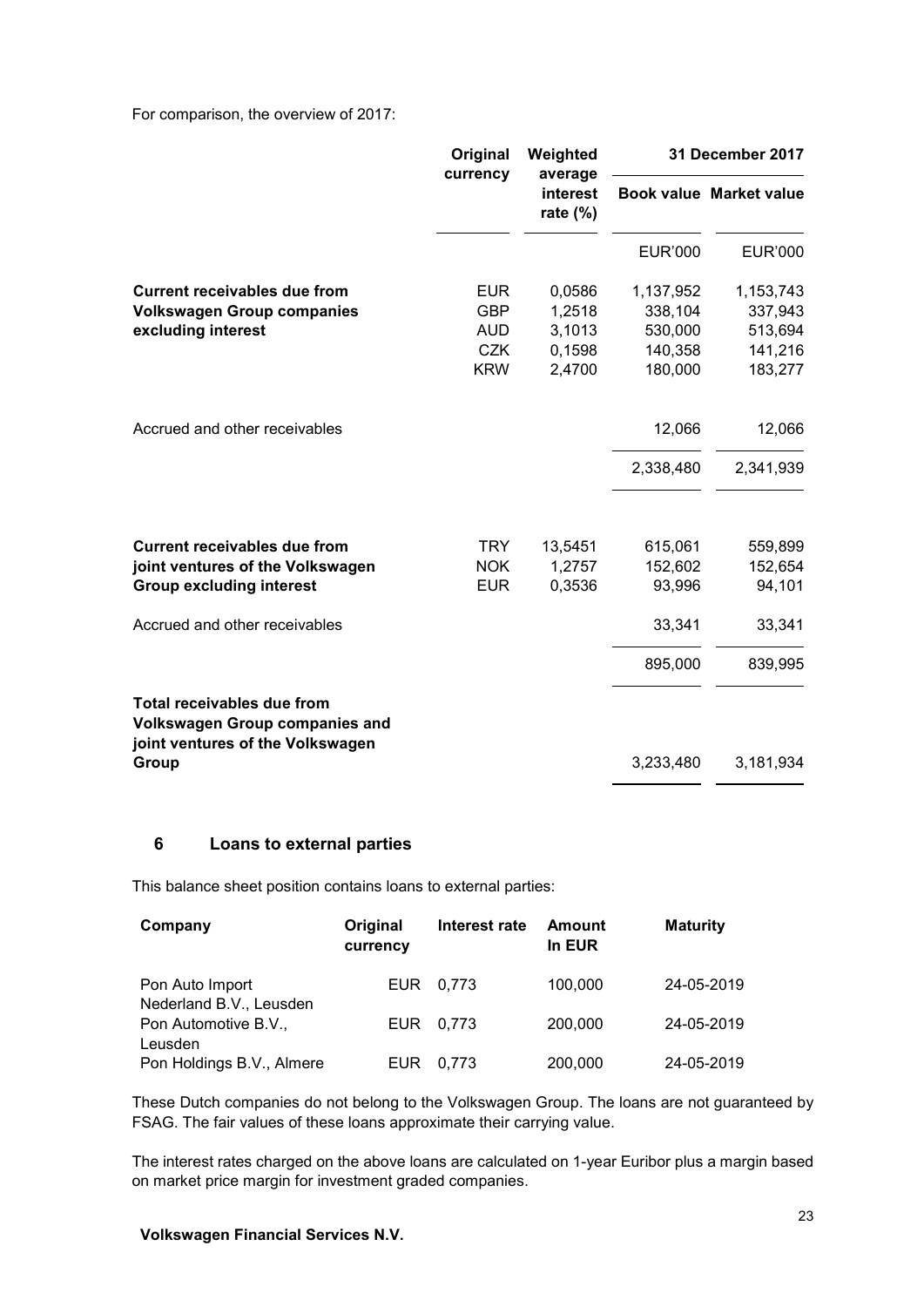For comparison, the overview of loans to external parties as at 31 December 2017:

| Company                                    | Original<br>currency | Interest rate | Amount<br>In EUR | <b>Maturity</b> |
|--------------------------------------------|----------------------|---------------|------------------|-----------------|
| Pon Auto Import<br>Nederland B.V., Leusden | <b>EUR</b>           | 0.800         | 100,000          | 25-05-2018      |
| Pon Automotive B.V.,<br>Leusden            | <b>EUR</b>           | 0.800         | 200,000          | 25-05-2018      |
| Pon Holdings B.V., Almere                  | EUR                  | 0.800         | 200,000          | 25-05-2018      |

# **7 Other assets**

| This account consists of the following:                  | 31 Dec 2018    | 31 Dec 2017 |  |
|----------------------------------------------------------|----------------|-------------|--|
|                                                          | <b>EUR'000</b> | EUR'000     |  |
| Interest receivables from banks arising from derivatives | 32,278         | 38,032      |  |
| Income tax receivable                                    | 5,740          | 5,385       |  |
| Unrealized FX gains and losses                           | 15,403         | 262         |  |
| Other debtors                                            |                |             |  |
|                                                          | 53,421         | 43,679      |  |

The income tax receivable relates to recoverable income and withholding taxes.

## **8 Prepaid and deferred charges**

|                              |         | 31 Dec 2018 31 Dec 2017 |
|------------------------------|---------|-------------------------|
|                              | EUR'000 | EUR'000                 |
| Prepaid and deferred charges | 8.912   | 7,649                   |
|                              | 8,912   | 7,649                   |

The prepaid and deferred charges mainly consist of deferred emission costs. The deferrals arise from capitalised issuance expenses, which will be amortized during the term of the regarding bond.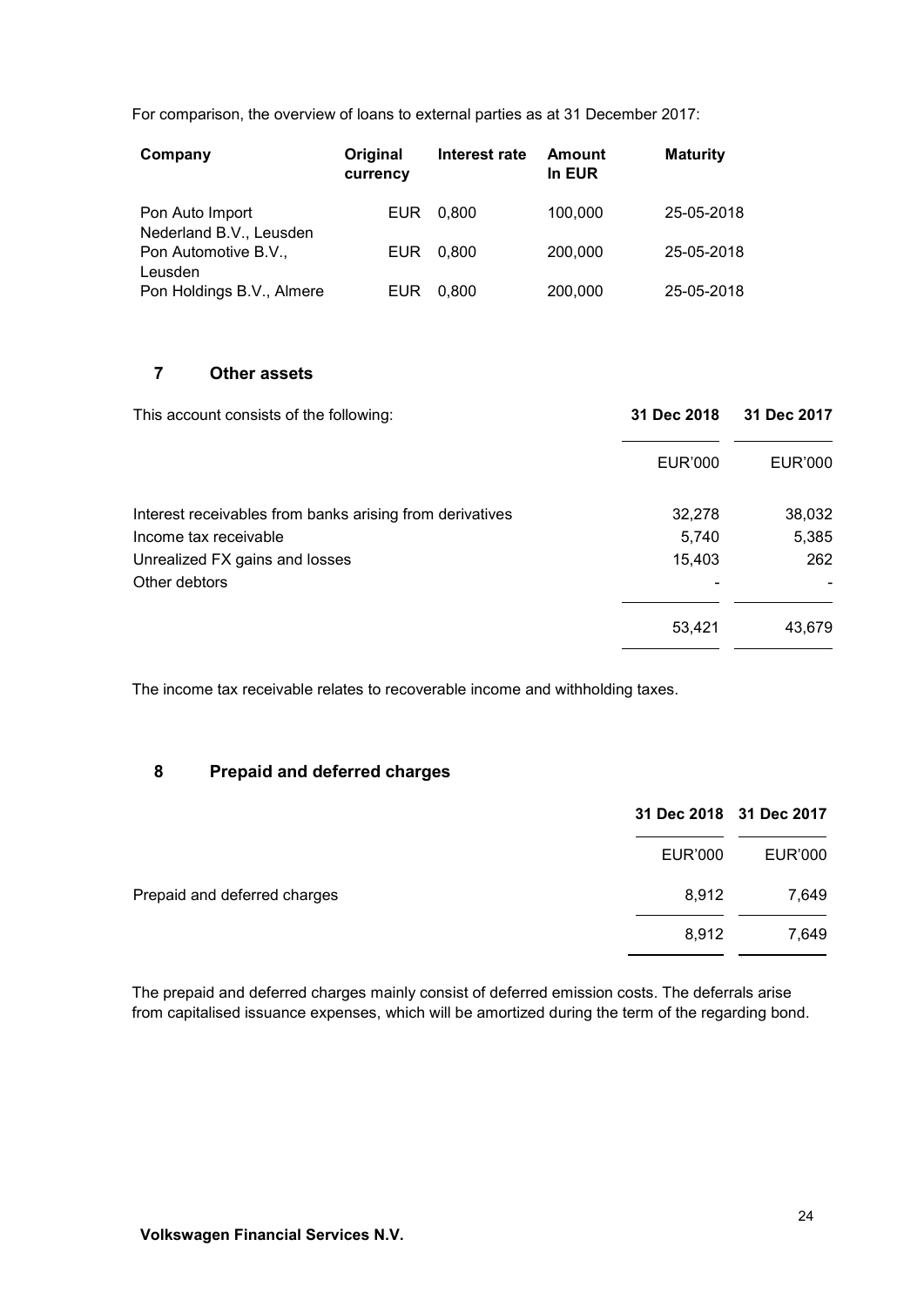## **9 Cash at banks and in hand**

|                                 |         | 31 Dec 2018 31 Dec 2017 |
|---------------------------------|---------|-------------------------|
|                                 | EUR'000 | EUR'000                 |
| Cash at Volkswagen Bank account | 4.641   | 4,071                   |
| Cash at external bank accounts  | 568     | 248                     |
|                                 | 5.209   | 4,319                   |

All cash balances are at the free disposal of the Company and bear market interest rates. The credit risk for cash at external bank accounts is based on a risk assessment and within the limits defined by FSAG Group Risk Management.

## **10 Shareholder's equity**

|                                                               | Issued and<br>paid-up share<br>capital | Share<br>premium<br>reserve | Retained<br>earnings | Total equity         |
|---------------------------------------------------------------|----------------------------------------|-----------------------------|----------------------|----------------------|
|                                                               | <b>EUR'000</b>                         | <b>EUR'000</b>              | <i>EUR'000</i>       | <i>EUR'000</i>       |
| Balance as at 1 January 2017<br><b>Contribution from FSAG</b> | 454                                    | 995,000<br>120,000          | 121,626              | 1,117,080<br>120,000 |
| Result for the year 2017                                      |                                        |                             | 7,208                | 7,208                |
| Balance as at 31 December 2017                                | 454                                    | 1,115,000                   | 128,834              | 1,244,288            |
| Balance as at 1 January 2018                                  | 454                                    | 1,115,000                   | 128,834              | 1,244,288            |
| <b>Contribution from FSAG</b><br>Result for the year 2018     |                                        |                             | 10,361               | 10,361               |
| Balance as at 31 December 2018                                | 454                                    | 1,115,000                   | 139,195              | 1,254,649            |

The shareholder's equity consists of the following:

#### *Share capital*

On 31 December 2018, the subscribed capital of the Company amounted to EUR 2.3 million, of which an amount of EUR 454,000 was paid-up, representing 454 registered and issued shares of EUR 1,000 each. The Company has no mandatory statutory reserve.

#### *Share premium reserve*

*T*here have been no changes to the share premium reserve during 2018.

### *Retained earnings*

At the end of 2018, the total retained earnings amounted to EUR 139,2 million (2017: EUR 128.8 million) and the total equity amounted to EUR 1.3 billion (2017: EUR 1.2 billion).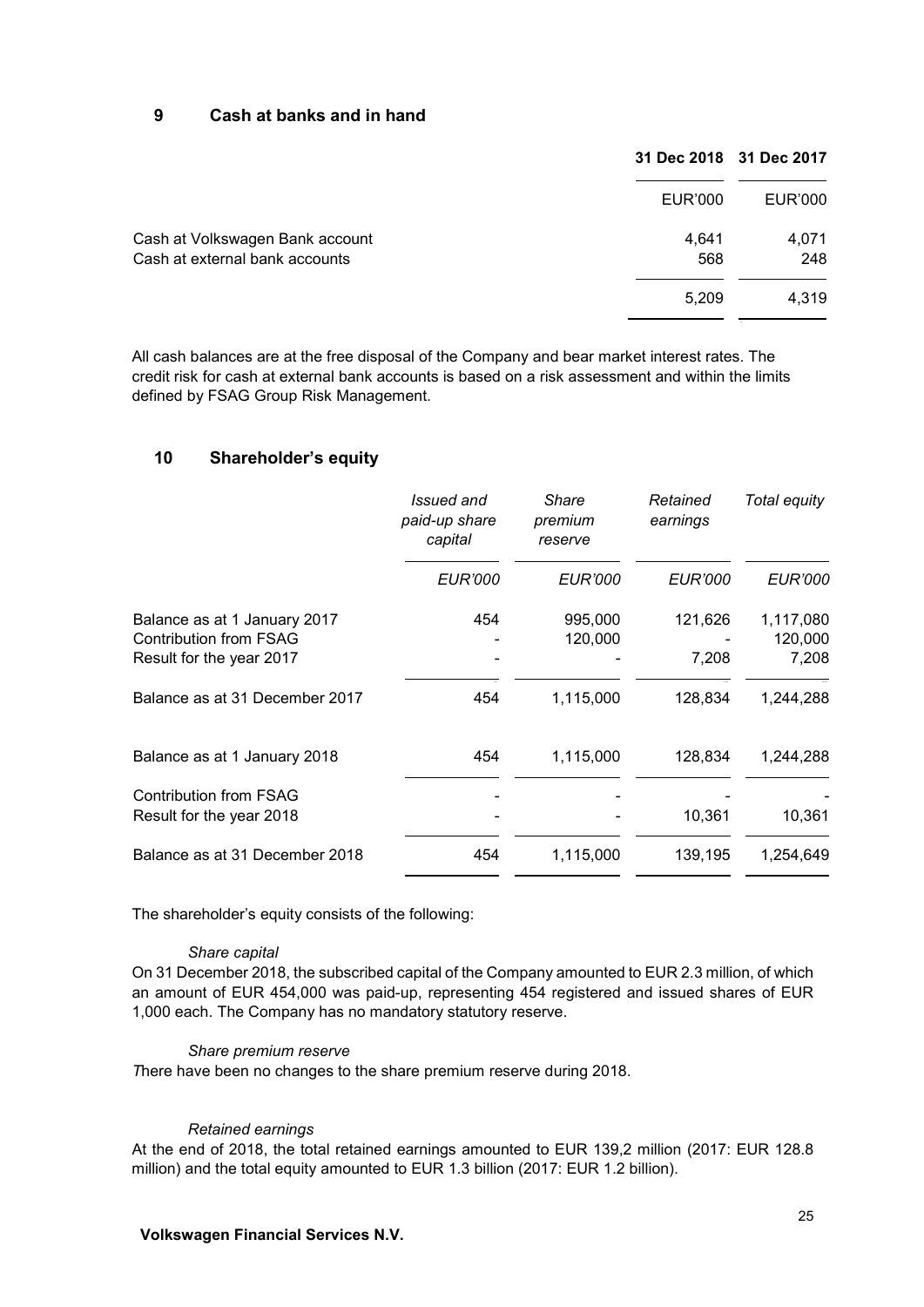# **11 Long-term liabilities**

|                                | 31 Dec 2018 31 Dec 2017 |           |
|--------------------------------|-------------------------|-----------|
|                                | EUR'000                 | EUR'000   |
| Bonds listed<br>Bonds unlisted | 3,138,999               | 2,814,998 |
|                                | 3,138,999               | 2,814,998 |

The breakdown of the long-term bonds is as follows:

|                                                            | currency   | Average                                 |                   | 31 December 2018    |
|------------------------------------------------------------|------------|-----------------------------------------|-------------------|---------------------|
|                                                            |            | Original interest rate as<br>percentage | <b>Book value</b> | <b>Market value</b> |
|                                                            |            |                                         | <b>EUR'000</b>    | EUR'000             |
| <b>Maturity longer than 5 years</b><br><b>Bonds listed</b> | <b>GBP</b> | 2,2500                                  | 390,233           | 375,123             |
| <b>Maturity less than 5 years</b>                          |            |                                         |                   |                     |
| <b>Bonds listed</b>                                        | GBP        | 1,8182                                  | 2,452,894         | 2,440,323           |
| <b>Bonds listed</b>                                        | <b>NOK</b> | 1,8160                                  | 201,219           | 201,426             |
| <b>Bonds listed</b>                                        | <b>SEK</b> | 0,4643                                  | 94,653            | 96,639              |
| <b>Total long-term bonds</b>                               |            |                                         | 3,138,999         | 3,113,511           |

The market values for the bonds are based on the prices of the Stuttgart stock exchange. In case of non-availability, the market values are determined on the basis of discounted cash flows. Credit spreads were not included in the model used to determine the market value

The weighted average interest rate is calculated for the outstanding loans as per year end, taking into account the duration in the current year.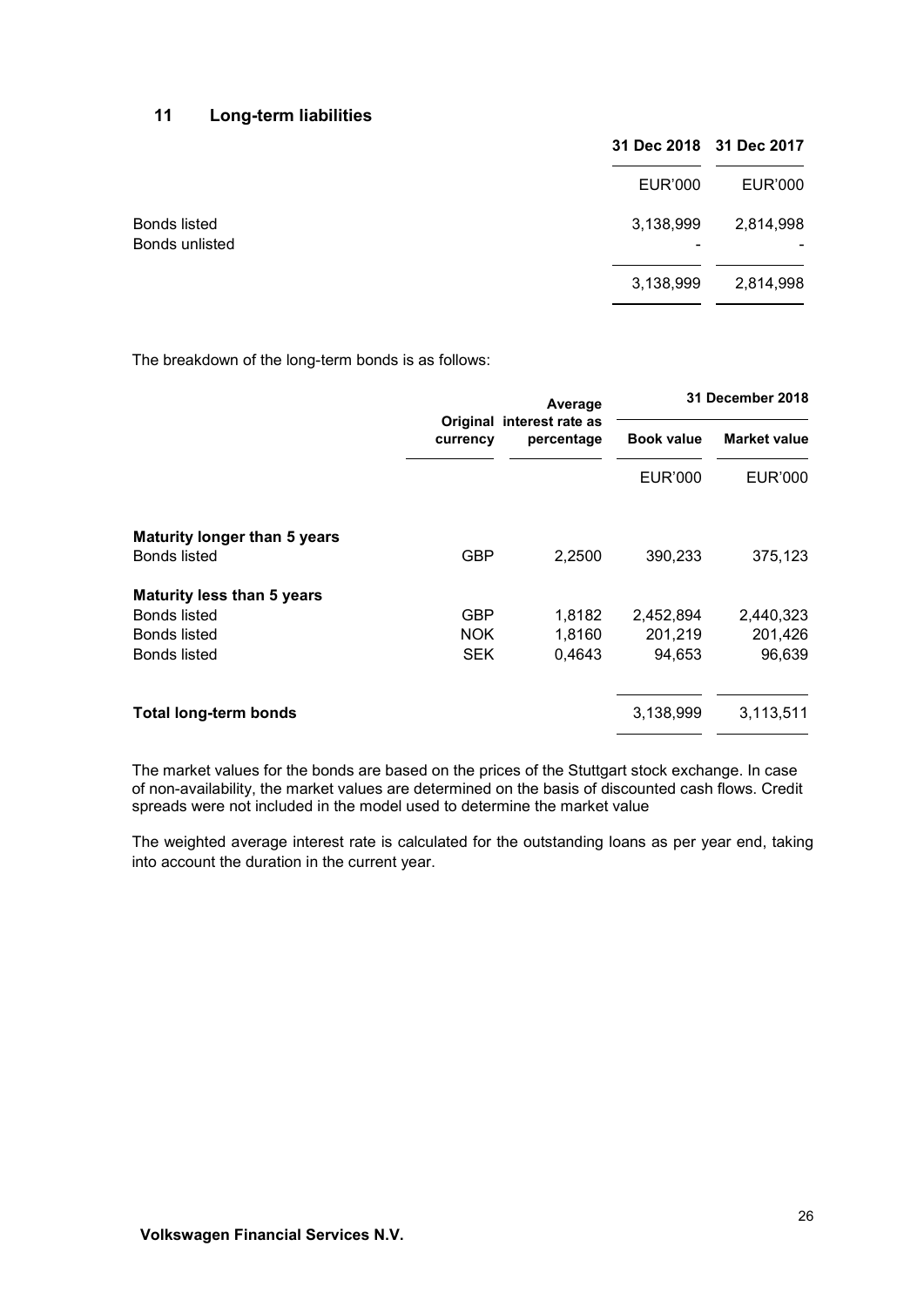For comparison purposes, the overview of long-term bonds as at 31 December 2017 is as follows:

| <b>Market value</b>                                                                                                 |
|---------------------------------------------------------------------------------------------------------------------|
| <b>EUR'000</b>                                                                                                      |
|                                                                                                                     |
| 396,581                                                                                                             |
|                                                                                                                     |
| 1,943,037                                                                                                           |
| 153,956                                                                                                             |
| 152,165                                                                                                             |
| 181,402                                                                                                             |
| 32,058                                                                                                              |
| 2,859,199                                                                                                           |
| <b>Book value</b><br><b>EUR'000</b><br>394,455<br>1,915,925<br>152,602<br>152,572<br>167,386<br>32,058<br>2,814,998 |

The bonds are issued under the existing EUR 25bn DIP Programme and rank pari passu with the existing issuance.

*Liabilities to Volkswagen Group companies excluding interest* A breakdown of the long-term liabilities to Volkswagen Group companies is as follows:

#### **31 December 2018**

|                                                    | Original   | Average<br>interest rate<br>currency as percentage | <b>Book value</b> | <b>Market value</b> |
|----------------------------------------------------|------------|----------------------------------------------------|-------------------|---------------------|
|                                                    |            |                                                    | EUR'000           | <b>EUR'000</b>      |
| <b>Maturity less than 5 years</b><br><b>VWFSAG</b> | <b>EUR</b> | 0,3577                                             | 97,000            | 97,069              |
|                                                    |            |                                                    | 97,000            | 97,069              |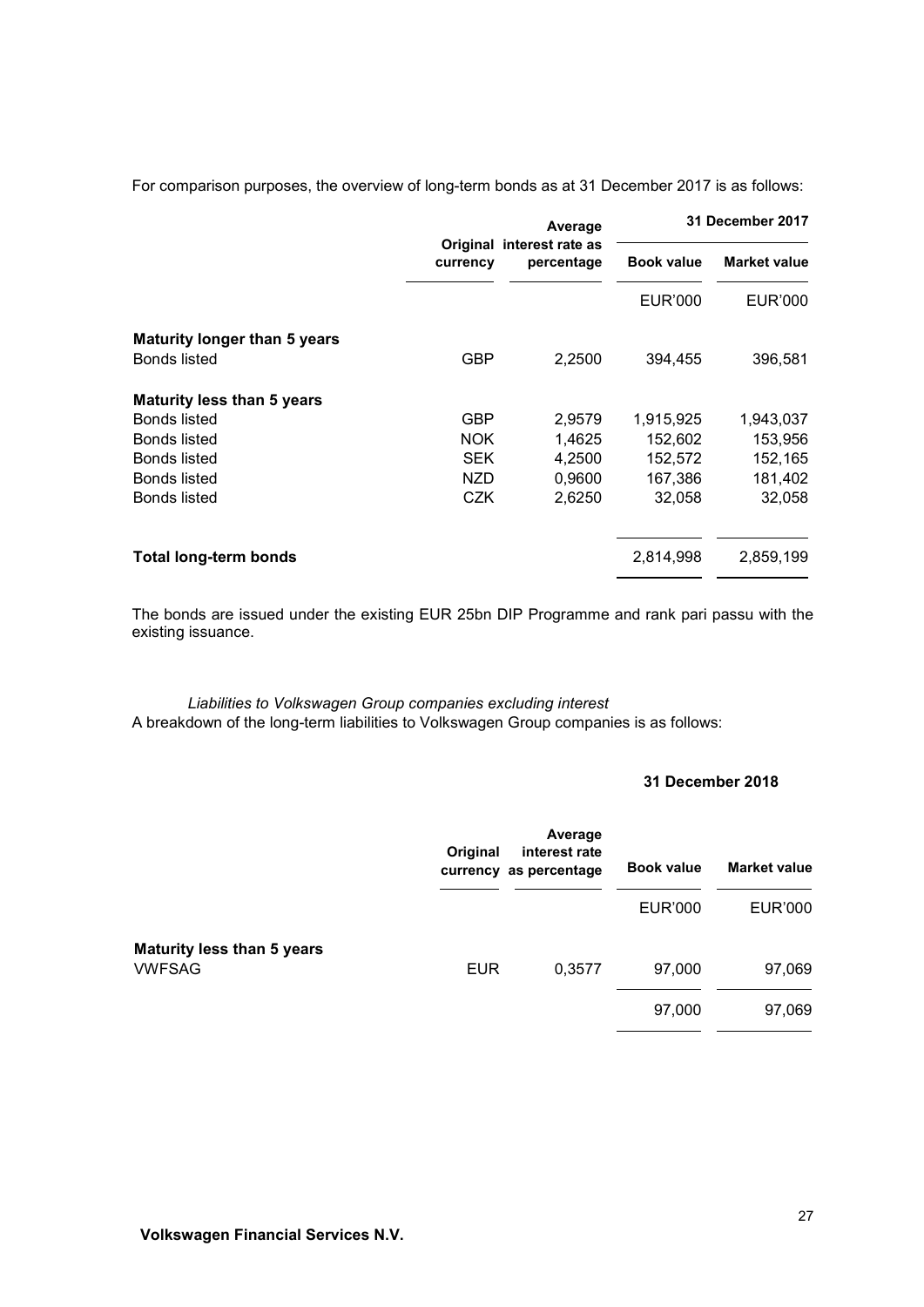For comparison purposes, the overview of 2017 is as follows:

## **31 December 2017**

|                                                    | Original   | Average<br>interest rate<br>currency as percentage | <b>Book value</b> | <b>Market value</b> |
|----------------------------------------------------|------------|----------------------------------------------------|-------------------|---------------------|
|                                                    |            |                                                    | EUR'000           | <b>EUR'000</b>      |
| <b>Maturity less than 5 years</b><br><b>VWGoAF</b> | <b>USD</b> | 2,3270                                             | 254,310           | 290,231             |
|                                                    |            |                                                    | 254,310           | 290,231             |

The credit ratings of the rating agencies are derived from FSAG's rating:

|                   | 2018       |           |          |
|-------------------|------------|-----------|----------|
| Agency            | Short-term | Long term | Outlook  |
| Moody's           | Prime-2    | $A-3$     | stable   |
| Standard & Poor's | A-2        | BBB+      | stable   |
|                   |            |           |          |
|                   | 2017       |           |          |
| Agency            | Short-term | Long term | Outlook  |
| Moody's           | Prime-2    | A-3       | Negative |
| Standard & Poor's | A-2        | BBB+      | Stable   |

# **12 Current liabilities**

|                                | 31 Dec 2018 31 Dec 2017 |                    |
|--------------------------------|-------------------------|--------------------|
|                                | <b>EUR'000</b>          | <b>EUR'000</b>     |
| Bonds listed<br>Bonds unlisted | 678,288<br>۰            | 388,972<br>101,734 |
|                                | 678,288                 | 490,706            |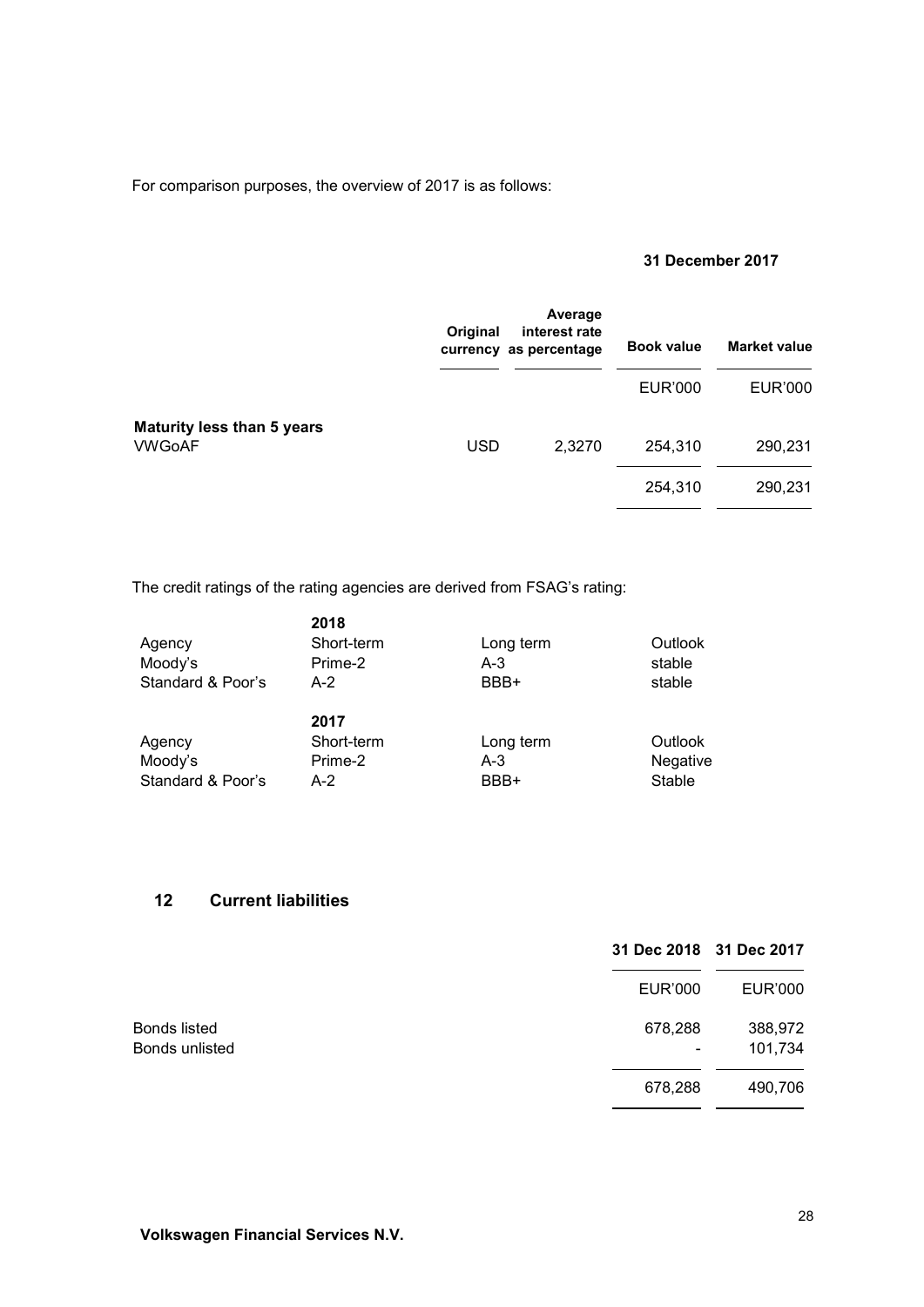The breakdown of the current bonds is as follows:

|                            | <b>Original</b><br>currency | Average                        |                   | 31 December 2018    |
|----------------------------|-----------------------------|--------------------------------|-------------------|---------------------|
|                            |                             | interest rate<br>as percentage | <b>Book value</b> | <b>Market value</b> |
|                            |                             |                                | EUR'000           | <b>EUR'000</b>      |
| Maturity less than 1 year  |                             |                                |                   |                     |
| Bonds listed               | <b>GBP</b>                  | 2,6250                         | 334,485           | 336,024             |
| Bonds listed               | <b>SEK</b>                  | 0.5210                         | 146,331           | 146,482             |
| Bonds listed               | <b>NZD</b>                  | 4.4583                         | 165,596           | 176,817             |
| <b>Bonds listed</b>        | CZK                         | 2.0800                         | 31.876            | 31,876              |
| <b>Total current bonds</b> |                             |                                | 678,288           | 691,199             |
|                            |                             |                                |                   |                     |

For comparison purposes, the overview of current bonds as at 31 December 2017 is as follows:

|                            | Original   | Average                        | 31 December 2017  |                     |
|----------------------------|------------|--------------------------------|-------------------|---------------------|
|                            | currency   | interest rate<br>as percentage | <b>Book value</b> | <b>Market value</b> |
|                            |            |                                | <b>EUR'000</b>    | EUR'000             |
| Maturity less than 1 year  |            |                                |                   |                     |
| <b>Bonds listed</b>        | <b>GBP</b> | 2,7500                         | 338.104           | 342,158             |
| <b>Bonds listed</b>        | <b>NOK</b> | 1,1250                         | 50,867            | 51,015              |
| Bonds unlisted             | <b>NOK</b> | 2,1875                         | 101,735           | 101,784             |
| <b>Total current bonds</b> |            |                                | 490,706           | 494,957             |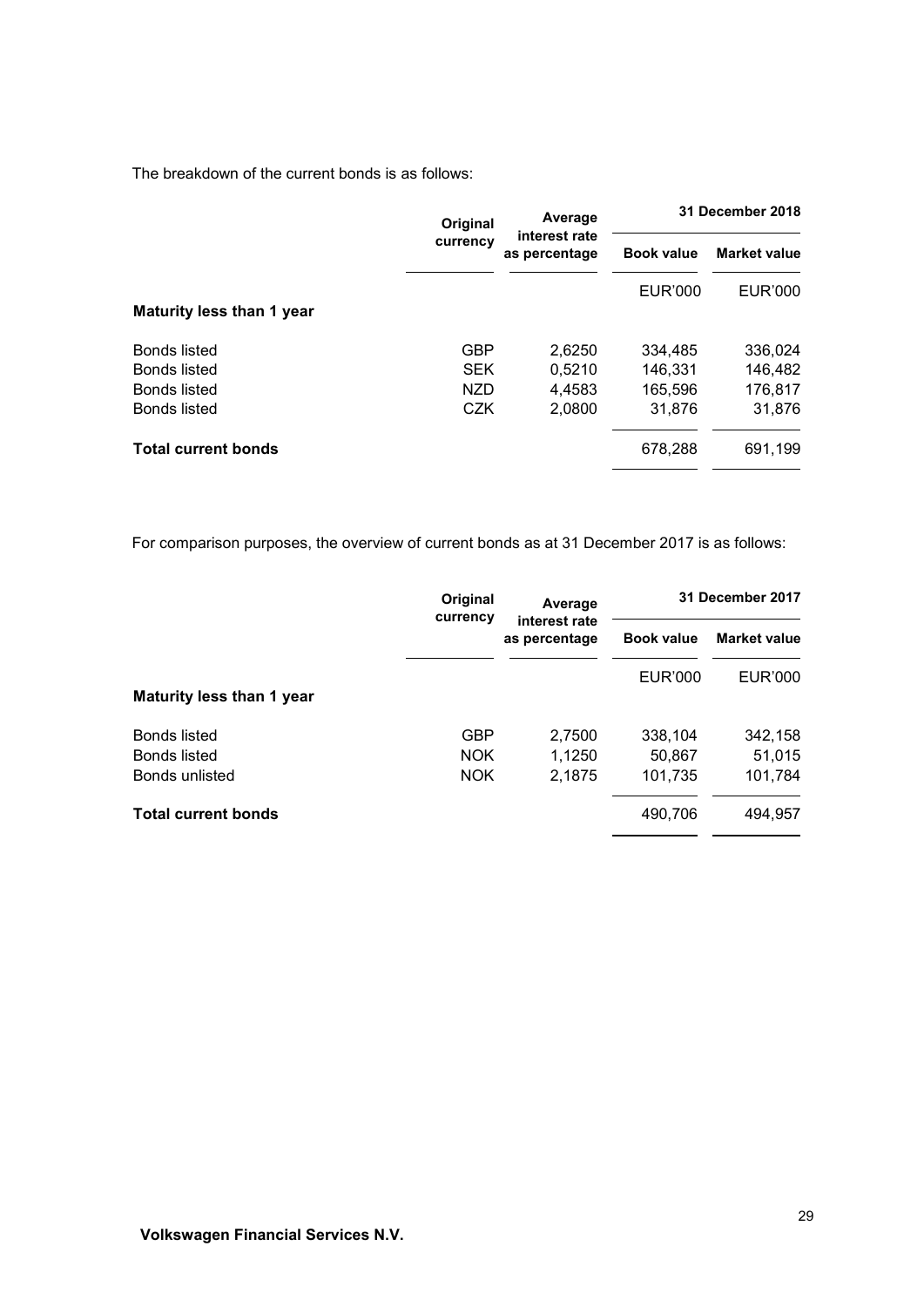#### *Liabilities to Volkswagen Group companies*

The breakdown of the current liabilities, including accrued interest to Volkswagen Group companies is as follows:

| Original<br>currency | Average       | 31 December 2018  |                     |
|----------------------|---------------|-------------------|---------------------|
|                      | as percentage | <b>Book value</b> | <b>Market value</b> |
|                      |               | <b>EUR'000</b>    | <b>EUR'000</b>      |
| <b>USD</b>           | 2,327         | 254,310           | 303,653             |
| <b>EUR</b>           |               | 1,048             | 1,048               |
|                      |               | 255,357           | 304,701             |
|                      |               | interest rate     |                     |

For comparison purposes, the overview of current liabilities, including accrued interest to Volkswagen Group companies as at 31 December 2017 is as follows:

|                           | Original                 | Average                                             |                   | 31 December 2017    |
|---------------------------|--------------------------|-----------------------------------------------------|-------------------|---------------------|
|                           | currency                 | interest rate<br><b>Book value</b><br>as percentage |                   | <b>Market value</b> |
|                           |                          |                                                     | <b>EUR'000</b>    | EUR'000             |
| Volkswagen FSAG<br>VWGoAF | <b>EUR</b><br><b>USD</b> | 0,000<br>1,8890                                     | 20,000<br>882,710 | 20,002<br>830,977   |
| Accrued interest          | <b>EUR</b>               |                                                     | 2,416             |                     |
|                           |                          |                                                     | 905,126           | 850,979             |

#### *Commercial papers*

A breakdown of the current liabilities from issued commercial paper as per 31 December 2018 is as follows:

|                                | Original   | Average                        | 31 December 2018  |                     |
|--------------------------------|------------|--------------------------------|-------------------|---------------------|
|                                | currency   | interest rate as<br>percentage | <b>Book value</b> | <b>Market value</b> |
| Average term 5 months          |            |                                | EUR'000           | EUR'000             |
| <b>Commercial Papers</b>       | <b>EUR</b> | $-0,1460$                      | 417,252           | 417,155             |
| <b>Total commercial papers</b> |            |                                | 417,252           | 417,155             |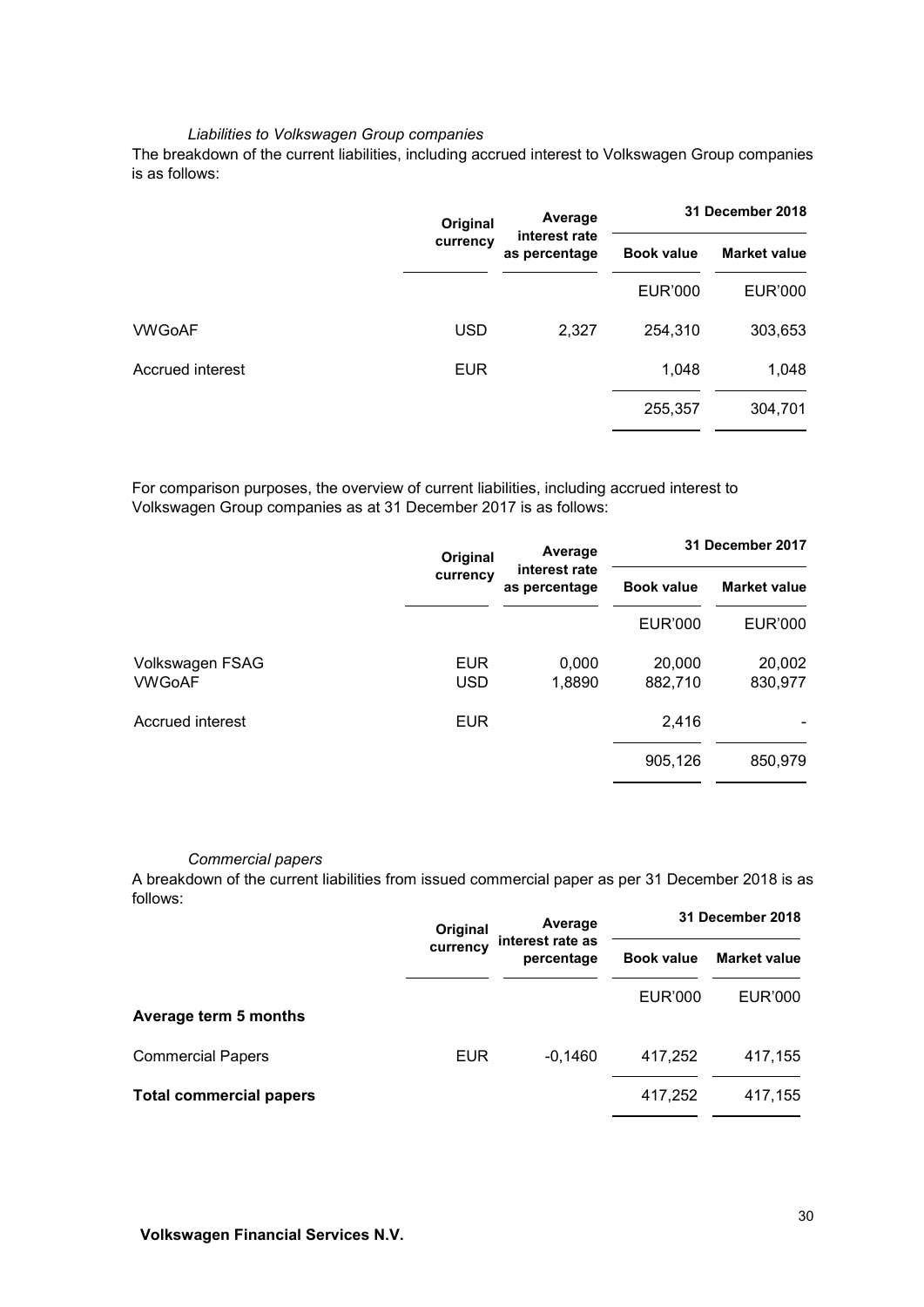For comparison the overview of 2017:

|                                                | currency   | Average                                 |                   | 31 December 2017        |  |
|------------------------------------------------|------------|-----------------------------------------|-------------------|-------------------------|--|
|                                                |            | Original interest rate as<br>percentage | <b>Book value</b> | <b>Market value</b>     |  |
|                                                |            |                                         | <b>EUR'000</b>    | <b>EUR'000</b>          |  |
| Average term 8 months                          |            |                                         |                   |                         |  |
| <b>Commercial Papers</b>                       | <b>EUR</b> | $-0,041$                                | 726,045           | 725,762                 |  |
| <b>Total commercial papers</b>                 |            |                                         | 726,045           | 725,762                 |  |
|                                                |            |                                         |                   |                         |  |
| 13<br><b>Other liabilities</b>                 |            |                                         |                   | 31 Dec 2018 31 Dec 2017 |  |
| This account consists of the following:        |            |                                         | <b>EUR'000</b>    | <b>EUR'000</b>          |  |
| Loan interest payable                          |            |                                         | 39,402            | 35,302                  |  |
| Unrealized FX gains and losses                 |            |                                         | 16,268            | 8,079                   |  |
| Swap interest payable                          |            |                                         | 2,452             | 2,806                   |  |
| Current income tax                             |            |                                         | 642               | 1,352                   |  |
| Withholding tax payable                        |            |                                         | 318               | 571                     |  |
| <b>Accrued liabilities</b><br>Accounts payable |            |                                         | 89                | 141                     |  |
|                                                |            |                                         | 59,171            | 48,251                  |  |
|                                                |            |                                         |                   |                         |  |
| <b>Deferred income</b><br>14                   |            |                                         |                   |                         |  |
|                                                |            |                                         |                   | 31 Dec 2018 31 Dec 2017 |  |
|                                                |            |                                         | <b>EUR'000</b>    | <b>EUR'000</b>          |  |

Capitalised issue income relates to received up-front payments from cross-currency interest rate swaps, compensating the emission costs incurred on bonds.

Capitalised issue income 29,207 41,540

29,207 41,540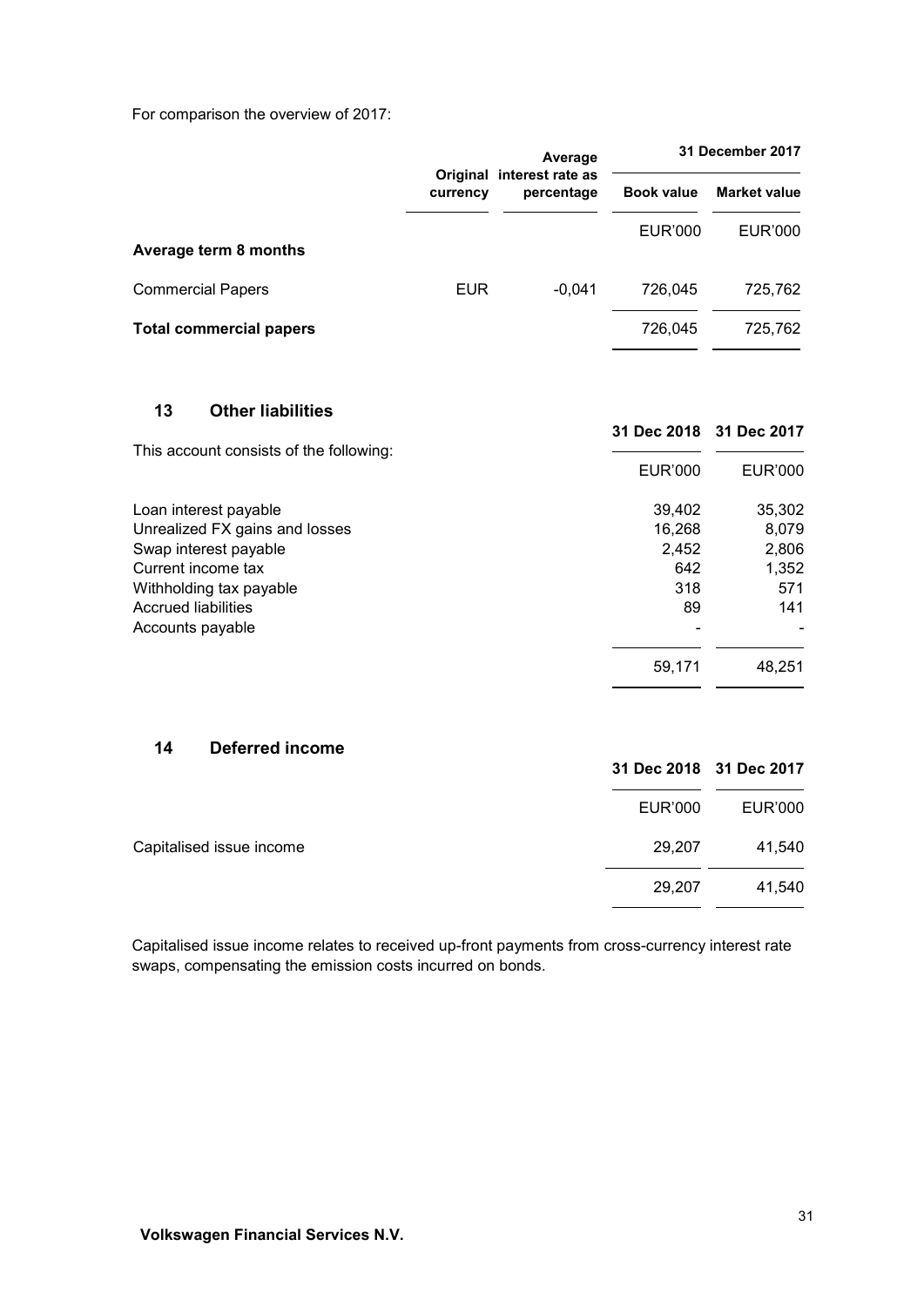# **15 Commitments not included in the balance sheet**

The following revolving credit facilities are currently outstanding:

| <b>Borrower</b>                         | Currency   | Amount in | Effective  | <b>Termination date</b> |
|-----------------------------------------|------------|-----------|------------|-------------------------|
|                                         |            | EUR'000   | date       |                         |
| LLC VW Bank Rus                         | <b>RUB</b> | 8,000,000 | 20.02.2012 | Open                    |
| <b>SkoFIN</b>                           | CZK        | 4,000,000 | 03.09.2012 | Open                    |
| MAN Financial Services OOO              | <b>RUB</b> | 3,000,000 | 02.07.2015 | Open                    |
| <b>VW Financial Services Russia LLC</b> | <b>RUB</b> | 8,000,000 | 02.07.2015 | Open                    |

For comparison, the overview of outstanding revolving credit facilities as at 31 December 2017:

| <b>Borrower</b>                  | Currency   | Amount in      | Effective  | <b>Termination date</b> |
|----------------------------------|------------|----------------|------------|-------------------------|
|                                  |            | <b>EUR'000</b> | date       |                         |
| LLC VW Bank Rus                  | <b>RUB</b> | 8,000,000      | 20.02.2012 | Open                    |
| VW Group Finanz OOO              | <b>RUB</b> | 2,300,000      | 10.12.2007 | Open                    |
| <b>SkoFIN</b>                    | CZK        | 4,000,000      | 03.09.2012 | Open                    |
| MAN Financial Services OOO       | <b>RUB</b> | 3,000,000      | 02.07.2015 | Open                    |
| VW Financial Services Russia LLC | <b>RUB</b> | 8,000,000      | 02.07.2015 | Open                    |

## **16 Financial income and expenses**

|                                                                                    | 2018   | 2017               |
|------------------------------------------------------------------------------------|--------|--------------------|
| <b>EUR'000</b>                                                                     |        | <b>EUR'000</b>     |
| Interest and similar income<br>163,164<br>149,459<br>Interest and similar expenses |        | 137,588<br>126,453 |
|                                                                                    | 13,705 | 11,135             |

## **17 Other operating income**

|                      | 2018           | 2017    |
|----------------------|----------------|---------|
|                      | <b>EUR'000</b> | EUR'000 |
| Miscellaneous income | 46             | 1,108   |
|                      | 46             | 1,108   |

The miscellaneous income previous years relate to Income taxes (38TEUR), dissolution of provisions (TEUR 5) and fees received for hedge accounting services (EUR2).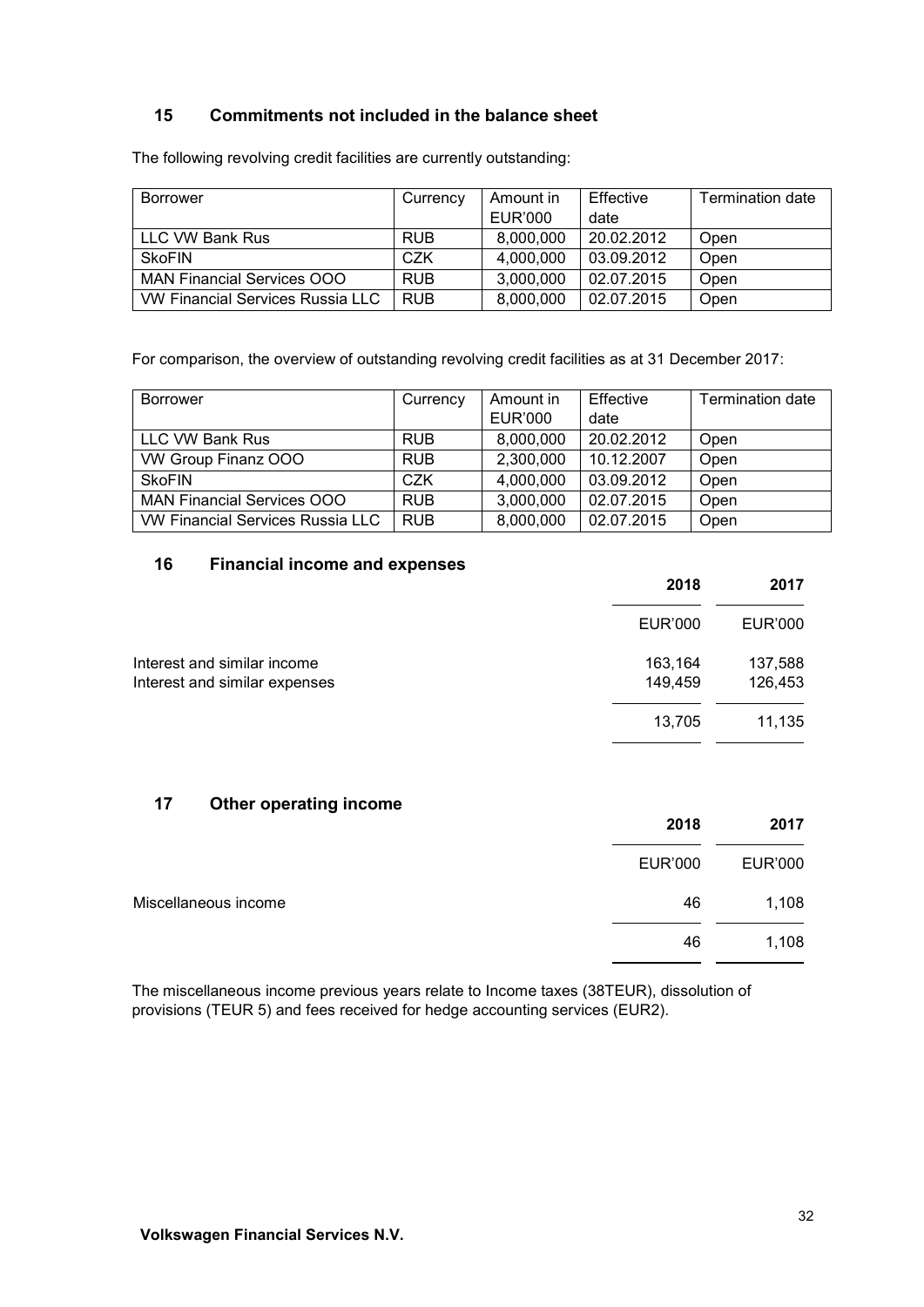# **18 Other operating expenses**

| 2018           | 2017           |
|----------------|----------------|
| <b>EUR'000</b> | <b>EUR'000</b> |
| 17             | 970            |
| 21             | 16             |
| 38             | 986            |
|                |                |

The miscellaneous expenses previous year relate to general expenses of previous years.

## **19 General and administrative expenses**

| 2018                                               | 2017    |
|----------------------------------------------------|---------|
| EUR'000                                            | EUR'000 |
| Personnel and other third party costs<br>1,373     | 1,344   |
| Consulting and auditing fees<br>110                | 135     |
| <b>Electronic Data Processing expenses</b><br>352  | 188     |
| General office expenses<br>138                     | 54      |
| Directors' and Officers' liability insurance<br>14 | 18      |
| 1,987                                              | 1,739   |

The personnel and other third party costs is a charge from VIF for services rendered to FSNV. Due to a re-negotiation of the Service Level Agreement in January 2015, the amount charged for these services will fluctuate on a year-to-year basis.

# **20 Independent auditor's fees**

The following fees based on invoices and estimated work orders for assurance services incurred in the reporting year:

|                                   | 2018           | 2017           |
|-----------------------------------|----------------|----------------|
|                                   | <b>EUR'000</b> | <b>EUR'000</b> |
| Audit of the financial statements | 49             | 47             |
| Other audit procedures            | 31             | 31             |
| Tax services                      |                |                |
| Other non-audit services          | 6              |                |
|                                   | 86             | 78             |

The audits of the statutory accounts in 2018 and in 2017 were performed by BDO Audit & Assurance B.V.

The other audit procedures relate to the audit of the group reporting packages and were performed by PricewaterhouseCoopers Accountants N.V.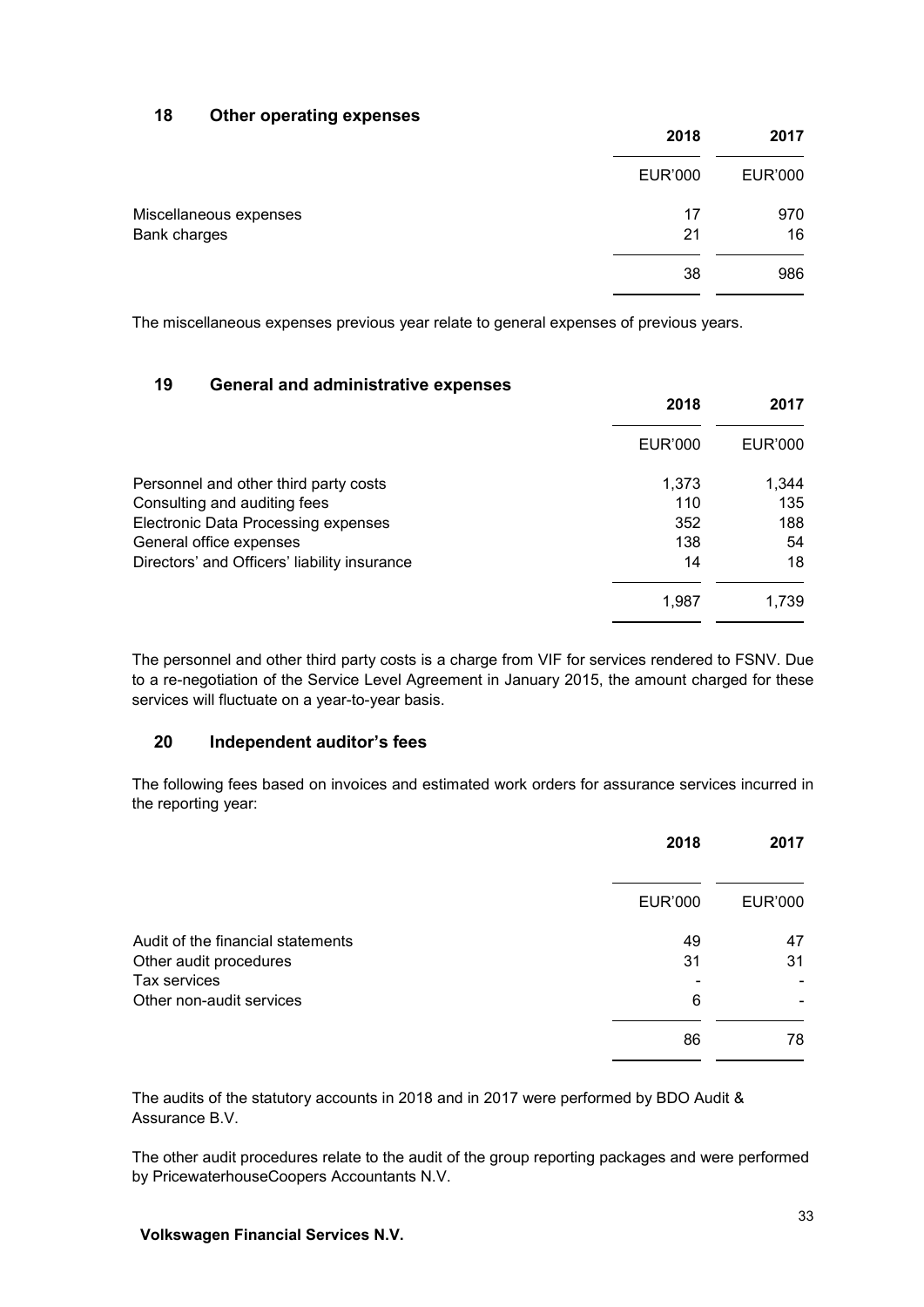No tax services nor other non-audit services were rendered by either PricewaterhouseCoopers Accountants N.V. or BDO Audit & Assurance B.V.

## **21 Related parties**

Related party transactions include:

All loans granted to Volkswagen Group companies and Joint Ventures of Volkswagen Group, including the corresponding interest- and similar income, with exception for the loans mentioned in note 6.

For receivables due from Volkswagen Group companies, see note 4 and 5.

For liabilities to Volkswagen Group companies, see note 11 and 12.

For cash at Volkswagen Bank account, see note 9.

# **22 Average number of employees**

The employees are supplied by VIF. The costs regarding the work performed for FSNV are included in the service charges of EUR 1.2 million, which are included in the general and administrative expenses.

## **23 Financial instruments**

.

The Company's policy is to fully hedge its interest rate and exchange rate exposures.The company applies hedge accounting for all derivatives except for short term fx forwards relating to interest positions.. The current hedges are all 100% effective. during the year..

The financial instruments of the Company had the following notional amounts:

|                                      | <b>Interest</b><br>swaps | Interest/<br>currency<br>swaps | FX<br><b>Contracts</b> | <b>Total</b>           |
|--------------------------------------|--------------------------|--------------------------------|------------------------|------------------------|
|                                      | EUR'000                  | EUR'000                        | EUR'000                | EUR'000                |
| 31 December 2018<br>31 December 2017 | 3,343,618<br>2,918,081   | 1,138,551<br>1,807,712         | 593.781<br>1,044,522   | 5.075.950<br>5,770,315 |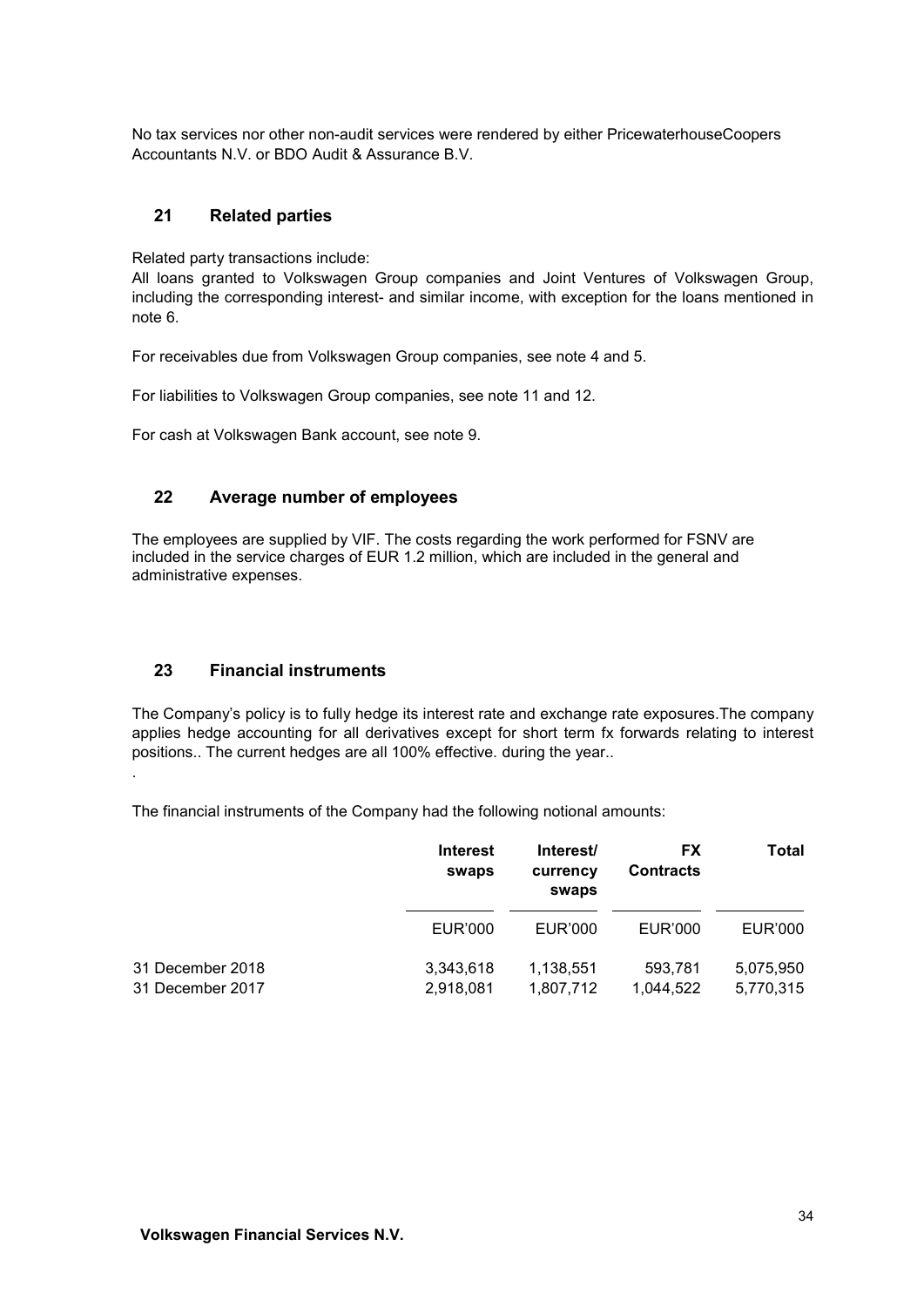The financial instruments of the Company had the following positive or negative market values:

|                       | <b>Interest</b><br>swaps | Interest/<br>currency<br>swaps | <b>FX</b><br>contracts | Total     |
|-----------------------|--------------------------|--------------------------------|------------------------|-----------|
|                       | EUR'000                  | EUR'000                        | EUR'000                | EUR'000   |
| 31 December 2018      |                          |                                |                        |           |
| Positive market value | 18,928                   | 80,800                         | 13,493                 | 113,221   |
| Negative fair value   | (10, 947)                | (5,312)                        | (25, 419)              | (41, 678) |
| Total market value    | 7,981                    | 75,488                         | (11, 926)              | 71,543    |
| 31 December 2017      |                          |                                |                        |           |
| Positive market value | 32,473                   | 71,571                         | 29,980                 | 134,024   |
| Negative fair value   | (3,697)                  | (73, 592)                      | (9,017)                | (86, 306) |
| Total market value    | 28,776                   | (2,021)                        | 20,963                 | 47,718    |

# **24 Taxation**

The taxation on the result on ordinary activities can be specified as follows:

|                        | 2018    | 2017    |
|------------------------|---------|---------|
|                        | EUR'000 | EUR'000 |
| Result before taxation | 11,726  | 9,518   |
| Taxation on result     | 1.364   | 2,310   |
| Effective tax rate     | 11,6%   | 24.3%   |
| Applicable tax rate    | 25.0%   | 25.0%   |

The difference between the effective and applicable tax rate is caused by withholding taxes from previous years.

# **25 Profit distribution**

Management proposes to retain the 2018 profit of EUR 10,361,385,99.

# **26 Post balance sheet events**

No post balance sheet events that require disclosure nor adjustment have occurred.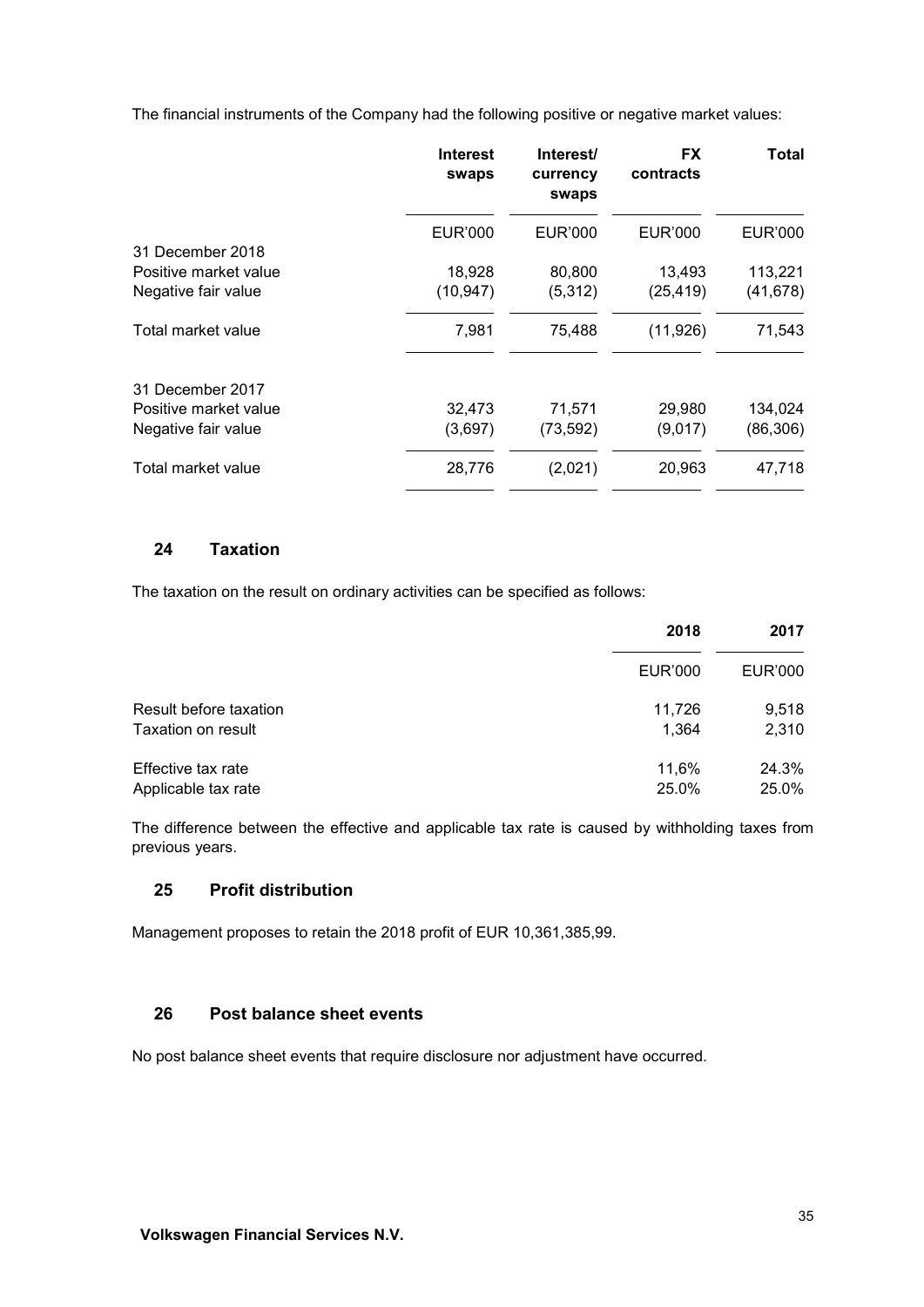# **27 Members of Management Board and Supervisory Board**

Management Board:

- − Thomas Fries, Amsterdam
- − Bernd Bode, Hannover

Supervisory Board:

Frank Fiedler, Braunschweig

The members of Management Board and Supervisory Board have not received any remuneration for 2018 in their capacities as Directors of the Company (2017: nil).

The members of the Management Board are employed by other Volkswagen Group entitites and in their functions receive their regular salaries. The member of the Supervisory Board receieves a fixed fee for all his supervisory board mandates within the Volkswagen Group from VWFSAG.

Amsterdam, 21 March 2019

Management Board, Supervisory Board, Supervisory Board,

Original has been signed by Original has been signed by T. Fries F. Fiedler

Original has been signed by B. Bode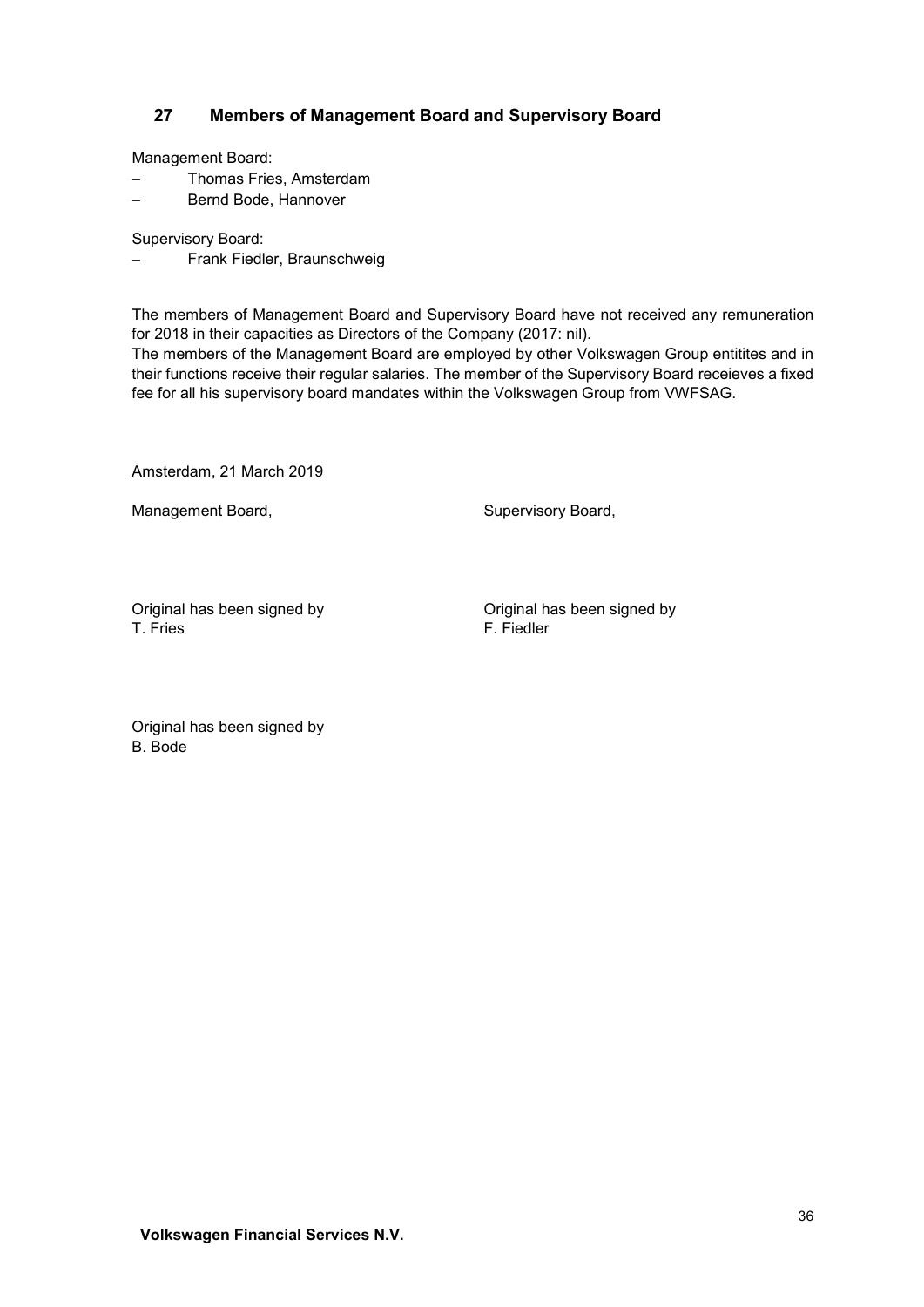# <span id="page-37-0"></span>**Other information**

# **Profit appropriation according to the Articles of Association**

The Company's Articles of Association provide that appropriation of accrued profit is subject to the decision of the shareholders at the general meeting of shareholders. The Company can only make distributions to the shareholders and other persons entitled up to an amount, which does not exceed the amount of the distributable reserves. The general meeting may resolve to pay dividends from legally distributable reserves.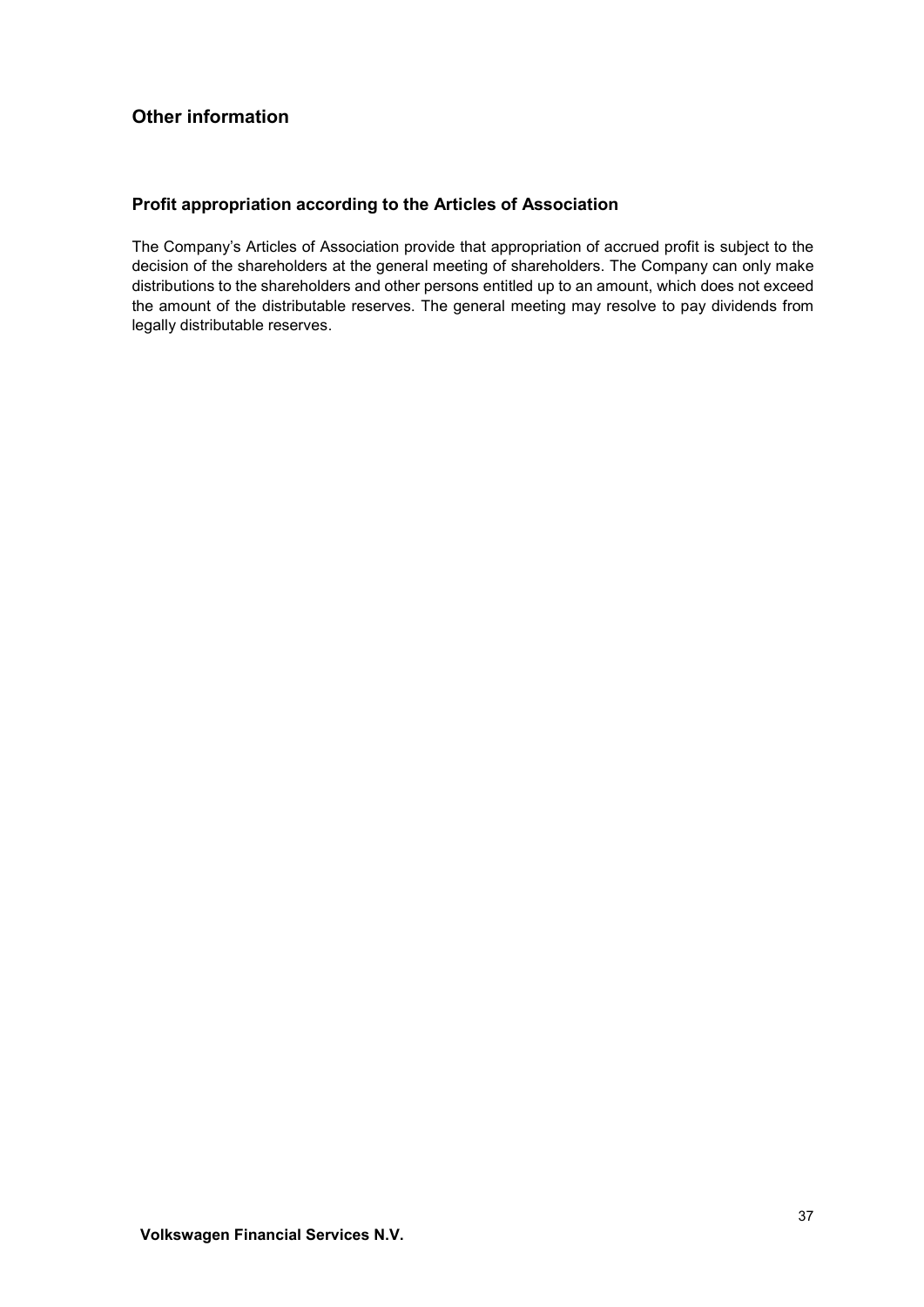# <span id="page-38-0"></span>**Independent auditor's report**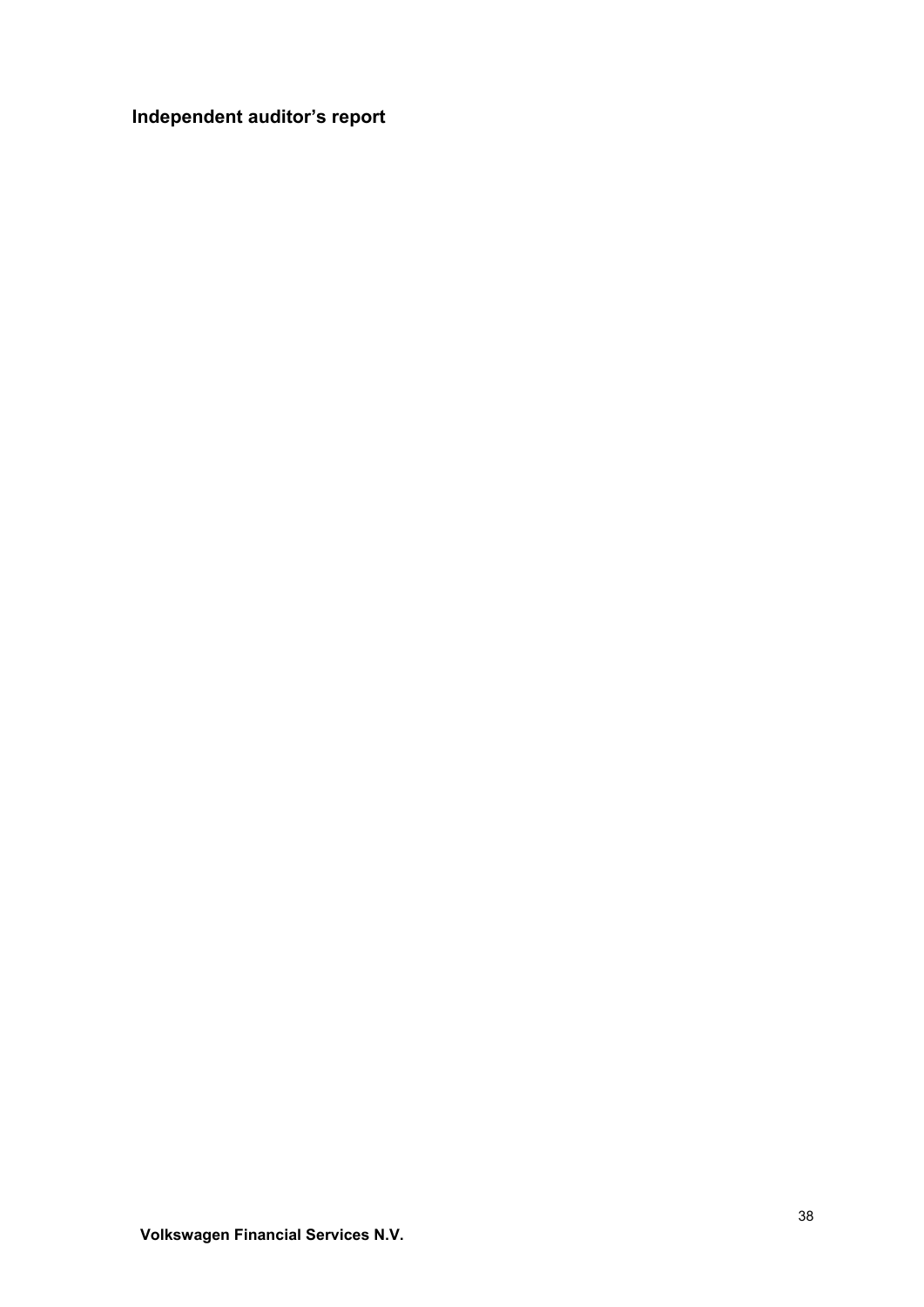# **Independent auditor's report**

To: the shareholder and Supervisory Board of Volkswagen Financial Services N.V.

#### **A. Report on the audit of the financial statements 2018**

#### **Our opinion**

We have audited the financial statements 2018 of Volkswagen Financial Services N.V., based in Amsterdam ('FSNV' or the 'Company').

| <b>WE HAVE AUDITED</b>                   | <b>OUR OPINION</b>                          |
|------------------------------------------|---------------------------------------------|
| The financial statements which comprise: | In our opinion the enclosed financial       |
| 1. the balance sheet as at 31 December   | statements give a true and fair view of the |
| 2018;                                    | financial position of Volkswagen Financial  |
| 2. the income statement for 2018; and    | Services N.V. as at 31 December 2018 and    |
| 3. the notes comprising a summary of the | of its result for 2018 in accordance with   |
| applicable accounting policies and other | Part 9 of Book 2 of the Dutch Civil Code.   |
| explanatory information.                 |                                             |

## **Basis for our opinion**

We conducted our audit in accordance with Dutch law, including the Dutch Standards on Auditing. Our responsibilities under those standards are further described in the 'Our responsibilities for the audit of the financial statements' section of our report.

We are independent of Volkswagen Financial Services N.V. in accordance with the EU Regulation on specific requirements regarding statutory audit of public-interest entities, the "Wet toezicht accountantsorganisaties" (Wta), the "Verordening inzake de onafhankelijkheid van accountants bij assurance-opdrachten" (ViO) and other relevant independence regulations in the Netherlands. Furthermore, we have complied with the "Verordening gedrags- en beroepsregels accountants" (VGBA).

We believe that the audit evidence we have obtained is sufficient and appropriate to provide a basis for our opinion.

## **Materiality**

Based on our professional judgment we determined the materiality for the financial statements as a whole at  $\epsilon$  59 million. The materiality has been calculated as 1% of the total assets which is the primary consideration of the users of the financial statements of the Company. We have also taken into account misstatements and/or possible misstatements that in our opinion are material for qualitative reasons for the users of the financial statements.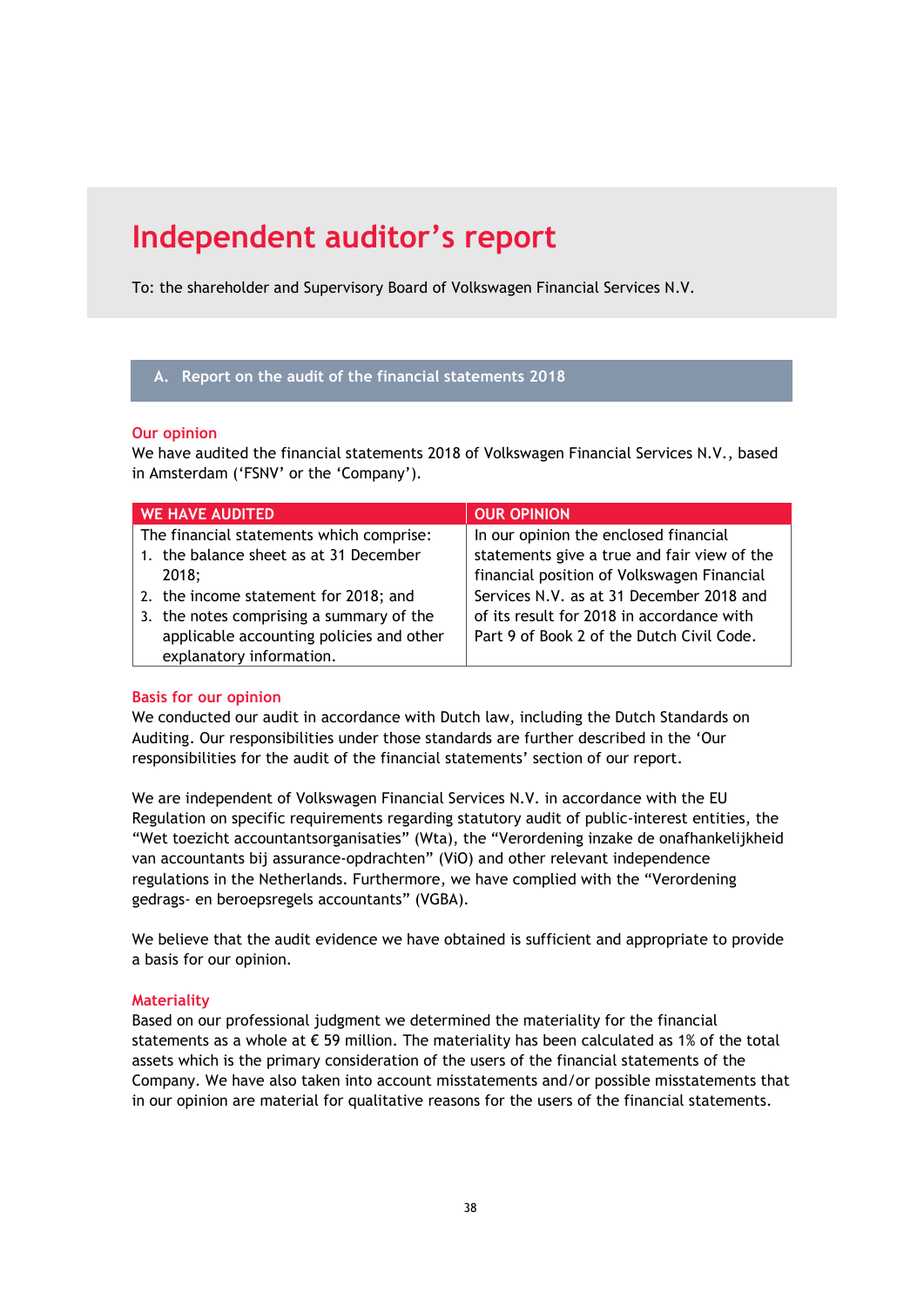We agreed with the Supervisory Board that misstatements in excess of  $\epsilon$  3 million, which are identified during the audit, would be reported to them, as well as smaller misstatements that in our view must be reported on qualitative grounds.

#### **Our key audit matters**

Key audit matters are those matters that, in our professional judgment, were of most significance in our audit of the financial statements. We have communicated the key audit matters to the Supervisory Board. The key audit matters are not a comprehensive reflection of all matters discussed.

These matters were addressed in the context of our audit of the financial statements as a whole and in forming our opinion thereon, and we do not provide a separate opinion on these matters.

| <b>VALUATION OF LOANS</b>                                                                                                                                                                                                                                                                                | <b>OUR AUDIT APPROACH</b>                                                                                                                                                                                                                                         |
|----------------------------------------------------------------------------------------------------------------------------------------------------------------------------------------------------------------------------------------------------------------------------------------------------------|-------------------------------------------------------------------------------------------------------------------------------------------------------------------------------------------------------------------------------------------------------------------|
| As discussed in Note 1.1 to the financial<br>statements, the main purpose of FSNV is<br>the financing of companies and joint<br>ventures belonging to the Volkswagen                                                                                                                                     | The following procedures were performed to<br>identify potential impairment triggers that<br>affects the valuation of loans:                                                                                                                                      |
| Financial Services AG group ('Volkswagen<br>Group') through offering bonds and issuing<br>commercial papers. The repayment of<br>these financial liabilities is being<br>guaranteed by Volkswagen Financial<br>Services AG.                                                                              | 1. Discussed the impairment analysis with<br>management and Supervisory Board and<br>challenged the assumptions used by<br>comparing them with external observable<br>data (e.g., data from credit rating<br>agencies);                                           |
| We considered the valuation of the<br>financial instruments granted to related<br>parties as a key audit matter due to the<br>size of the portfolio which consists of loans<br>to ( $\epsilon$ 3.7 billion) and receivables due from                                                                     | 2. Analyzed if there have been any<br>impairment triggers at an individual loan<br>level by challenging the fair values<br>determined by management;                                                                                                              |
| (€ 2.2 billion) Volkswagen Group companies<br>and joint ventures as of year-end and due<br>to the material impact an impairment may<br>have on the income statement. These are<br>initially recognized at fair value and                                                                                 | 3. Tested the acceptability of impairment<br>analysis method used by management by<br>validating the mathematical accuracy and<br>consistency of the method per counterparty.                                                                                     |
| subsequently measured at amortized cost.<br>The estimation process is considered<br>complex, and significant judgements is<br>made by management in ascertaining the<br>provision for impairment. In particular,<br>judgement arises over the determination of<br>objective evidence of impairment which | Further, we have also reviewed the latest<br>financial information of Volkswagen<br>Financial Services AG and discuss with its<br>external auditors to assess its ability to<br>cover the repayment of financial securities<br>issued by FSNV in case of default. |
| may have a reliably measurable effect on<br>the present value of estimated future cash<br>flows.                                                                                                                                                                                                         | We assessed the adequacy of the disclosures<br>in the financial statements relating to these<br>financial instruments.                                                                                                                                            |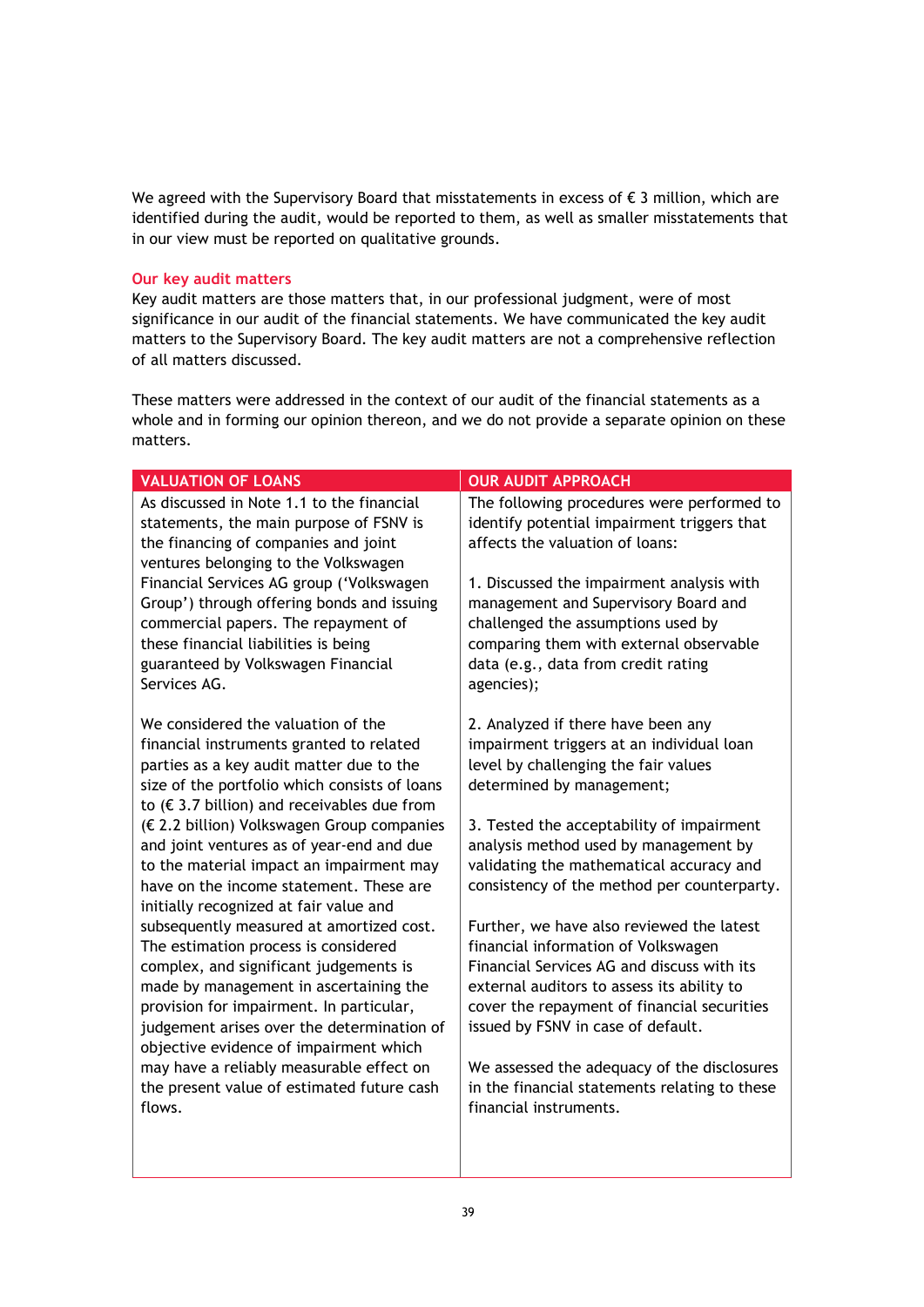In 2015, there were irregularities identified by US authorities relating to nitrogen oxide emissions on certain Volkswagen diesel engines. This prompted Standard & Poor's and Moody's Investor Services to downgrade the credit rating of Volkswagen Financial Services AG. This has an impact to the creditworthiness of the entities within Volkswagen Group with existing loan balances due to FSNV and therefore could affect the valuation of the related accounts.

Based on the impairment assessment performed by FSNV, management has concluded that no impairment is necessary as of year-end.

| <b>APPROPRIATENESS OF HEDGE</b><br><b>ACCOUNTING</b>                                                                                                                                                                                   | <b>OUR AUDIT APPROACH</b>                                                                                                                                                                                                                                      |
|----------------------------------------------------------------------------------------------------------------------------------------------------------------------------------------------------------------------------------------|----------------------------------------------------------------------------------------------------------------------------------------------------------------------------------------------------------------------------------------------------------------|
| <b>FSNV</b> entered into derivative contracts to<br>manage its interest rate risks and currency<br>risks relating to the financial instruments<br>issued by the Company as well as the loans<br>granted to Volkswagen Group companies. | Our audit procedures included evaluating<br>and validating the design and operating<br>effectiveness of controls over treasury<br>transactions, including key reconciliation<br>and management review of the derivative<br>transactions with authorized banks. |
| FSNV's portfolio consists of forward<br>contracts, long-term interest rate swaps<br>and cross currency swaps. As of year-end,<br>the notional amounts of the derivative<br>instruments totaled $\epsilon$ 5.1 billion.                 | The following procedures were performed to<br>ascertain that the use of hedge accounting is<br>appropriate:                                                                                                                                                    |
| As discussed in Note 2.11, FSNV applies cost<br>price hedge accounting to its derivative<br>transactions. Management assessed that the<br>hedge is 100% effective by comparing the<br>critical qualitative characteristics of the      | 1. Discussed with management the rationale<br>for their expectation at the inception of the<br>hedge that the hedging relationship will be<br>highly effective and their process for<br>reviewing its ongoing effectiveness.                                   |
| hedged item and the hedging instrument<br>(derivatives).                                                                                                                                                                               | 2. Reviewed the documentation and hedge<br>effectiveness testing performed by the<br>management to ensure that the hedged                                                                                                                                      |
| We have identified this as a key audit<br>matter since inappropriate application of<br>the hedging will have an impact to the<br>income statement.                                                                                     | transactions comply with the hedge<br>accounting requirements, including<br>designation and documentation<br>requirements.                                                                                                                                     |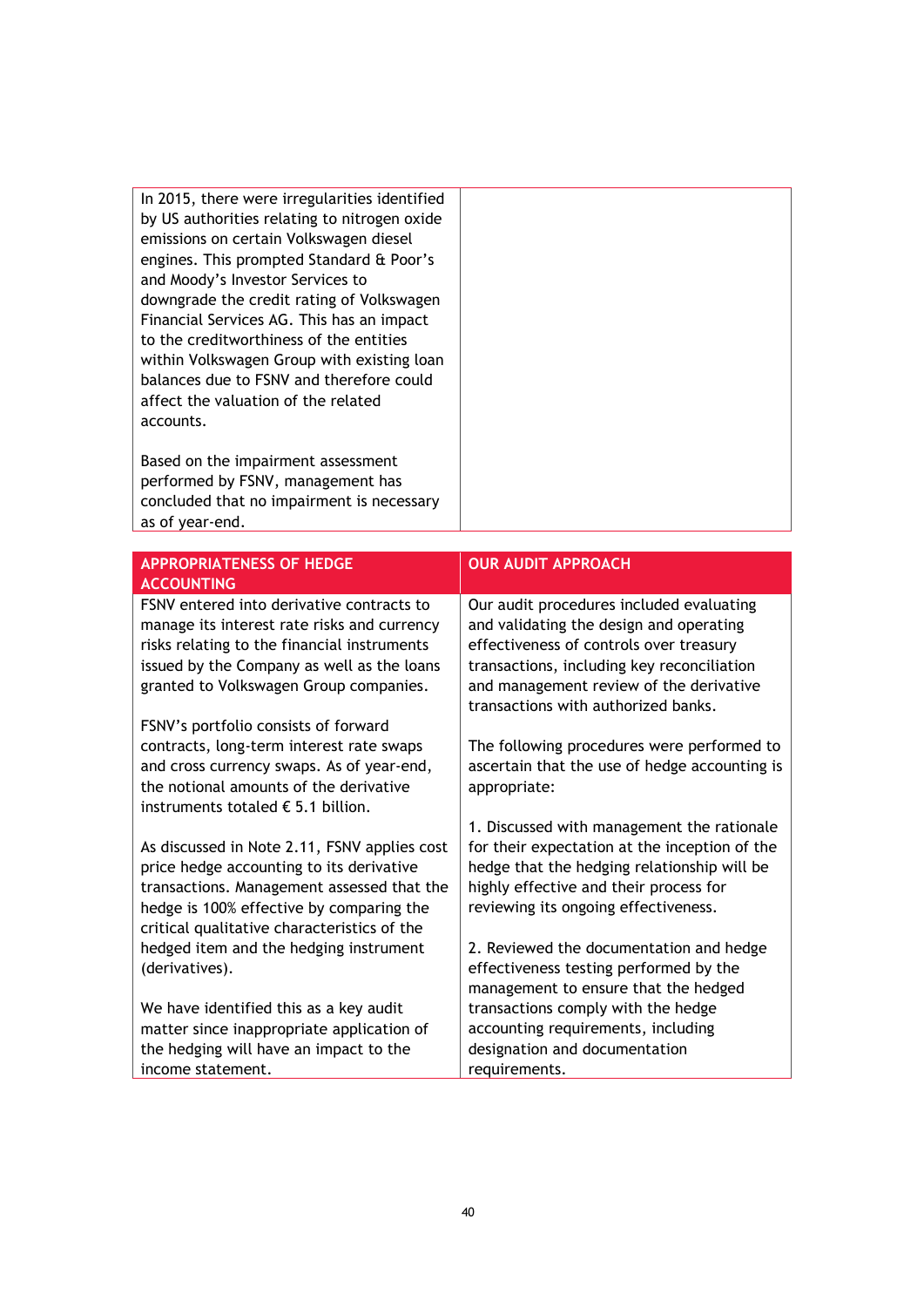#### **B. Report on other information included in the annual report**

Next to the financial statements and our opinion thereon, the annual report consists of other information, including:

- $\blacktriangleright$  the Supervisory Board report
- $\blacktriangleright$  the management report; and
- $\blacktriangleright$  the other information on page 37.

Based on the procedures as mentioned below, we are of the opinion that the other information:

- $\triangleright$  is consistent with the financial statements and contains no material deficiencies;
- includes all information as required by Part 9 of Book 2 of the Dutch Civil Code.

We have read the other information and based on our knowledge and understanding obtained from the audit of the financial statements or otherwise, we have considered if the other information contains material deficiencies.

With these procedures, we have complied with the requirements of Part 9 of Book 2 of the Dutch Civil Code and the Dutch Auditing Standard 720. These procedures do not have the same scope as our audit procedures on the financial statements.

Management is responsible for the preparation of the management board report and the other information on page 37 in accordance with Part 9 of Book 2 of the Dutch Civil Code.

**C. Report on other legal and regulatory requirements**

#### **Engagement**

We were engaged by the Supervisory Board as auditor of Volkswagen Financial Services N.V. on 29 September 2016 as of the audit for year 2016 and have operated as statutory auditor ever since that financial year.

#### **No prohibited non-audit services**

We have not provided prohibited non-audit services as referred to in Article 5 (1) of the EU Regulation on specific requirements regarding statutory audit of public-interest entities.

#### **D. Description of responsibilities for the financial statements**

**Responsibilities of management and the Supervisory Board for the financial statements** Management is responsible for the preparation and fair presentation of the financial statements in accordance with Part 9 of Book 2 of the Dutch Civil Code. Furthermore, management is responsible for such internal control as management determines is necessary

to enable the preparation of the financial statements that are free from material misstatement, whether due to errors or fraud.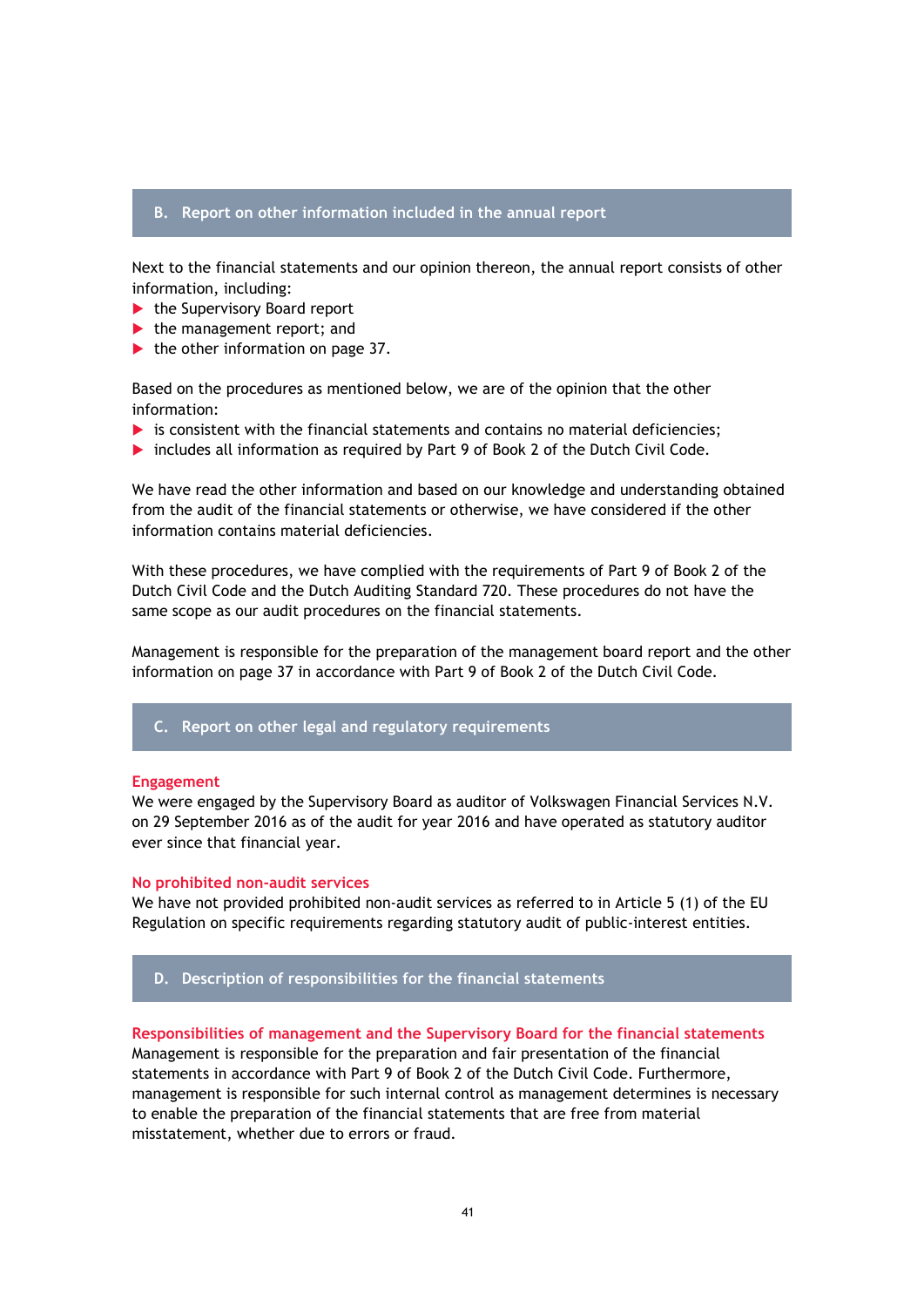As part of the preparation of the financial statements, management is responsible for assessing the Company's ability to continue as a going concern. Based on the financial reporting framework mentioned, management should prepare the financial statements using the going concern basis of accounting unless management either intends to liquidate the Company or to cease operations, or has no realistic alternative but to do so. Management should disclose events and circumstances that may cast significant doubt on the Company's ability to continue as a going concern in the financial statements.

The Supervisory Board is responsible for overseeing the Company's financial reporting process.

#### **Our responsibilities for the audit of the financial statements**

Our objective is to plan and perform the audit assignment in a manner that allows us to obtain sufficient and appropriate audit evidence for our opinion.

Our audit has been performed with a high, but not absolute, level of assurance, which means we may not have detected all material errors and fraud.

Misstatements can arise from errors or fraud and are considered material if, individually or in the aggregate, they could reasonably be expected to influence the economic decisions of users taken on the basis of these financial statements. The materiality affects the nature, timing and extent of our audit procedures and the evaluation of the effect of identified misstatements on our opinion.

We have exercised professional judgment and have maintained professional skepticism throughout the audit, in accordance with Dutch Standards on Auditing, ethical requirements and independence requirements. Our audit included e.g.:

- $\blacktriangleright$  Identifying and assessing the risks of material misstatement of the financial statements, whether due to errors or fraud, designing and performing audit procedures responsive to those risks, and obtaining audit evidence that is sufficient and appropriate to provide a basis for our opinion. The risk of not detecting a material misstatement resulting from fraud is higher than for one resulting from errors, as fraud may involve collusion, forgery, intentional omissions, misrepresentations, or the override of internal control.
- Obtaining an understanding of internal control relevant to the audit in order to design audit procedures that are appropriate in the circumstances, but not for the purpose of expressing an opinion on the effectiveness of the Company's internal control.
- Evaluating the appropriateness of accounting policies used and the reasonableness of accounting estimates and related disclosures made by management.
- Concluding on the appropriateness of management's use of the going concern basis of accounting, and based on the audit evidence obtained, whether a material uncertainty exists related to events or conditions that may cast significant doubt on the Company's ability to continue as a going concern. If we conclude that a material uncertainty exists, we are required to draw attention in our auditor's report to the related disclosures in the financial statements or, if such disclosures are inadequate, to modify our opinion. Our conclusions are based on the audit evidence obtained up to the date of our auditor's report. However, future events or conditions may cause the Company ceasing to continue as a going concern.
- $\triangleright$  Evaluating the overall presentation, structure and content of the financial statements, including the disclosures.